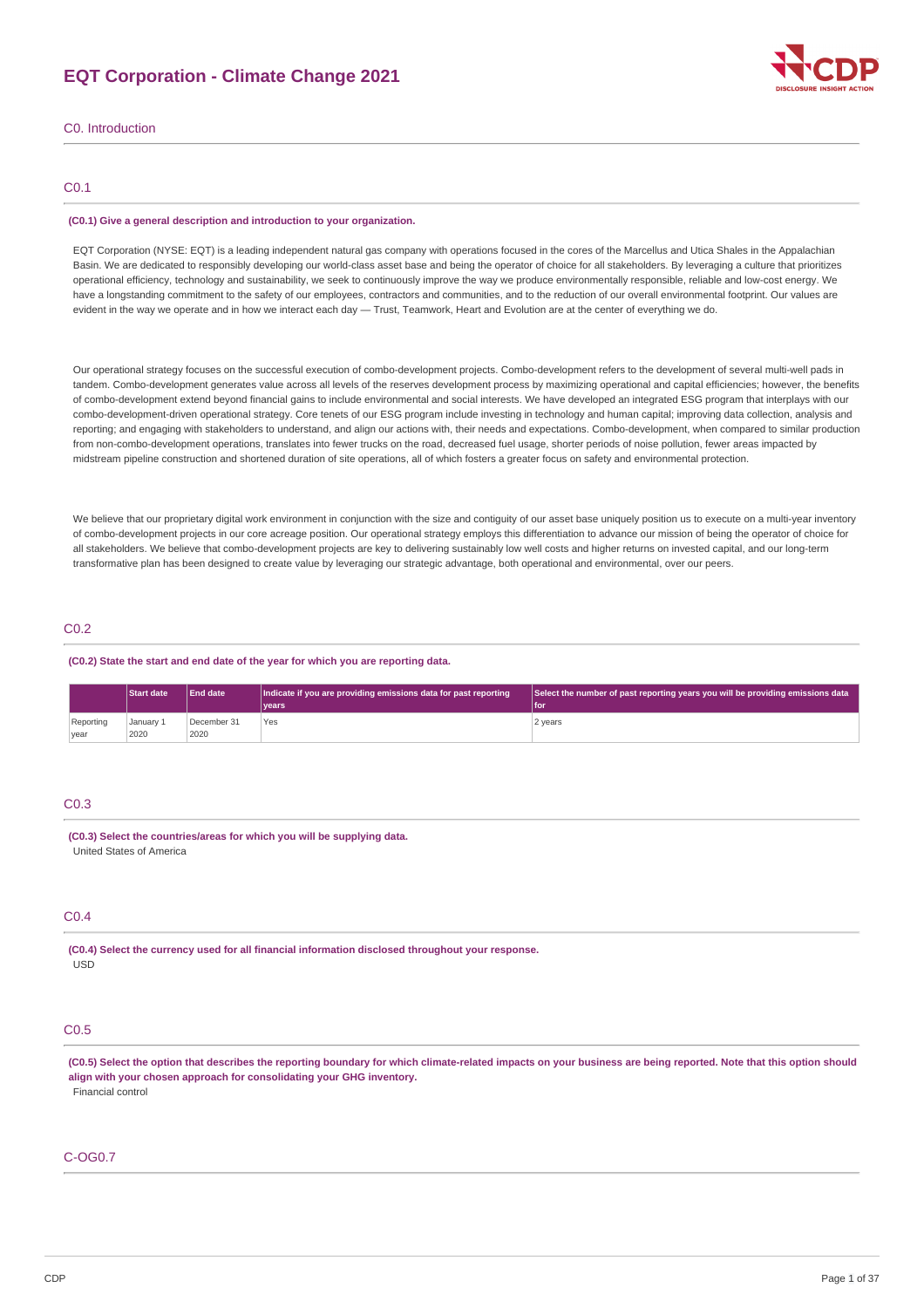## (C-OG0.7) Which part of the oil and gas value chain and other areas does your organization operate in?

#### **Row 1**

**Oil and gas value chain** Upstream

**Other divisions**

## C1. Governance

# C1.1

**(C1.1) Is there board-level oversight of climate-related issues within your organization?** Yes

# C1.1a

## (C1.1a) Identify the position(s) (do not include any names) of the individual(s) on the board with responsibility for climate-related issues.

| individual(s)            | Position of Please explain                                                                                                                                                                                                                                                                                                                                                                                                                                                                                                                                                                                                                                                                                         |
|--------------------------|--------------------------------------------------------------------------------------------------------------------------------------------------------------------------------------------------------------------------------------------------------------------------------------------------------------------------------------------------------------------------------------------------------------------------------------------------------------------------------------------------------------------------------------------------------------------------------------------------------------------------------------------------------------------------------------------------------------------|
| Board-level<br>committee | The Public Policy and Corporate Responsibility (PPCR) Committee of the Board of Directors is responsible for approving and making changes to, our ESG strategy, including reviewing our climate<br>strategy and emissions targets. As part of its mandate to provide oversight of our ESG strategy, the PPCR Committee specifically considers climate change issues when developing, reviewing, and<br>assessing our ESG strategy in coordination with the Corporate Governance Committee and our management led ESG Committee. For example, the PPCR Committee was instrumental in setting<br>EQT's target to achieve net zero Scope 1 & 2 GHG emissions by or before 2025 for our Production segment operations. |
| Board-level<br>committee | The Corporate Governance Committee of the Board of Directors is responsible for approving and making changes to, our ESG strategy, including reviewing our climate strategy and emissions<br>targets. As part of its mandate to provide oversight of our ESG strategy, the Corporate Governance Committee specifically considers climate change issues when developing, reviewing and<br>assessing our ESG strategy in coordination with the Public Policy and Corporate Responsibility Committee and our management led ESG Committee.                                                                                                                                                                            |

# C1.1b

## **(C1.1b) Provide further details on the board's oversight of climate-related issues.**

| with<br><b>which</b><br>climate-<br><b>related</b><br>l issues are lissues are<br>۱a<br>scheduled<br>agenda<br>l item | mechanisms board-<br>into which<br>climate-<br>related<br>integrated                               | llevel<br> oversight      | Frequency Governance Scope of Please explain                                                                                                                                                                                                                                                                                                                                                                                                                                                                                                                                                                                                                                                                                                                                                                                                                                                                                                                                                                                                                                                                                                                                                                                                                                                                                                                                                                                                                                                                                                                                                                                                                                                                                                                                                                                                                                                                                                                                                                                                                                                                                                                                                                                                                                                                                                                                                                                                                                          |
|-----------------------------------------------------------------------------------------------------------------------|----------------------------------------------------------------------------------------------------|---------------------------|---------------------------------------------------------------------------------------------------------------------------------------------------------------------------------------------------------------------------------------------------------------------------------------------------------------------------------------------------------------------------------------------------------------------------------------------------------------------------------------------------------------------------------------------------------------------------------------------------------------------------------------------------------------------------------------------------------------------------------------------------------------------------------------------------------------------------------------------------------------------------------------------------------------------------------------------------------------------------------------------------------------------------------------------------------------------------------------------------------------------------------------------------------------------------------------------------------------------------------------------------------------------------------------------------------------------------------------------------------------------------------------------------------------------------------------------------------------------------------------------------------------------------------------------------------------------------------------------------------------------------------------------------------------------------------------------------------------------------------------------------------------------------------------------------------------------------------------------------------------------------------------------------------------------------------------------------------------------------------------------------------------------------------------------------------------------------------------------------------------------------------------------------------------------------------------------------------------------------------------------------------------------------------------------------------------------------------------------------------------------------------------------------------------------------------------------------------------------------------------|
| Scheduled<br>$-$ all<br>meetings                                                                                      | Reviewing<br>and quiding<br>strategy<br>Reviewing<br>and guiding<br>risk<br>management<br>policies | $<$ Not<br>Applicabl<br>e | Two Board-level committees contribute to setting our direction with respect to Environmental, Social and Governance (ESG) matters. The Corporate Governance Committee<br>and the Public Policy and Corporate Responsibility (PPCR) Committee of our Board of Directors are responsible for approving, and making changes to, our ESG strategy,<br>including reviewing our climate strategy and emissions targets. As part of its mandate to provide oversight of our ESG strategy, the PPCR Committee specifically considers<br>climate change issues when developing, reviewing, and assessing our ESG strategy in coordination with the Corporate Governance Committee and our management led<br>ESG Committee. In 2020, we updated our PPCR Committee Charter and Corporate Governance Committee Charter to explicitly include oversight of ESG issues. Our Vice<br>President, Environmental, Health and Safety, and General Counsel provide updates on our GHG emissions and reduction initiatives to the PPCR Committee at least<br>quarterly. In response to such updates, the PPCR Committee provides comments and feedback on our GHG management and emissions reduction initiatives, which are<br>relayed to our ESG Committee for further consideration. Our ESG Committee, comprised of our Chief Executive Officer, General Counsel, Chief Financial Officer, and other<br>senior leaders, meets biweekly and supports the Corporate Governance and PPCR Committees in helping to quide and ensure execution of our ESG strategy. The ESG<br>Committee also assists our executive team and senior management in developing, implementing, and monitoring initiatives, processes, policies, and disclosures in<br>accordance with our ESG strategy. In combination with the Board and Board Committee oversight described above, the ESG Committee provides input to the Board on<br>strategic direction and works with senior management and specific business departments to coordinate the implementation and execution of our ESG strategy company-wide.<br>Our business departments, including our Environmental, Production, Finance and Business IT teams, work collaboratively to explore and implement new technologies to<br>collect, report, forecast and reduce our emissions in line with initiatives established by our ESG Committee. Oversight of these initiatives is managed through our digital work<br>environment and monitored by our ESG Committee. |

# C1.2

## **(C1.2) Provide the highest management-level position(s) or committee(s) with responsibility for climate-related issues.**

| Name of the position(s) and/or<br>committee(s) |                        | Reporting line Responsibility                                          | Coverage of<br><i><u><b>I</b></u></i> responsibility | <b>Frequency of reporting to the board on climate-related</b><br>lissues |
|------------------------------------------------|------------------------|------------------------------------------------------------------------|------------------------------------------------------|--------------------------------------------------------------------------|
| Chief Executive Officer (CEO)                  | $<$ Not<br>Applicable> | Both assessing and managing climate-related risks and<br>opportunities | <not applicable=""></not>                            | More frequently than quarterly                                           |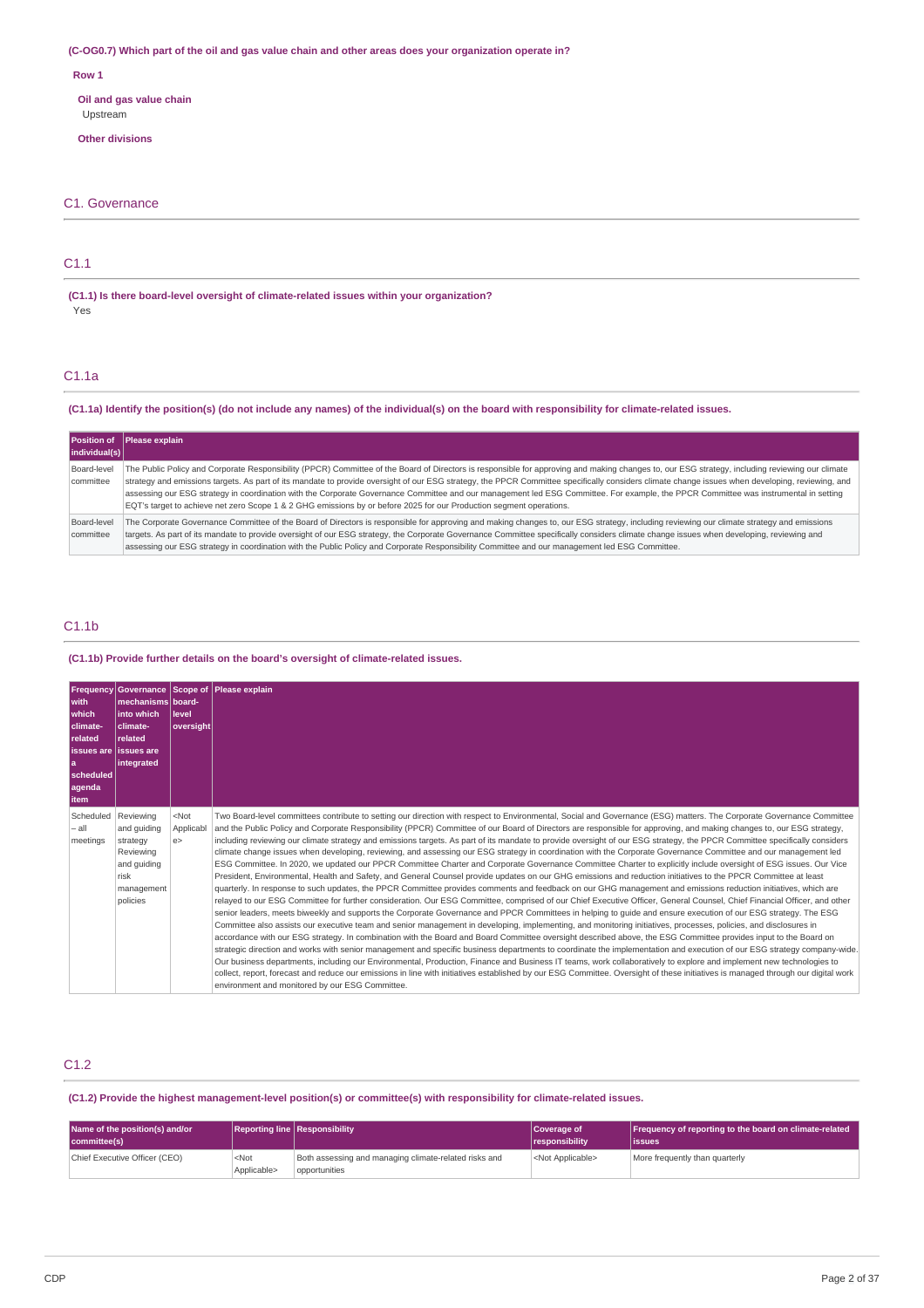# C1.2a

## (C1.2a) Describe where in the organizational structure this/these position(s) and/or committees lie, what their associated responsibilities are, and how climate**related issues are monitored (do not include the names of individuals).**

Driven by our commitment to operating safely and sustainably, in early 2020 we formed a management-level Environmental, Social and Governance Steering Committee (the "ESG Committee") to support our on-going commitment to environmental, health and safety, corporate social responsibility, corporate governance, sustainability and other public policy matters relevant to EQT. The ESG Committee is comprised of our Chief Executive Officer, General Counsel, Chief Financial Officer, and senior leaders from our critical business functions. The ESG Committee is responsible for reporting and making recommendations on emerging ESG matters, including climate change, to both the Corporate Governance Committee and the Public Policy and Corporate Responsibility Committee. Additionally, senior leaders on the ESG Committee are responsible for managing water-related and climate risks and opportunities in their business functions. Our full Board also discusses critical ESG topics, such as climate-related issues, as applicable.

# C1.3

## (C1.3) Do you provide incentives for the management of climate-related issues, including the attainment of targets?

| <b>Provide incentives for the</b><br>management of climate-related<br><b>issues</b> | <b>Comment</b>                                                                                                                                                                   |
|-------------------------------------------------------------------------------------|----------------------------------------------------------------------------------------------------------------------------------------------------------------------------------|
| Row No, not currently but we plan to                                                | To further demonstrate that our impact on climate change is a priority for EQT, we tied our 2021 incentive compensation program to a targeted reduction in our Scope 1           |
|                                                                                     | introduce them in the next two years GHG intensity, ensuring that our management team and employees have a direct financial interest in achieving our emissions reduction goals. |

## C2. Risks and opportunities

# C2.1

(C2.1) Does your organization have a process for identifying, assessing, and responding to climate-related risks and opportunities? Yes

#### C2.1a

#### **(C2.1a) How does your organization define short-, medium- and long-term time horizons?**

|             | From (years) | To (years) | Comment |
|-------------|--------------|------------|---------|
| Short-term  |              |            |         |
| Medium-term |              |            |         |
| Long-term   |              | 15         |         |

## C2.1b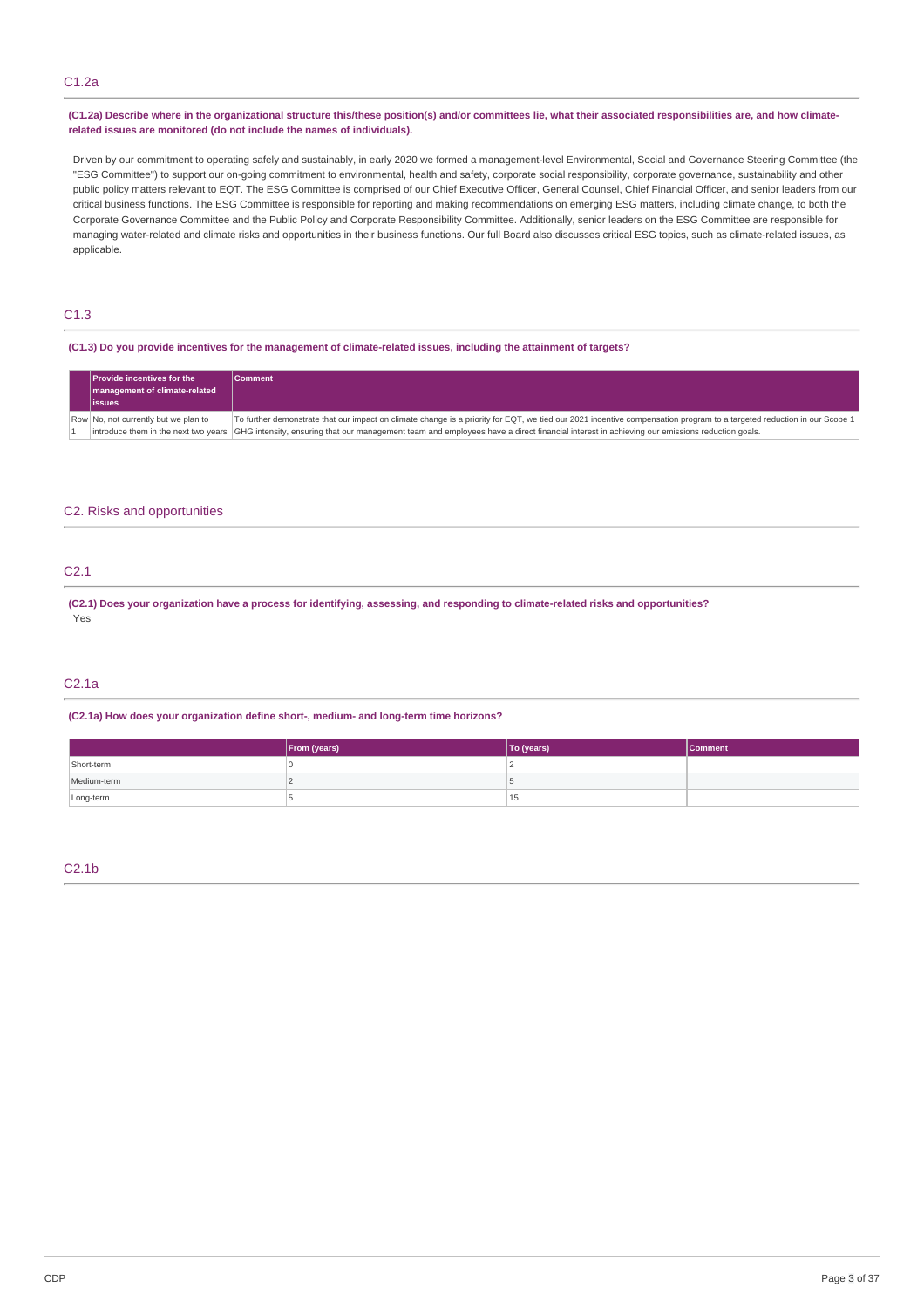#### **(C2.1b) How does your organization define substantive financial or strategic impact on your business?**

i) For purposes of this report, we define substantive financial impact as an event which, if it occurred, would result in a loss to EQT of \$25 million dollars or more, and we define substantive strategic impact as an event which, if it occurred, would curtail, substantially delay or cancel our current and/or future strategic business plans and decision making. ii) The following are quantifiable indicator(s) of risks that could pose a substantive financial impact and/or a strategic impact on our business:

-Domestic and foreign supply of and demand for natural gas, NGLs and oil;

-Prevailing prices on local price indexes in the areas in which we operate and expectations about future commodity prices;

-National and worldwide economic and political conditions;

-New and competing exploratory finds of natural gas, NGLs and oil;

-Changes in U.S. exports of natural gas, NGLs and oil;

-The effect of energy conservation efforts;

-The price, availability and acceptance of alternative fuels;

-The availability, proximity, capacity and cost of pipelines, other transportation facilities, and gathering, processing and storage facilities and other factors that result in differentials to benchmark prices;

-Technological advances affecting energy consumption and production;

-The actions of the Organization of Petroleum Exporting Countries;

-The level and effect of trading in commodity futures markets, including commodity price speculators and others;

-The cost of exploring for, developing, producing and transporting natural gas, NGLs and oil;

-The level of global inventories;

-Risks associated with drilling, completion, and production operations; and

-Domestic, local, and foreign governmental regulations, tariffs, and taxes, including environmental and climate change regulation.

# C2.2

**(C2.2) Describe your process(es) for identifying, assessing and responding to climate-related risks and opportunities.**

**Value chain stage(s) covered** Upstream

**Risk management process**

Integrated into multi-disciplinary company-wide risk management process

**Frequency of assessment** More than once a year

**Time horizon(s) covered** Short-term Medium-term Long-term

#### **Description of process**

Our Board of Directors identifies, assesses, and responds to climate-related risks according to our Enterprise Risk Management process. The Board performs an annual review of our major (substantive) climate-related risks and analyzes the major risks with our management team throughout the year. The outcomes of the risk assessment are discussed with management and delegated to appropriate Board committees to determine any additional actions to address the risks. The Audit Committee of the Board reviews our major risk exposures and key processes that have been implemented to monitor and control potential exposures. The Board also considers feedback provided by stakeholders in its decision-making process. Our Financial team frequently uses models to assess the impact of our identified risks. This includes financial modelling, as well as commodity forecasting. For climate change specifically, we consider risk to our business, including demand for natural gas, renewables, and other energy sources. Furthermore, we built a proprietary emissions model which we integrated into our financial model to help us better understand carbon pricing and enable us to make business decisions based on both financial and climate impact. We assess and manage ESG risks at all levels of leadership - from the entire Board, to Board-level committees, to the Chief Executive Officer and other members of senior management. For example, the Board reviews potential transitional opportunities, such as opportunities to access new markets as a result of regulations that limit coal for electricity production, and physical risks, such as freezing rain and blizzards, which could impede our production of natural gas.

# C2.2a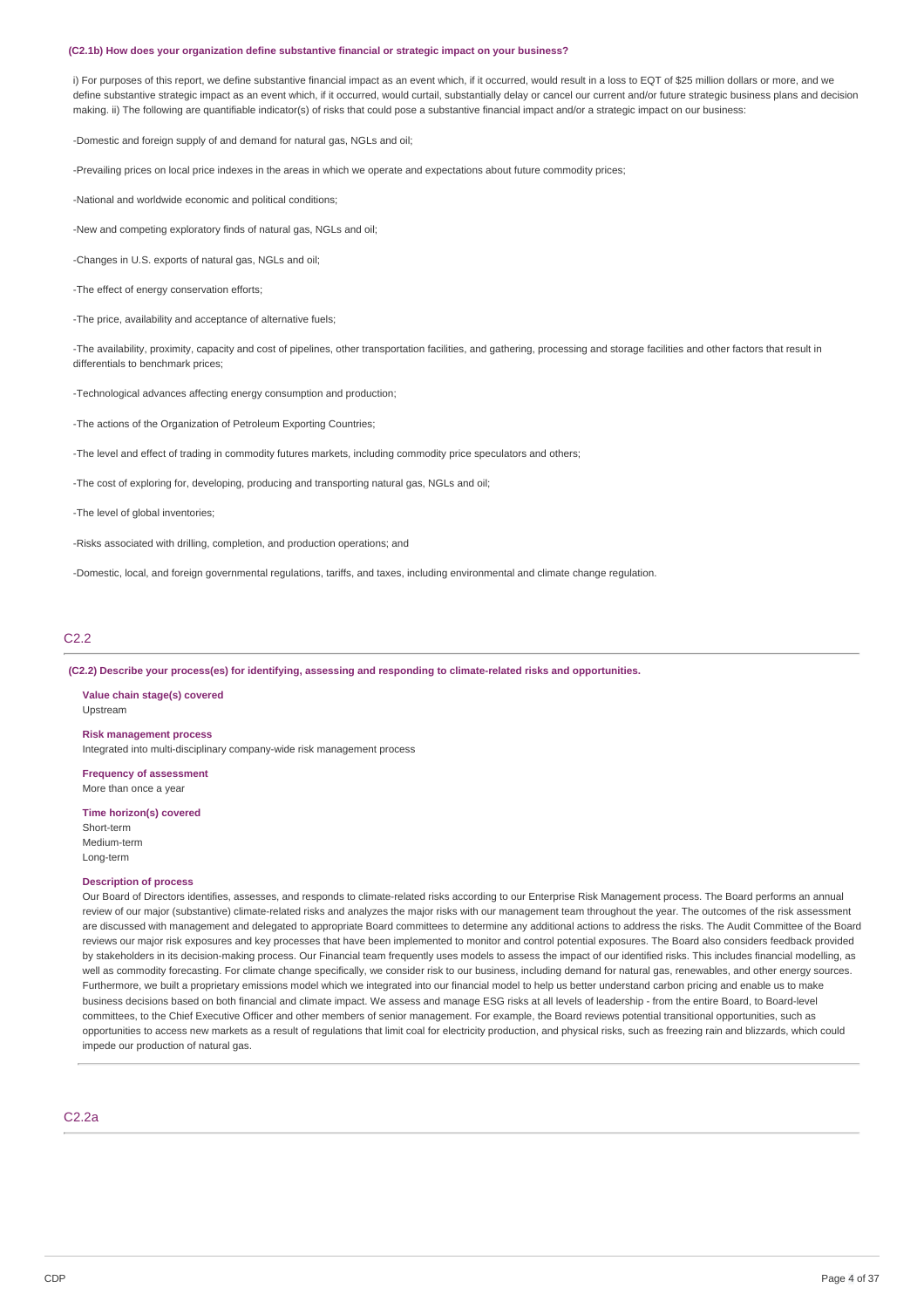#### **(C2.2a) Which risk types are considered in your organization's climate-related risk assessments?**

|                        | &                                           | Relevance Please explain                                                                                                                                                                                                                                                                                                                                                                                                                                                                                                                                                                                                                                                                                                                                                                                                                                                                                                                                                                                                                                                                                                                                                                                                                                                                                                                                                                                                    |
|------------------------|---------------------------------------------|-----------------------------------------------------------------------------------------------------------------------------------------------------------------------------------------------------------------------------------------------------------------------------------------------------------------------------------------------------------------------------------------------------------------------------------------------------------------------------------------------------------------------------------------------------------------------------------------------------------------------------------------------------------------------------------------------------------------------------------------------------------------------------------------------------------------------------------------------------------------------------------------------------------------------------------------------------------------------------------------------------------------------------------------------------------------------------------------------------------------------------------------------------------------------------------------------------------------------------------------------------------------------------------------------------------------------------------------------------------------------------------------------------------------------------|
|                        | inclusion                                   |                                                                                                                                                                                                                                                                                                                                                                                                                                                                                                                                                                                                                                                                                                                                                                                                                                                                                                                                                                                                                                                                                                                                                                                                                                                                                                                                                                                                                             |
| Current<br>regulation  | Relevant<br>always<br>included              | We may incur significant delays, costs, and liabilities as a result of environmental regulatory reguirements applicable to our exploration, development and production activities. These<br>delays, costs and liabilities could arise under a wide range of federal, state and local laws and regulations related to protection of the environment, including regulations and enforcement<br>policies that have tended to become increasingly strict over time, resulting in longer waiting periods to receive permits and other regulatory approvals. Failure to comply with these laws<br>and regulations may result in the assessment of administrative, civil and criminal penalties, imposition of clean-up and site restoration costs and liens, and, in some instances, issuance of<br>orders or injunctions limiting or requiring discontinuation of certain operations. Strict, joint and several liabilities may be imposed under certain environmental laws, which could cause us to<br>become liable for the conduct of others or for consequences of our own actions that were in compliance with all applicable laws at the time those actions were taken. In addition, claims for<br>damages to persons or property, including natural resources, may result from the environmental impacts of our operations. We have been named from time-to-time as a defendant in<br>litigation related to such matters. |
| Emerging<br>regulation | Relevant,<br>always<br>included             | We seek to manage the development of new or additional laws and regulations, new interpretations of existing requirements or changes in enforcement policies which could impose<br>unforeseen liabilities, significantly increase compliance costs or result in delays of, or denial of rights to conduct, our development programs. Such potential regulations or litigation could<br>increase our operating costs, reduce our liquidity, delay or halt our operations or otherwise alter the way we conduct our business, which in turn could materially adversely affect our results<br>of operations and financial position.                                                                                                                                                                                                                                                                                                                                                                                                                                                                                                                                                                                                                                                                                                                                                                                            |
| Technology             | Relevant,<br>always<br>included             | Technological advancements, such as fuel conservation measures, alternative fuel requirements, increasing consumer demand for alternatives to natural gas, fuel economy and energy<br>generation devices could reduce demand for natural gas. The impact of the changing demand for natural gas could adversely impact our earnings, cash flows and financial position.                                                                                                                                                                                                                                                                                                                                                                                                                                                                                                                                                                                                                                                                                                                                                                                                                                                                                                                                                                                                                                                     |
| Legal                  | Relevant.<br>always<br>included             | In the ordinary course of our business, various legal and regulatory claims and proceedings are pending or threatened against us. While the amounts claimed may be substantial, we are<br>unable to predict with certainty the ultimate outcome of such claims and proceedings. We accrue legal and other direct costs related to loss contingencies when actually incurred. We have<br>established reserves that we believe to be appropriate for pending matters and, after consultation with counsel and giving appropriate consideration to available insurance, we believe that<br>the ultimate outcome of any matter currently pending against us will not materially affect our financial position, results of operations or liquidity.                                                                                                                                                                                                                                                                                                                                                                                                                                                                                                                                                                                                                                                                              |
| Market                 | Relevant,<br>always<br>included             | Prolonged low, and/or significant or extended declines in, natural gas and NGLs prices may adversely affect our revenues, operating income, cash flows and financial position, particularly<br>if we are unable to control our development costs during periods of lower natural gas and NGLs prices. Declines in prices could also adversely affect our drilling activities and the amount<br>of natural gas and NGLs that we can produce economically, which may result in our having to make significant downward adjustments to the value of our assets and could cause us to<br>incur non-cash impairment charges to earnings. Reductions in cash flows from lower commodity prices may require us to incur additional borrowings or to reduce our capital spending,<br>which could reduce our production and our reserves, negatively affecting our future rate of growth. Lower prices for natural gas and NGLs may also adversely affect our credit ratings and<br>result in a reduction in our borrowing capacity and access to other capital.                                                                                                                                                                                                                                                                                                                                                                     |
| Reputation             | Relevant.<br>sometimes<br>included          | Negative public perception of our company and/or our industry resulting from, among other things, the explosion of natural gas transmission and gathering lines, oil spills, and concerns<br>raised by advocacy groups or the media about hydraulic fracturing, greenhouse gas or methane emissions or fossil fuels in general, or about royalty payment and surface use issues, may<br>lead to increased litigation and regulatory, legislative and judicial scrutiny, which may, in turn, lead to new local, state and federal laws, regulations, guidelines and enforcement<br>interpretations in safety, environmental, royalty and surface use areas. These actions may cause operational delays or restrictions, increased operating costs, additional regulatory burdens<br>and increased risk of litigation. Moreover, governmental authorities exercise considerable discretion in the timing and scope of permit issuance and the public may engage in the permitting<br>process, including through intervention in the courts. Negative public perception could cause the permits we need to conduct our operations to be withheld, delayed, challenged, or<br>burdened by requirements that restrict our ability to profitably conduct our business.                                                                                                                                                            |
| Acute<br>physical      | Relevant.<br>sometimes<br>included          | Our business could be subject to acute physical risks such as extreme weather events. Based on our operating area, we are subject to winter weather such as freezing rain and blizzards.<br>These events could cause delays in drilling, hydraulic fracturing, and other operations.                                                                                                                                                                                                                                                                                                                                                                                                                                                                                                                                                                                                                                                                                                                                                                                                                                                                                                                                                                                                                                                                                                                                        |
| Chronic<br>physical    | Not<br>relevant,<br>explanation<br>provided | Our potential risk to chronic physical risks is anticipated to be minimal due to the location of our assets (Pennsylvania, Ohio, and West Virginia).                                                                                                                                                                                                                                                                                                                                                                                                                                                                                                                                                                                                                                                                                                                                                                                                                                                                                                                                                                                                                                                                                                                                                                                                                                                                        |

# C2.3

(C2.3) Have you identified any inherent climate-related risks with the potential to have a substantive financial or strategic impact on your business? Yes

## C2.3a

(C2.3a) Provide details of risks identified with the potential to have a substantive financial or strategic impact on your business.

#### **Identifier**

Risk 1

# **Where in the value chain does the risk driver occur?**

Direct operations

# **Risk type & Primary climate-related risk driver**

Emerging regulation Carbon pricing mechanisms

#### **Primary potential financial impact**

Decreased revenues due to reduced demand for products and services

# **Climate risk type mapped to traditional financial services industry risk classification**

# <Not Applicable>

## **Company-specific description**

While Congress has from time to time considered legislation to reduce emissions of GHGs, significant legislation to reduce GHG emissions has not yet been instituted at the federal level. In the absence of such federal climate legislation, a number of state and regional efforts have emerged that are aimed at tracking and/or reducing GHG emissions by means of cap-and-trade programs that typically require major sources of GHG emissions, such as electric power plants, to acquire and surrender emission allowances in return for emitting those GHGs. In October 2019, Pennsylvania Governor Tom Wolf signed an Executive Order directing the Pennsylvania Department of Energy to draft regulations establishing a cap-and-trade program under its existing authority to regulate air emissions, with the intent of enabling Pennsylvania to join the Regional Greenhouse Gas Initiative (RGGI), a multi-state regional cap-and-trade program comprised of several Eastern U.S. states. In September 2020, the Pennsylvania Environmental Quality Board approved promulgation of the RGGI regulation, and a public comment period and hearings regarding the regulation commenced at the end of 2020. Based on the current timeline for implementation, final rulemaking is expected to be sent to the Pennsylvania Environmental Quality Board for review and approval in the fourth quarter of 2021, with the first year of compliance anticipated to begin in 2022. Assuming Pennsylvania ultimately becomes a member of RGGI in 2022, as currently anticipated, it will result in increased operating costs if we are required to purchase emission allowances in connection with our operations.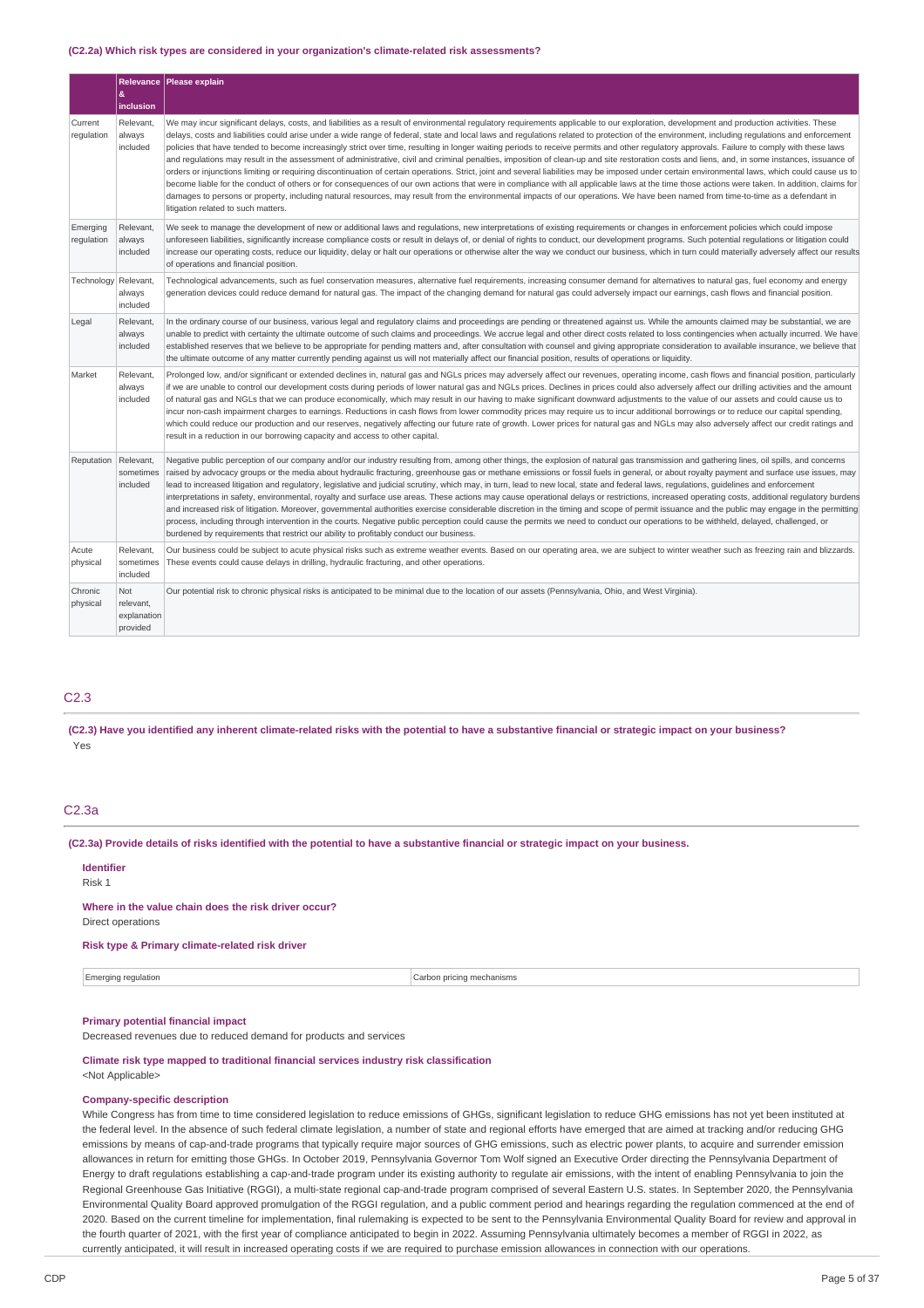#### **Time horizon** Short-term

**Likelihood**

Likely

**Magnitude of impact** Medium-high

**Are you able to provide a potential financial impact figure?** No, we do not have this figure

**Potential financial impact figure (currency)** <Not Applicable>

#### **Potential financial impact figure – minimum (currency)** <Not Applicable>

# **Potential financial impact figure – maximum (currency)**

<Not Applicable>

# **Explanation of financial impact figure**

Although it is not possible at this time to predict how legislation or new regulations that may be adopted to address GHG emissions would impact our business, any such future laws and regulations imposing reporting obligations on, or limiting emissions of GHGs from, our equipment and operations could require us to incur costs to reduce emissions of GHGs associated with our operations. Substantial limitations on GHG emissions could also adversely affect demand for the natural gas, NGLs and oil we produce and lower the value of our reserves. While we are not able to assess the expected financial impact of future prices on carbon and applicable carbon credits, mainly because there is not yet an established market for carbon and carbon credits, we are taking proactive steps to prepare for such potential regulation. We built a proprietary emissions model which we integrated into our financial model which will help us better understand carbon pricing and enable us to make business decisions based on both financial and climate impact.

**Cost of response to risk**

 $\Omega$ 

# **Description of response and explanation of cost calculation**

We mitigate this risk by operating highly efficient wells in contiguous areas through the implementation of our combo-development strategy. Additionally, the substantial majority of our production is natural gas, which has low carbon emissions compared to oil, diesel and coal. We are active participants in the ONE Future Coalition ("ONE Future") and The Environmental Partnership, both of which seek to improve the oil and gas industry's environmental performance. ONE Future is a collaborative group of natural gas companies which utilizes a science-based approach (not according to the Paris Agreement) to bring the methane emissions leakage rate for the overall industry below 1% and below 0.28% for the production "upstream" sector. Historically, we have significantly outperformed both of the One Future methane intensity targets, with our methane intensity for 2020 being 0.054%. Furthermore, we joined the Oil & Gas Methane Partnership (OGMP) 2.0 Initiative, a Climate and Clean Air Coalition initiative led by the UN Environment Programme, in partnership with the European Commission, the UK Government, the Environmental Defense fund and the other leading oil and gas companies. Pursuant to the OGMP 2.0 framework, we will endeavor to achieve a "gold standard" emissions monitoring strategy, which leverages modern emissions monitoring technologies across our asset base to demonstrate verifiable achievement of "near zero" emissions intensity by or before 2025. We do not anticipate additional costs to our normal operations to manage this risk.

#### **Comment**

**Identifier**

Risk 2

# **Where in the value chain does the risk driver occur?**

Downstream

## **Risk type & Primary climate-related risk driver**

Market **Changing customer behavior** 

#### **Primary potential financial impact**

Decreased revenues due to reduced demand for products and services

**Climate risk type mapped to traditional financial services industry risk classification** <Not Applicable>

#### **Company-specific description**

Market increases in natural gas and NGLs prices may be accompanied by, or result in, an increase to our well drilling costs, production taxes, lease operating expenses, and volatility in seasonal gas price spreads for our storage assets, which could increase end-user conservation or conversion to alternative fuels. Fuel conservation measures, alternative fuel requirements, increasing consumer demand for alternatives to natural gas and oil, technological advances in fuel economy and energy generation devices could reduce demand for natural gas and oil. The impact of the changing demand for natural gas and oil could adversely impact our earnings, cash flows and financial position.

**Time horizon** Medium-term

**Likelihood**

About as likely as not

**Magnitude of impact** Medium-high

**Are you able to provide a potential financial impact figure?** No, we do not have this figure

**Potential financial impact figure (currency)** <Not Applicable>

**Potential financial impact figure – minimum (currency)**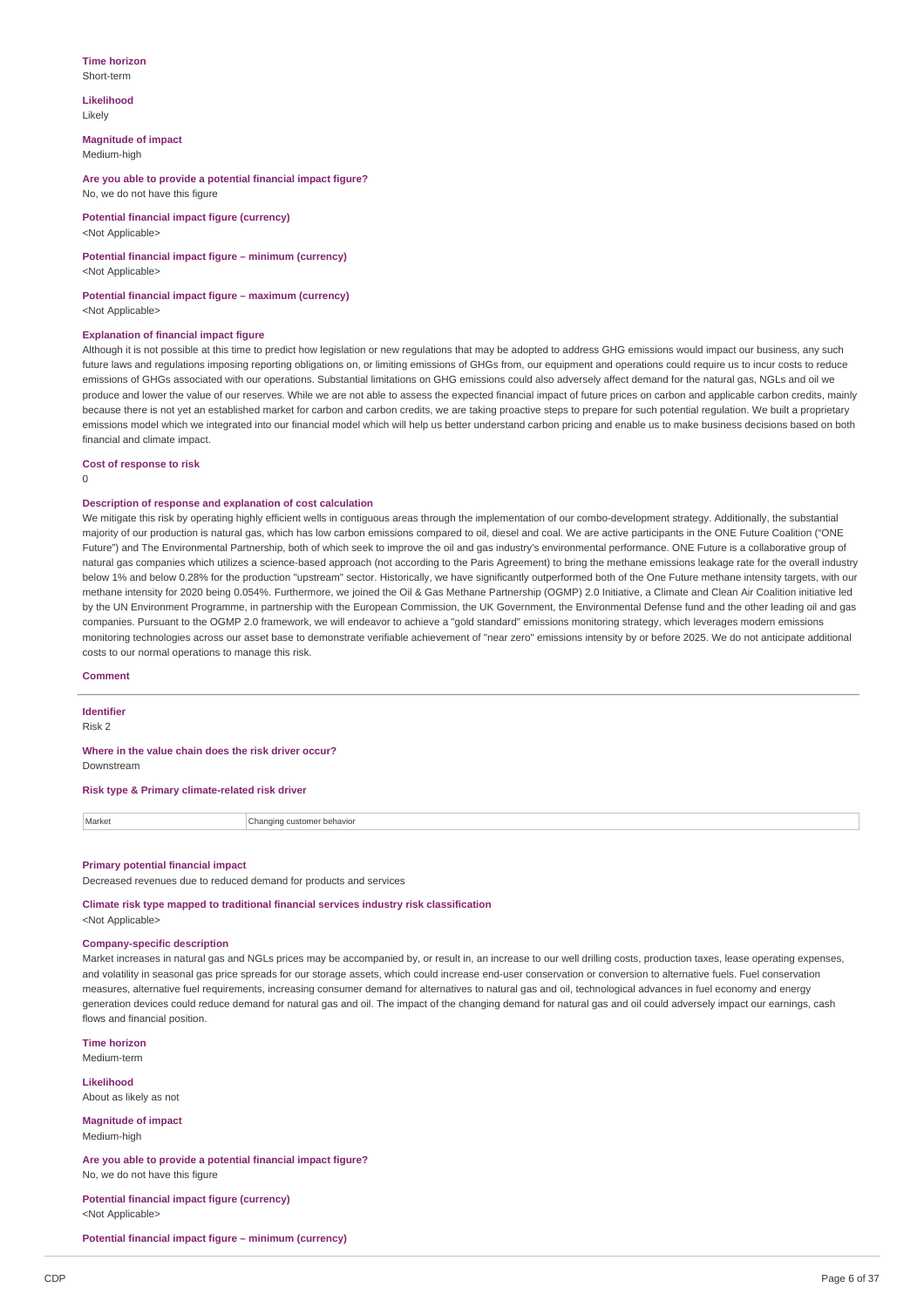#### <Not Applicable>

#### **Potential financial impact figure – maximum (currency)**

<Not Applicable>

## **Explanation of financial impact figure**

We are not able to provide this figure, however, the impact of the changing demand for natural gas and oil could adversely impact our earnings, cash flows and financial position.

**Cost of response to risk**

 $\Omega$ 

#### **Description of response and explanation of cost calculation**

Natural gas is a critical commodity in facilitating the growth of renewables as a portion of our global power supply domestically and globally. However, our Financial team frequently uses models to assess the impact of our identified risks. This includes financial modelling, as well as commodity forecasting. For climate change specifically, we consider risk to our business, including demand for natural gas, renewables, and other energy sources. We've also entered into several projects aimed at differentiating our produced gas from the broader market by using real-time emissions monitoring technology to track and reduce our field emissions. We are seeking certifications from organizations such as Project Canary and MiQ/Equitable Origin which will certify that natural gas produced from over 200 of our well pads (approximately 4.0 billion cubic feet per day in gross volume) meets rigorous environmental and other ESG standards. We do not anticipate additional costs to our normal operations to manage this risk.

#### **Comment**

**Identifier**

Risk 3

#### **Where in the value chain does the risk driver occur?**

Direct operations

#### **Risk type & Primary climate-related risk driver**

| <b>Emerging regulation</b> | Mandates on and regulation of existing products and services<br>. |
|----------------------------|-------------------------------------------------------------------|
|                            |                                                                   |

#### **Primary potential financial impact**

Decreased revenues due to reduced production capacity

#### **Climate risk type mapped to traditional financial services industry risk classification**

<Not Applicable>

#### **Company-specific description**

Local governments seek to adopt ordinances within their jurisdictions regulating the time, place, and manner of drilling activities in general or hydraulic fracturing activities in particular. Some states and municipalities have sought to ban hydraulic fracturing altogether. If new or more stringent federal, state or local legal restrictions relating to the hydraulic fracturing process are adopted in areas where we operate, we could incur potentially significant added costs to comply with such requirements, experience delays or curtailment in the pursuit of exploration, development or production activities, and perhaps even be precluded from constructing wells.

**Time horizon**

Medium-term

**Likelihood** Unlikely

**Magnitude of impact**

High

**Are you able to provide a potential financial impact figure?** No, we do not have this figure

**Potential financial impact figure (currency)**

<Not Applicable>

**Potential financial impact figure – minimum (currency)**

<Not Applicable>

#### **Potential financial impact figure – maximum (currency)** <Not Applicable>

## **Explanation of financial impact figure**

We are not able to provide this figure, however, if new or more stringent federal, state or local legal restrictions relating to the hydraulic fracturing process are adopted in areas where we operate, we could incur potentially significant added costs to comply with such requirements, experience delays or curtailment in the pursuit of exploration, development or production activities, and perhaps even be precluded from constructing wells.

#### **Cost of response to risk**

 $\Omega$ 

## **Description of response and explanation of cost calculation**

We continue to evaluate the risks associated with possible new regulations applicable to our industry and how such regulations, if adopted, would affect our operations and financial condition. Our Financial team frequently uses models to assess the impact of our identified risks. This includes financial modelling, as well as commodity forecasting. For climate change specifically, we consider risk to our business, including possible new regulations applicable to our industry. We do not anticipate additional costs to our normal operations to manage this risk.

#### **Comment**

C2.4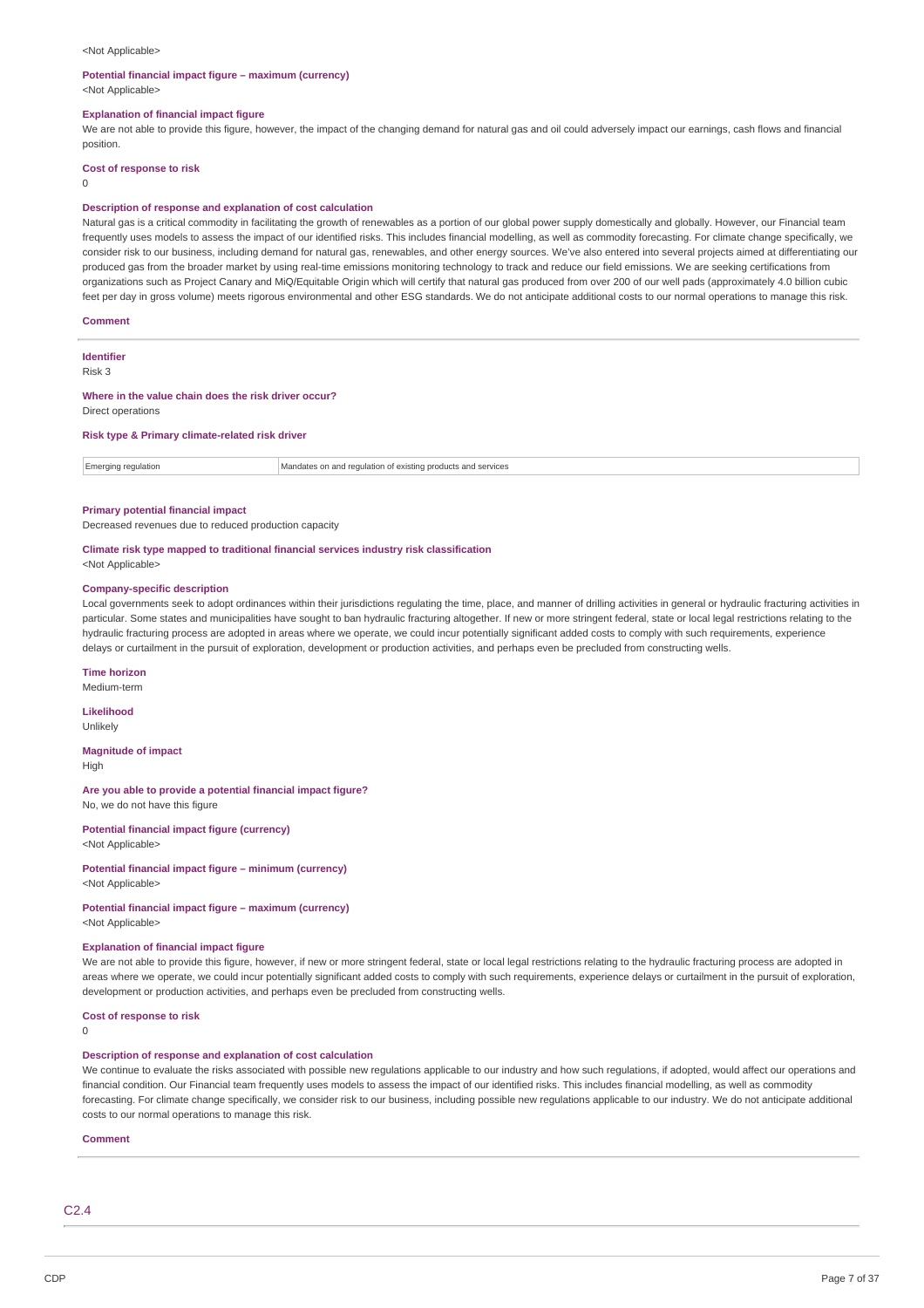## C2.4a

(C2.4a) Provide details of opportunities identified with the potential to have a substantive financial or strategic impact on your business.

**Identifier**  $Onn1$ 

**Where in the value chain does the opportunity occur?**

Direct operations **Opportunity type**

Energy source

**Primary climate-related opportunity driver** Use of lower-emission sources of energy

**Primary potential financial impact** Reduced indirect (operating) costs

## **Company-specific description**

For much of the last decade, completions technology has relied on the use of large diesel engines, which use substantial amounts of diesel fuel, to generate the power needed to conduct hydraulic fracturing. The hydraulic fracturing pumps generally require substantial amounts of horsepower which has historically been difficult to generate with electric power sources. In 2020, we fully transitioned from conventional diesel fleets to electric fleets powered by a natural-gas-fired turbine using EQT-produced natural gas for our hydraulic fracturing operations. We project that the implementation of these next-generation electric frac fleets has eliminated over 23 million gallons of diesel fuel from our operations annually. The electrification of our frac fleet is anticipated to further decrease our emissions in the future due to the corresponding reduction in vehicle use which would otherwise be needed to deliver diesel fuel to our well pads.

**Time horizon** Short-term

**Likelihood** Virtually certain

**Magnitude of impact** Medium

#### **Are you able to provide a potential financial impact figure?**

Yes, a single figure estimate

**Potential financial impact figure (currency)** 50271685

#### **Potential financial impact figure – minimum (currency)** <Not Applicable>

**Potential financial impact figure – maximum (currency)**

<Not Applicable>

### **Explanation of financial impact figure**

The financial impact is the cost of using the natural gas turbine to generate electricity as opposed to diesel and has resulted savings of \$50,271,685 when compared to diesel completions fleets. This is calculated from the cost to purchase diesel versus using our own natural gas onsite minus the royalties we would have paid for the natural gas.

## **Cost to realize opportunity**

6500000

#### **Strategy to realize opportunity and explanation of cost calculation**

We realized this opportunity as both a cost savings and an emissions reduction initiative. The cost is calculated as the cost of using the natural gas turbine to generate electricity as opposed to diesel. Currently, we pay for CNG and compression to deliver gas when field gas is unavailable. This cost will decrease as we add infrastructure to deliver our own gas. The return on investment covers the cost to realize this opportunity.

**Comment**

**Identifier** Opp<sub>2</sub>

**Where in the value chain does the opportunity occur?** Downstream

**Opportunity type** Markets

**Primary climate-related opportunity driver**

Access to new markets

**Primary potential financial impact**

Increased revenues resulting from increased demand for products and services

### **Company-specific description**

While Congress has from time to time considered legislation to reduce emissions of GHGs, Congress has yet to pass significant federal legislation in recent years on this subject. In the absence of such federal climate legislation, a number of state and regional efforts have emerged that are aimed at tracking and/or reducing GHG emissions by means of cap-and-trade programs that typically require major sources of GHG emissions, such as electric power plants, to acquire and surrender emission allowances in return for emitting those GHGs. In October 2019, Pennsylvania Governor Tom Wolf signed an Executive Order directing the Pennsylvania Department of Environmental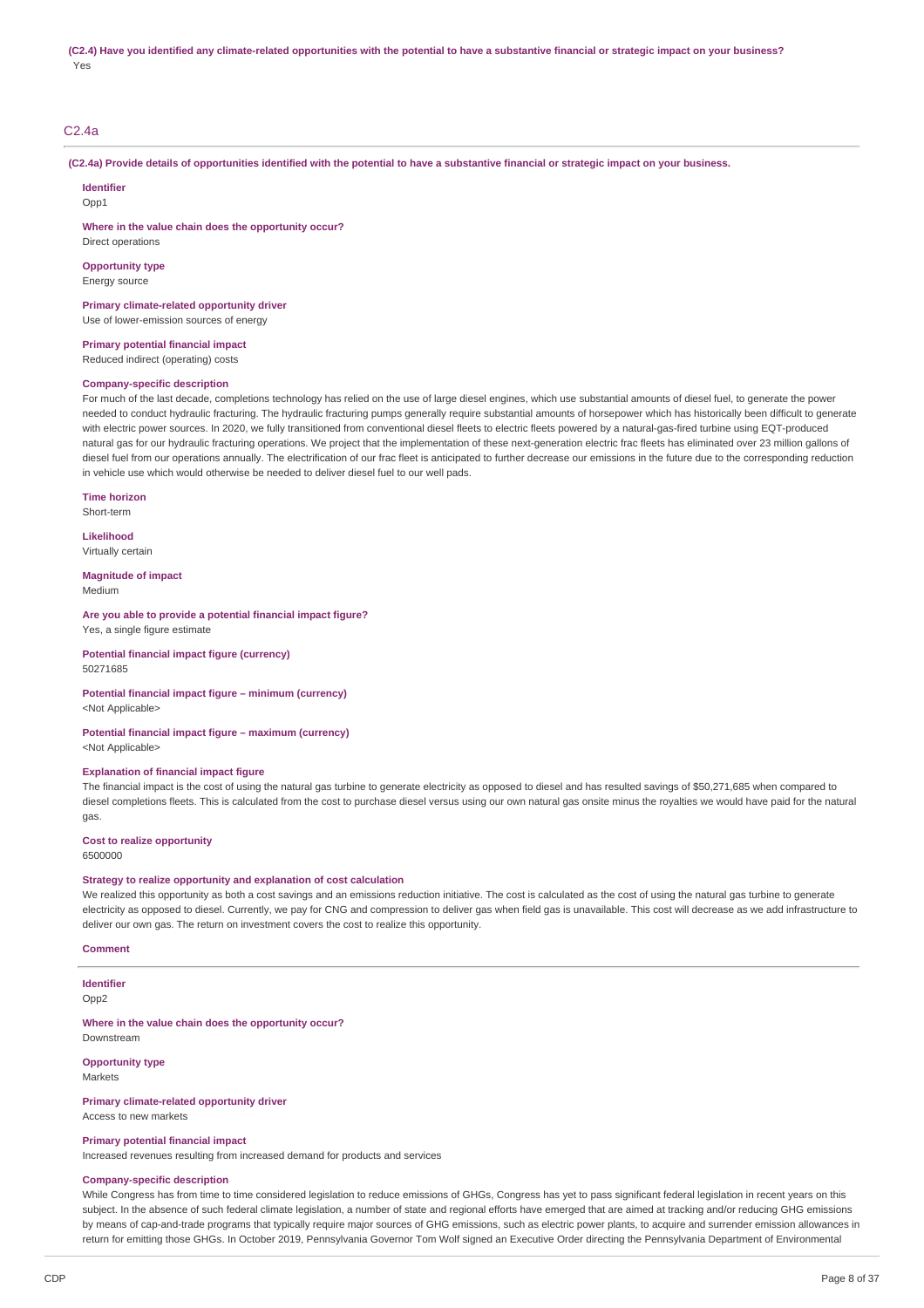Protection (PADEP) to draft regulations establishing a cap-and-trade program under its existing authority to regulate air emissions, with the intent of enabling Pennsylvania to join the Regional Greenhouse Gas Initiative (RGGI), a multi-state regional cap-and-trade program comprised of several Eastern U.S. states. In September 2020, the Pennsylvania Environmental Quality Board approved promulgation of the RGGI regulation, and a public comment period and hearings regarding the regulation commenced at the end of 2020. Based on the current timeline for implementation, final rulemaking is expected to be sent to the Pennsylvania Environmental Quality Board for review and approval in the fourth quarter of 2021, with the first year of compliance anticipated to begin in 2022. Assuming Pennsylvania ultimately becomes a member of RGGI in 2022, as currently anticipated, the demand for coal or other high intensity GHG emitting fossil fuels as an energy source could decrease, which could lead to an increase in the demand for natural gas as an energy source for the power generation sector.

**Time horizon** Short-term

**Likelihood**

Likely

**Magnitude of impact** Medium-high

**Are you able to provide a potential financial impact figure?** No, we do not have this figure

**Potential financial impact figure (currency)**

<Not Applicable>

**Potential financial impact figure – minimum (currency)** <Not Applicable>

**Potential financial impact figure – maximum (currency)** <Not Applicable>

#### **Explanation of financial impact figure**

Although it is not possible at this time to predict how legislation or new regulations that may be adopted to address GHG emissions would impact our business, any such future laws and regulations imposing reporting obligations on, or limiting emissions of GHGs from, coal or other high intensity GHG emitting fossil fuels as an energy source could decrease, which could lead to an increase in the demand for natural gas as an energy source for the power generation sector. While we are not able to assess the expected financial impact of future prices on carbon and applicable carbon credits, mainly because there is not yet an established market for carbon and carbon credits, we are taking proactive steps to prepare for such potential regulation. We've built a proprietary emissions model which we integrated into our financial model which will help us better understand carbon pricing and enable us to make business decisions based on both financial and climate impact.

#### **Cost to realize opportunity**

 $\Omega$ 

### **Strategy to realize opportunity and explanation of cost calculation**

The substantial majority of our production is natural gas, which has low carbon emissions compared to oil, diesel and coal. We are active participants in the ONE Future Coalition ("ONE Future") and The Environmental Partnership, both of which seek to improve the oil and gas industry's environmental performance. ONE Future is a collaborative group of natural gas companies which utilizes a science-based approach (not according to the Paris Agreement) to bring the methane emissions leakage rate for the overall industry below 1% and below 0.28% for the production "upstream" sector. Historically, we have significantly outperformed both of the One Future methane intensity targets, with our methane intensity for 2020 being 0.054%. We've joined the Oil & Gas Methane Partnership (OGMP) 2.0 Initiative, a Climate and Clean Air Coalition initiative led by the UN Environment Programme, in partnership with the European Commission, the UK Government, the Environmental Defense Fund and other leading oil and gas companies. Pursuant to the OGMP 2.0 framework, we will endeavor to achieve a "gold standard" emissions monitoring strategy, which leverages modern emissions monitoring technologies across our asset base to demonstrate verifiable achievement of "near zero" emissions intensity by or before 2025. We do not anticipate additional costs to our normal operations to manage this opportunity.

#### **Comment**

**Identifier**

Opp3

#### **Where in the value chain does the opportunity occur?** Direct operations

**Opportunity type**

Products and services

## **Primary climate-related opportunity driver**

Development and/or expansion of low emission goods and services

## **Primary potential financial impact**

Increased revenues resulting from increased demand for products and services

#### **Company-specific description**

In connection with our management team's initiatives to evolve our company into the operator of choice for all stakeholders, a management-level ESG Committee was formed in 2020 and tasked with monitoring and addressing ESG matters that are relevant to our operations, including climate-related issues. It is anticipated that as the ESG Committee continues to roll out new ESG-related initiatives, we will experience a company-wide refocused effort to continually evolve our processes for identifying and addressing ESG matters that are relevant to our business. Further, we have long embraced disclosure of ESG issues, and we intend to continue to disclose risks and opportunities through platforms such as CDP, our annual ESG Report and other public reports and communications. Such disclosure is anticipated to lead to enhanced recognition of our leadership on ESG matters, including climate-related matters, and our low methane intensity, thereby leading to increased access to customers and investors focused on low carbon goods and services.

**Time horizon**

Short-term

**Likelihood** Likely

**Magnitude of impact** Medium

**Are you able to provide a potential financial impact figure?** No, we do not have this figure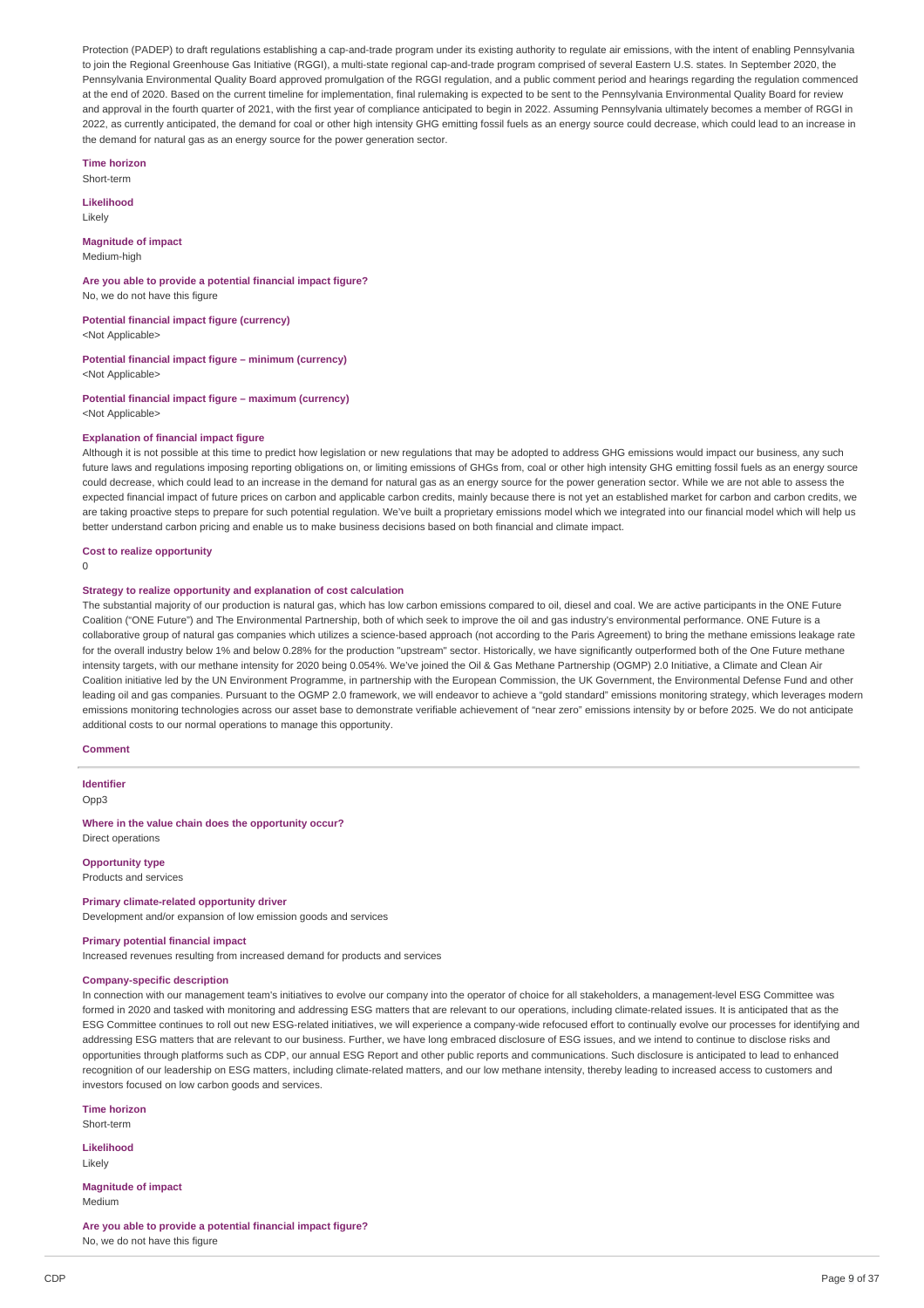# <Not Applicable> **Potential financial impact figure – minimum (currency)** <Not Applicable> **Potential financial impact figure – maximum (currency)** <Not Applicable> **Explanation of financial impact figure** While we are not able to provide this figure, we anticipate that our disclosure will lead to enhanced recognition of our leadership on ESG matters, including climate-related matters, and our low methane intensity, thereby leading to increased access to customers and investors focused on low carbon goods and services and finally to increased revenues. **Cost to realize opportunity** 0 **Strategy to realize opportunity and explanation of cost calculation** We do not anticipate additional costs to our normal operations to manage this risk. We have long embraced disclosure of environmental, social and governance issues and will continue to disclose risks and opportunities through platforms like CDP. Disclosure will allow enhanced recognition of climate leadership and recognition of EQT's low methane intensity. **Comment**

## C3. Business Strategy

**Potential financial impact figure (currency)**

# C3.1

**(C3.1) Have climate-related risks and opportunities influenced your organization's strategy and/or financial planning?** Yes

# $C3.1<sub>b</sub>$

**(C3.1b) Does your organization intend to publish a low-carbon transition plan in the next two years?**

| to<br>low-<br>carbon<br><b>plan</b>  | Intention lintention to<br>linclude the<br>publish a transition plan<br>las a scheduled<br>resolution item<br><b>transition lat Annual</b><br><b>General</b><br><b>Meetings</b><br>(AGMs) | Comment                                                                                                                                                                                                                                                                                                                                                                                                                                                                                                                                                                                                                                                                                                                                                                                                                                                                                                                                                                                                                                                                                                         |
|--------------------------------------|-------------------------------------------------------------------------------------------------------------------------------------------------------------------------------------------|-----------------------------------------------------------------------------------------------------------------------------------------------------------------------------------------------------------------------------------------------------------------------------------------------------------------------------------------------------------------------------------------------------------------------------------------------------------------------------------------------------------------------------------------------------------------------------------------------------------------------------------------------------------------------------------------------------------------------------------------------------------------------------------------------------------------------------------------------------------------------------------------------------------------------------------------------------------------------------------------------------------------------------------------------------------------------------------------------------------------|
| Row Yes, in<br>the next<br>two years | No. we do not<br>intend to include<br>it as a scheduled<br><b>AGM</b> resolution<br>item                                                                                                  | We have developed a strategy surrounding how our company can transition to a low-carbon economy by setting a Net Zero target in line with the Paris Agreement. We have<br>also developed a proprietary emissions model which we integrated into our financial model which enables us to make business decisions based on both financial and climate<br>impact. We have also established an innovation fund with a \$75 million pool of capital that we can use to develop, invest in, partner with and acquire new ventures and pursue<br>new initiatives aligned with our strategy and to promote the low carbon transition. Finally, we have set quantitative mid-term targets to tie our incentive compensation program to<br>a targeted reduction in our Scope 1 GHG intensity, ensuring that our management team and employees have a direct financial interest in achieving our emissions reduction<br>goals. Furthermore, at AGM we do not intend to include a specific resolution item surrounding our low-carbon transition plan. But a resolution item can be presented per our<br>governance bylaws. |

## C3.2

**(C3.2) Does your organization use climate-related scenario analysis to inform its strategy?** No, but we anticipate using qualitative and/or quantitative analysis in the next two years

## C3.2b

## **(C3.2b) Why does your organization not use climate-related scenario analysis to inform its strategy?**

In July 2019, our Board of Directors was substantially reconstituted following our annual meeting of shareholders. Thereafter, a new Chief Executive Officer and executive management team was appointed by the Board. In the following months our new executive management team implemented and oversaw a detailed transformation plan designed to effect operational, organizational, cultural and other changes to our business intended to facilitate long-term planning and prioritize combo-development projects. As part of these initiatives, the ESG Committee was formed in early 2020 and tasked with monitoring and addressing ESG matters that are relevant to our operations, including climate-related issues. We began publicly disclosing our Scope 2 and 3 GHG emissions as part of our 2020 inventory, and we also published emissions targets geared at achieving net zero Scope 1 and 2 GHG emissions in our Production segment operations by or before 2025. We also implemented climate-related disclosures pursuant to the Task Force on Climate-Related Financial Disclosures ("TCFD"), in our 2020 ESG Report. While we have not yet conducted a formal scenario analysis to determine potential impacts of climate-related risks and opportunities, we plan to layer our bottoms-up analysis of natural gas supply over different demand forecasts and pricing scenarios to better understand our climate-related risks and opportunitie[s.](https://cdp.credit360.com/surveys/2021/dbbr64mv/146577#_msocom_1)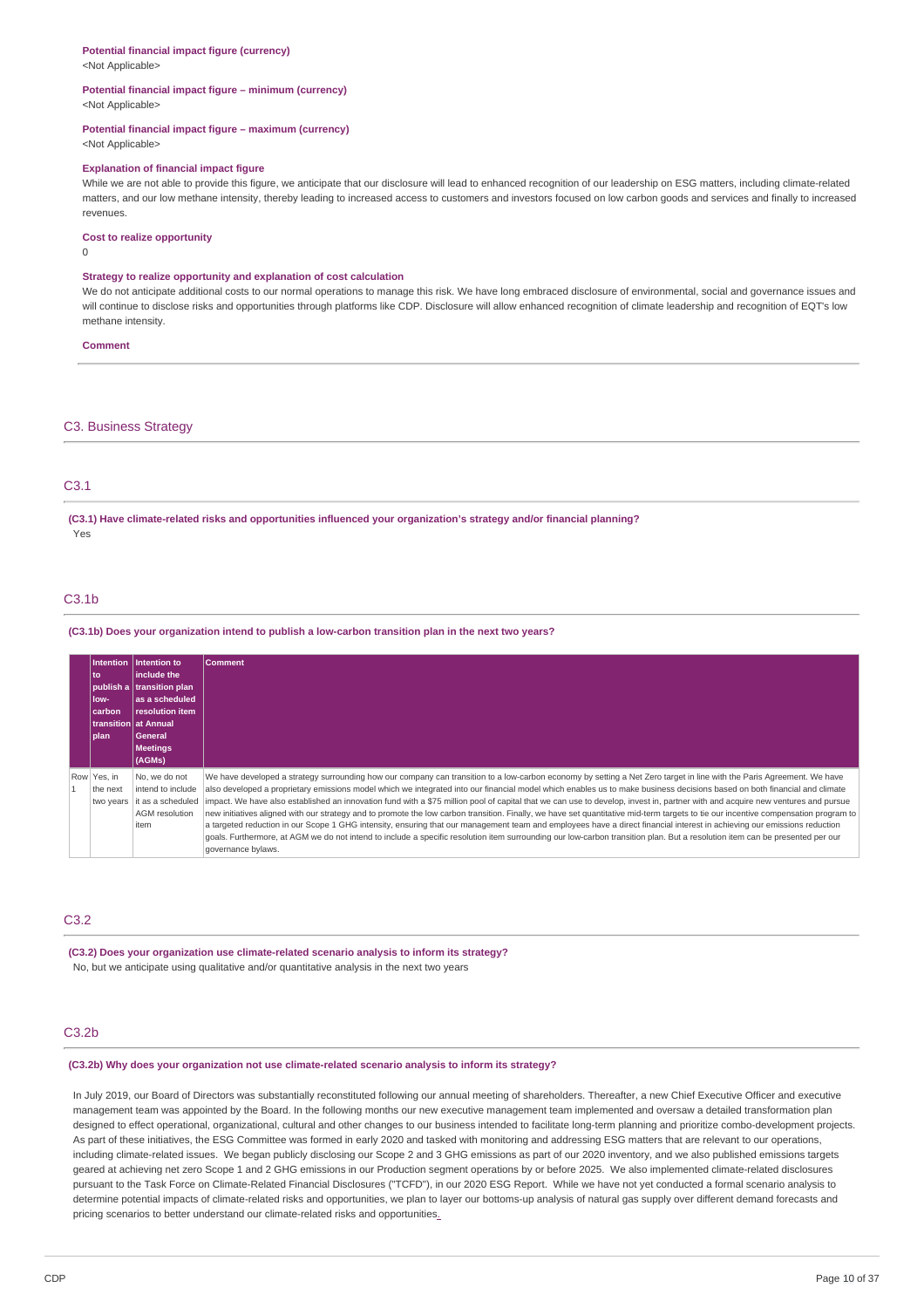# C3.3

## **(C3.3) Describe where and how climate-related risks and opportunities have influenced your strategy.**

|                                             | related risks<br>and<br>opportunities<br>influenced<br>your strategy<br>in this area? | Have climate-Description of influence                                                                                                                                                                                                                                                                                                                                                                                                                                                                                                                                                                                                                                                                                                                                                                                                                                                                                                                                                                                                                                                                                                                                                                                                                                        |
|---------------------------------------------|---------------------------------------------------------------------------------------|------------------------------------------------------------------------------------------------------------------------------------------------------------------------------------------------------------------------------------------------------------------------------------------------------------------------------------------------------------------------------------------------------------------------------------------------------------------------------------------------------------------------------------------------------------------------------------------------------------------------------------------------------------------------------------------------------------------------------------------------------------------------------------------------------------------------------------------------------------------------------------------------------------------------------------------------------------------------------------------------------------------------------------------------------------------------------------------------------------------------------------------------------------------------------------------------------------------------------------------------------------------------------|
| Products<br>and<br>services                 | Yes                                                                                   | We evaluate our products and services in the short-, medium-, and long-term. We consider our natural gas and liquid natural gas low-carbon products. One of the most substantial<br>strategic decisions we've made to date pertaining to our products and services is to reduce our methane emissions and to participate in ONE Future. Our methane intensity has<br>historically been significantly below the 2025 goal established by ONE Future for the production sector of 0.28%. In addition, we believe that natural gas is critical to accelerating a<br>sustainable pathway to a low carbon future. Natural gas is a critical commodity in facilitating the growth of renewables as a portion of our global power supply domestically and globally.<br>Among sources of continuous, reliable power, natural gas leads in its combination of accessibility, lower environmental impact and exportability. As we have seen with recent power<br>shortages, natural gas has served as a necessary fuel source, filling the gap left with the intermittency of renewable power. As the United States scales renewable power, while awaiting<br>technological breakthroughs, the volatility of demand within the power sector on non-renewable power will only increase. |
| Supply<br>chain<br>and/or<br>value<br>chain | Yes                                                                                   | We evaluate value chain risks in the short and medium term. One of the most substantial strategic decisions we made to date pertaining to supply chain influenced by climate change<br>was to develop a pipeline network to distribute water resources efficiently to our operations, resulting in a reduction of road traffic and long-term costs. This reduced emissions from<br>otherwise having to distribute the water via trucks.                                                                                                                                                                                                                                                                                                                                                                                                                                                                                                                                                                                                                                                                                                                                                                                                                                      |
| Investment Yes<br>in R&D                    |                                                                                       | We evaluate how the use of technology and commitment to process improvement plays a critical role in our ability to create sustainable value on a continuous basis. We believe<br>innovative ideas can arise from any part of our business, so we maintain open channels for submitting ideas and clear steps for implementation. In 2020, we evaluated the use of a<br>hybrid energy management system on a drill rig ("Hybrid Rig") where battery technology was utilized to power generators to meet drill rig demand. We demonstrated an overall emissions<br>reduction of 27.6% compared to standard diesel engines used to power generators to meet drill rig demand. With this use of the "Hybrid Rig", we were able to additionally show a cost<br>savings of approximately 7.2%. We also continued to increase our focus on optimizing performance by building a foundation of reliable and visible data as we digitized our processes.<br>Our aim going forward is to leverage our data to take action and inform operational decisions.                                                                                                                                                                                                                           |
| Operations Yes                              |                                                                                       | We evaluate operational risks in the short and medium-term. Several substantial strategic decisions we made to date pertaining to our operations were our decision to replace all natural-<br>gas-powered pneumatic equipment in our operations by 2023, transition from diesel engines to only using electric frac fleets for our completions operations and evaluating the use of a<br>hybrid energy management system on a drill rig "Hybrid Rig".                                                                                                                                                                                                                                                                                                                                                                                                                                                                                                                                                                                                                                                                                                                                                                                                                        |

# C3.4

# **(C3.4) Describe where and how climate-related risks and opportunities have influenced your financial planning.**

| Financial |                      | Description of influence                                                                                                                                                                                                 |
|-----------|----------------------|--------------------------------------------------------------------------------------------------------------------------------------------------------------------------------------------------------------------------|
|           | planning             |                                                                                                                                                                                                                          |
|           | <b>elements that</b> |                                                                                                                                                                                                                          |
|           | <b>Ihave been</b>    |                                                                                                                                                                                                                          |
|           | linfluenced          |                                                                                                                                                                                                                          |
|           |                      | Row Capital allocation Climate-related risks and opportunities have influenced our financial planning for capital allocation on a short-term basis. For example, we have transitioned to using only electric frac fleets |
|           |                      | in our completions operations, which has influenced our financial planning because we have decreased the cost of these operations by utilizing alternatives to diesel fuel. Additionally, we                             |
|           |                      | have allocated capital to the full-scale replacement of all of our natural-gas-powered pneumatic equipment, which we anticipate to be achieved by 2023. We also benefit from this strategy on                            |
|           |                      | short term basis by reducing our emissions.                                                                                                                                                                              |

# C3.4a

(C3.4a) Provide any additional information on how climate-related risks and opportunities have influenced your strategy and financial planning (optional).

We will not be providing additional information.

# C4. Targets and performance

# C4.1

**(C4.1) Did you have an emissions target that was active in the reporting year?** Intensity target

# C4.1b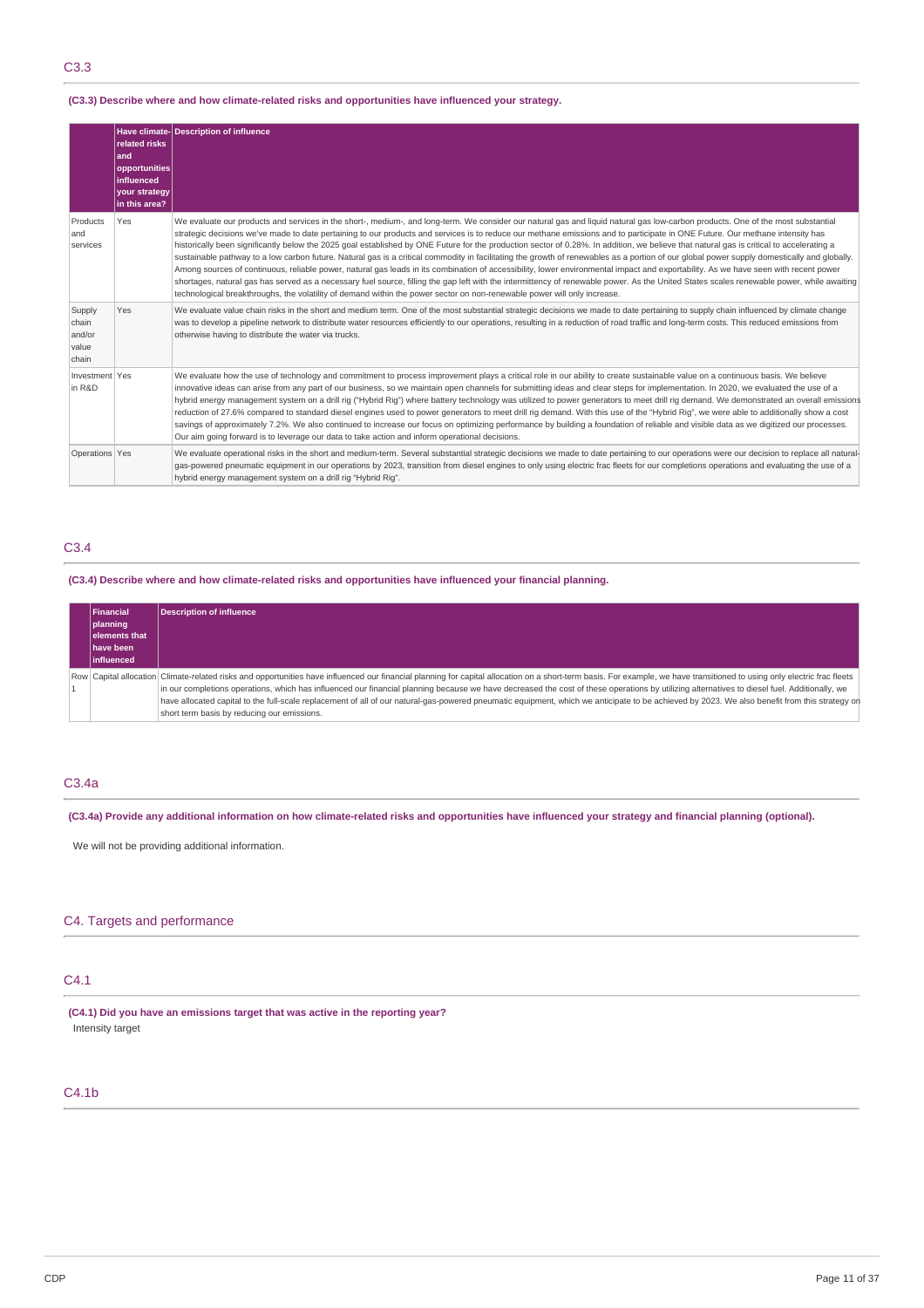**(C4.1b) Provide details of your emissions intensity target(s) and progress made against those target(s).**

**Target reference number** Int 1

**Year target was set** 2020

**Target coverage** Company-wide

**Scope(s) (or Scope 3 category)** Scope 1

**Intensity metric** Metric tons CO2e per unit of production

**Base year** 2018

**Intensity figure in base year (metric tons CO2e per unit of activity)** 529

% of total base year emissions in selected Scope(s) (or Scope 3 category) covered by this intensity figure 93

**Target year** 2025

**Targeted reduction from base year (%)**

70

**Intensity figure in target year (metric tons CO2e per unit of activity) [auto-calculated]** 158.7

**% change anticipated in absolute Scope 1+2 emissions** 70

**% change anticipated in absolute Scope 3 emissions**

 $\Omega$ 

**Intensity figure in reporting year (metric tons CO2e per unit of activity)** 357

**% of target achieved [auto-calculated]** 46.4488252768026

**Target status in reporting year** New

**Is this a science-based target?**

Yes, we consider this a science-based target, but it has not been approved by the Science Based Targets initiative

**Target ambition** 1.5°C aligned

**Please explain (including target coverage)**

In 2020, we set a target to reduce our Production segment Scope 1 GHG emissions intensity to below 160 MtCO2e per unit of gross production (Bcfe) (representing an approximately 70% reduction compared to 2018 levels) by or before 2025. This target covers our Production segment operations, which in 2020, constituted approximately 93% of our total Scope 1 GHG emissions. We consider our target science-based in line with the 1.5-degree scenario because we plan to reduce emissions approximately 10% per year over 7 years which is more than double the 4.2% year over year reduction recommended by the absolute contraction approach.

# C4.2

**(C4.2) Did you have any other climate-related targets that were active in the reporting year?** Target(s) to reduce methane emissions

Net-zero target(s)

Other climate-related target(s)

## C4.2b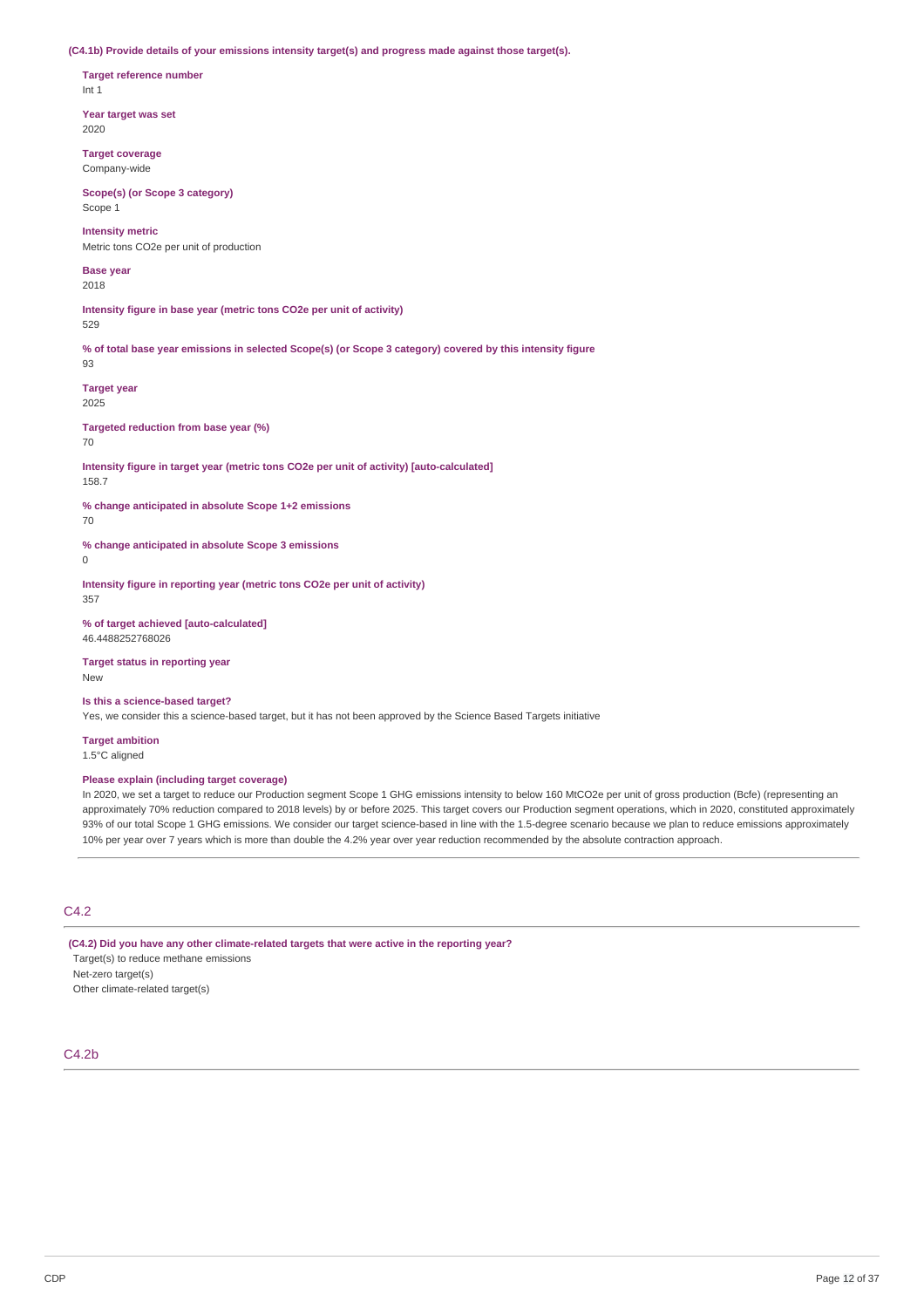#### **(C4.2b) Provide details of any other climate-related targets, including methane reduction targets.**

**Target reference number** Oth 1

**Year target was set** 2020

**Target coverage** Company-wide

#### **Target type: absolute or intensity** Intensity

**Target type: category & Metric (target numerator if reporting an intensity target)**

Methane reduction target cubic meters of methane leaked

#### **Target denominator (intensity targets only)** unit of production

**Base year**

2018

**Figure or percentage in base year** 0.0006

**Target year** 2025

**Figure or percentage in target year** 0.0002

**Figure or percentage in reporting year** 0.00054

**% of target achieved [auto-calculated]** 15

**Target status in reporting year** Underway

**Is this target part of an emissions target?** Int1

**Is this target part of an overarching initiative?** Other, please specify (ONE Future Coalition)

#### **Please explain (including target coverage)**

We actively participate in the ONE Future Coalition and The Environmental Partnership, both of which seek to improve the oil and gas industry's environmental performance. ONE Future is a collaborative group of natural gas companies which utilizes a science-based approach (not according to the Paris Agreement) to bring the methane emissions leakage rate for the overall industry below 1% and below 0.28% for the production "upstream" sector. Historically, we have significantly outperformed both the industry and production sector methane intensity targets set by One Future, with our methane intensity for 2020 being 0.054%. This is a 15% reduction from our baseline intensity of 0.06%. Through The Environmental Partnership, we collaborate with other oil and gas companies to evaluate best management practices for reducing emissions. Resources provided by The Environmental Partnership include programs designed to reduce methane emissions and volatile organic compounds using proven cost-effective technologies. We believe that this is a science-based target because the study was conducted by a well-known peer-reviewed study published in the Proceedings of the National Academy of Sciences entitled, "Greater focus needed on methane leakage from natural gas infrastructure" (Alvarez et al.). That paper suggested that in order for natural gas usage to provide immediate greenhouse gas reduction benefits as compared to any other fossil fuel in any other application, the industry would have to achieve a leak/loss rate of one percent or less. While ONE Future members do not unequivocally accept every conclusion of that paper, we believe it is sufficiently robust to serve as a guidepost for our aspirational targets.

## C4.2c

**(C4.2c) Provide details of your net-zero target(s).**

**Target reference number** NZ1

**Target coverage** Company-wide

**Absolute/intensity emission target(s) linked to this net-zero target** Int1

**Target year for achieving net zero** 2025

**Is this a science-based target?**

No, but we are reporting another target that is science-based

# **Please explain (including target coverage)**

Achieving net zero Scope 1 and Scope 2 GHG emissions in our Production segment operations by or before 2025.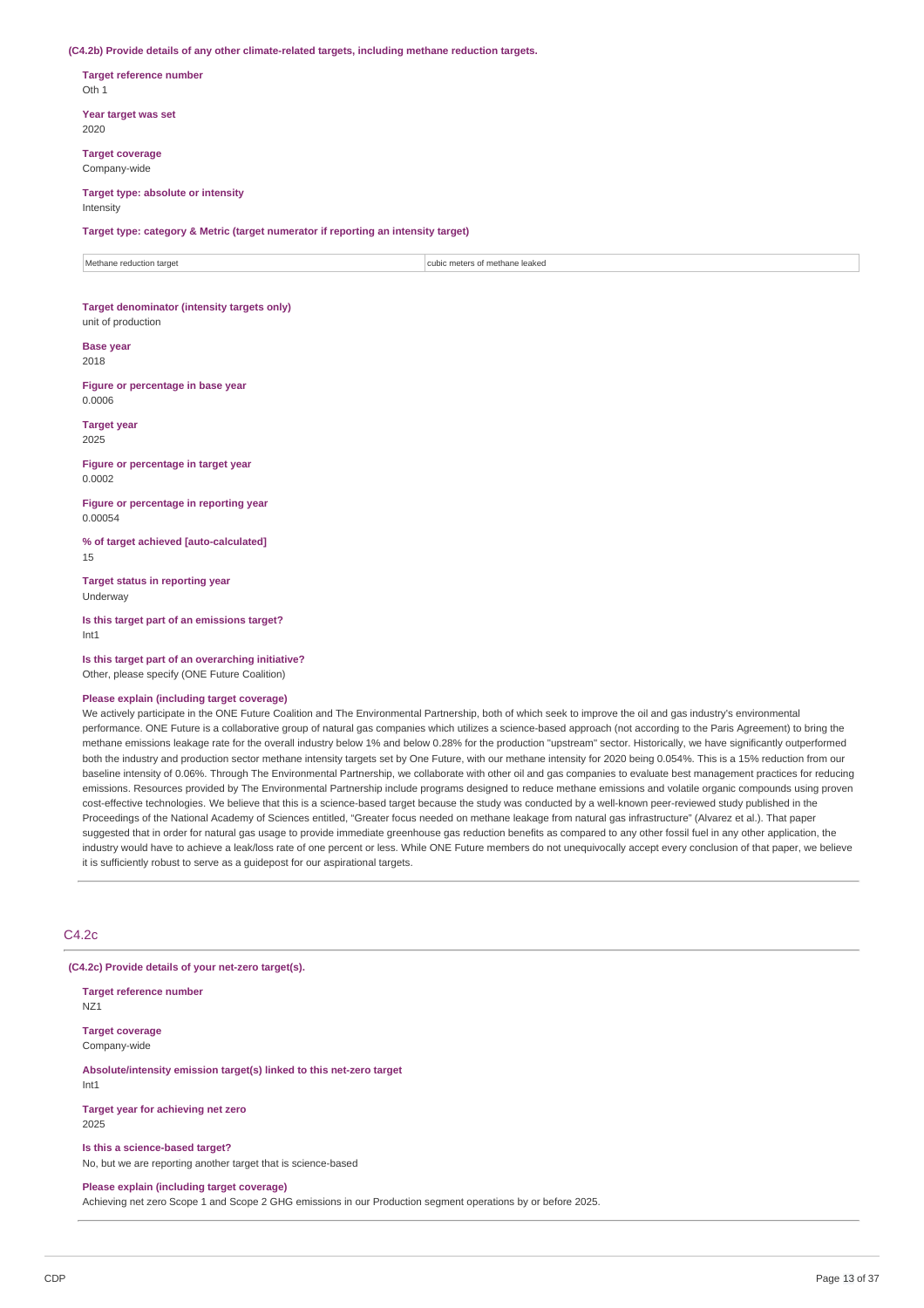# C4.3

(C4.3) Did you have emissions reduction initiatives that were active within the reporting year? Note that this can include those in the planning and/or **implementation phases.**

Yes

# C4.3a

#### (C4.3a) Identify the total number of initiatives at each stage of development, and for those in the implementation stages, the estimated CO2e savings.

|                           | Number of initiatives | Total estimated annual CO2e savings in metric tonnes CO2e (only for rows marked *) |
|---------------------------|-----------------------|------------------------------------------------------------------------------------|
| Under investigation       |                       |                                                                                    |
| To be implemented*        |                       |                                                                                    |
| Implementation commenced* |                       |                                                                                    |
| Implemented*              |                       | 1302                                                                               |
| Not to be implemented     |                       |                                                                                    |

## C4.3b

#### **(C4.3b) Provide details on the initiatives implemented in the reporting year in the table below.**

#### **Initiative category & Initiative type**

Energy efficiency in production processes Fuel switch

#### **Estimated annual CO2e savings (metric tonnes CO2e)**

**Scope(s)** Scope 1

### **Voluntary/Mandatory** Voluntary

**Annual monetary savings (unit currency – as specified in C0.4)** 50271685

#### **Investment required (unit currency – as specified in C0.4)** 6500000

**Payback period**

1-3 years

#### **Estimated lifetime of the initiative** 3-5 years

#### **Comment**

In 2020, we fully transitioned from diesel fleets to electric fleets powered by a natural-gas-fired turbine using EQT-produced natural gas for our completions operations. We project that the implementation of these next-generation electric frac fleets has eliminated over 23 million gallons of diesel fuel from our operations annually. The electrification of our frac fleet also decreases our emissions due to the corresponding reduction in vehicle use that would otherwise be needed to deliver diesel fuel to our well pads (note- we have not estimated scope 3 emissions savings from our electric frac fleets). Costs to implement the fleet will also reduce overtime with new infrastructure to transport natural gas.

#### **Initiative category & Initiative type**

Fugitive emissions reductions **COVID-100** Cill/natural gas methane leak capture/prevention

#### **Estimated annual CO2e savings (metric tonnes CO2e)**

**Scope(s)** Scope 1

**Voluntary/Mandatory** Voluntary

## **Annual monetary savings (unit currency – as specified in C0.4)**

**Investment required (unit currency – as specified in C0.4)**

**Payback period** Please select

**Estimated lifetime of the initiative**

3-5 years

#### **Comment**

We currently use pneumatic level switches and liquid level controllers to set thresholds and control motor valves for managing fluid in vessels such as separators, scrubbers and contact towers. For example, we operate thousands of pneumatic controllers and level switches that regulate gas/liquid separation volumes or activate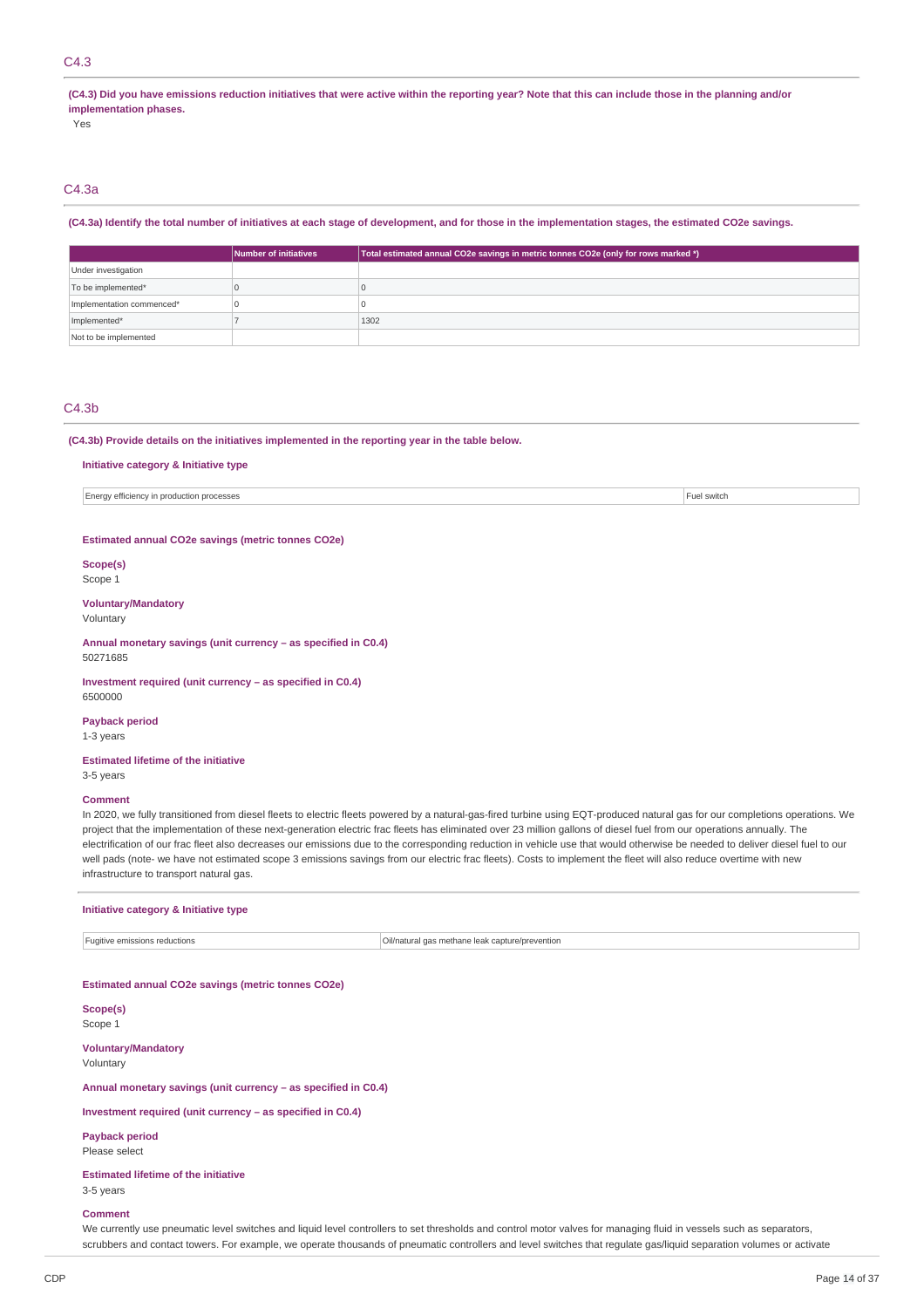shutdowns when high or low liquid levels occur. In 2020, we conducted an inventory of our Scope 1 emissions to determine which of our activities are the primary drivers of our GHG emissions. Based on our analysis, we determined that a substantial portion of our Scope 1 emissions are generated from natural-gas-powered pneumatic devices. Although the vast majority of pneumatic devices used in the oil and gas industry are powered by natural gas, alternative available options are powered by nitrogen, compressed air, or other non-GHG emitting sources — each of which eliminates emissions from the pneumatic device with, in certain instances, de minimis increases in emissions attributable to power generation. Beginning in 2020, we began an initiative to replace all natural-gas-powered pneumatic equipment in our operations by 2023. We believe this can be accomplished with only a limited capital outlay, which we believe is unique in the industry and is driven by the high productivity-to-well (and site) ratio of our asset base.

#### **Initiative category & Initiative type**

Energy efficiency in production processes Fuel switch in the switch of the switch state of the switch state of the switch state of the switch state of the switch state of the switch state of the switch state of the switch

**Estimated annual CO2e savings (metric tonnes CO2e)** 1302

**Scope(s)**

Scope 1

**Voluntary/Mandatory** Voluntary

**Annual monetary savings (unit currency – as specified in C0.4)**

**Investment required (unit currency – as specified in C0.4)**

**Payback period** Please select

#### **Estimated lifetime of the initiative**

1-2 years

#### **Comment**

We evaluated the use of a hybrid energy management system on a drill rig ("Hybrid Rig") where battery technology was utilized to power the generators to meet drill rig demand. We demonstrated an overall emissions reduction of 27.6% compared to standard diesel engines used to power generators to meet drill rig demand. With this use of the "Hybrid Rig", we were able to additionally show a cost savings of approximately 7.2%.

## **Initiative category & Initiative type**

Fugitive emissions reductions Oil/natural gas methane leak capture/prevention

#### **Estimated annual CO2e savings (metric tonnes CO2e)**

**Scope(s)** Scope 1

**Voluntary/Mandatory** Voluntary

**Annual monetary savings (unit currency – as specified in C0.4)**

**Investment required (unit currency – as specified in C0.4)**

**Payback period** Please select

#### **Estimated lifetime of the initiative**

Ongoing

#### **Comment**

As a natural gas well ages, "liquid loading" occurs as liquids — primarily water — accumulate in the wellbore. These liquids create backpressure that restricts or stops the gas flow. To restore productivity, multiple approaches can be used to unload the fluid from the wellbore; the simplest is to flow the well to a lower pressure environment, such as an atmospheric tank. As part of our ongoing efforts to minimize emissions, we follow guidance from The Environmental Partnership to reduce methane emissions from well unloading. If a well only produces through production casing, we install tubing to reduce flow area, allowing the produced gas from the well to efficiently unload the fluid. We install well tubing on an accelerated schedule to limit the amount of venting that occurs from well unloading activities, reducing the amount of methane emissions. We are able to further minimize tank venting by using automated plunger lift equipment in wells with tubing. Where this is not possible, it may be necessary to use a swab rig to mechanically remove fluids from a well to restore flow. For unconventional wells, we have personnel on site while unloading wells. Additionally, we follow the industry best practice of installing plunger lifts one to three years into a well's life. Each of these methods achieves liquid removal without releasing emissions directly into the atmosphere.

|  |  |  | Initiative category & Initiative type |  |
|--|--|--|---------------------------------------|--|
|--|--|--|---------------------------------------|--|

Fugitive emissions reductions **COLL ACCOLL ACCOLL ACCOLL ACCOLL** FUGION CONTENTING CONTENTS ON CONTENTS OF CONTENTS OF CONTENTS OF CONTENTS OF CONTENTS OF CONTENTS OF CONTENTS OF CONTENTS OF CONTENTS OF CONTENTS OF CONTENT

#### **Estimated annual CO2e savings (metric tonnes CO2e)**

**Scope(s)** Scope 1

# **Voluntary/Mandatory**

Voluntary

**Annual monetary savings (unit currency – as specified in C0.4)**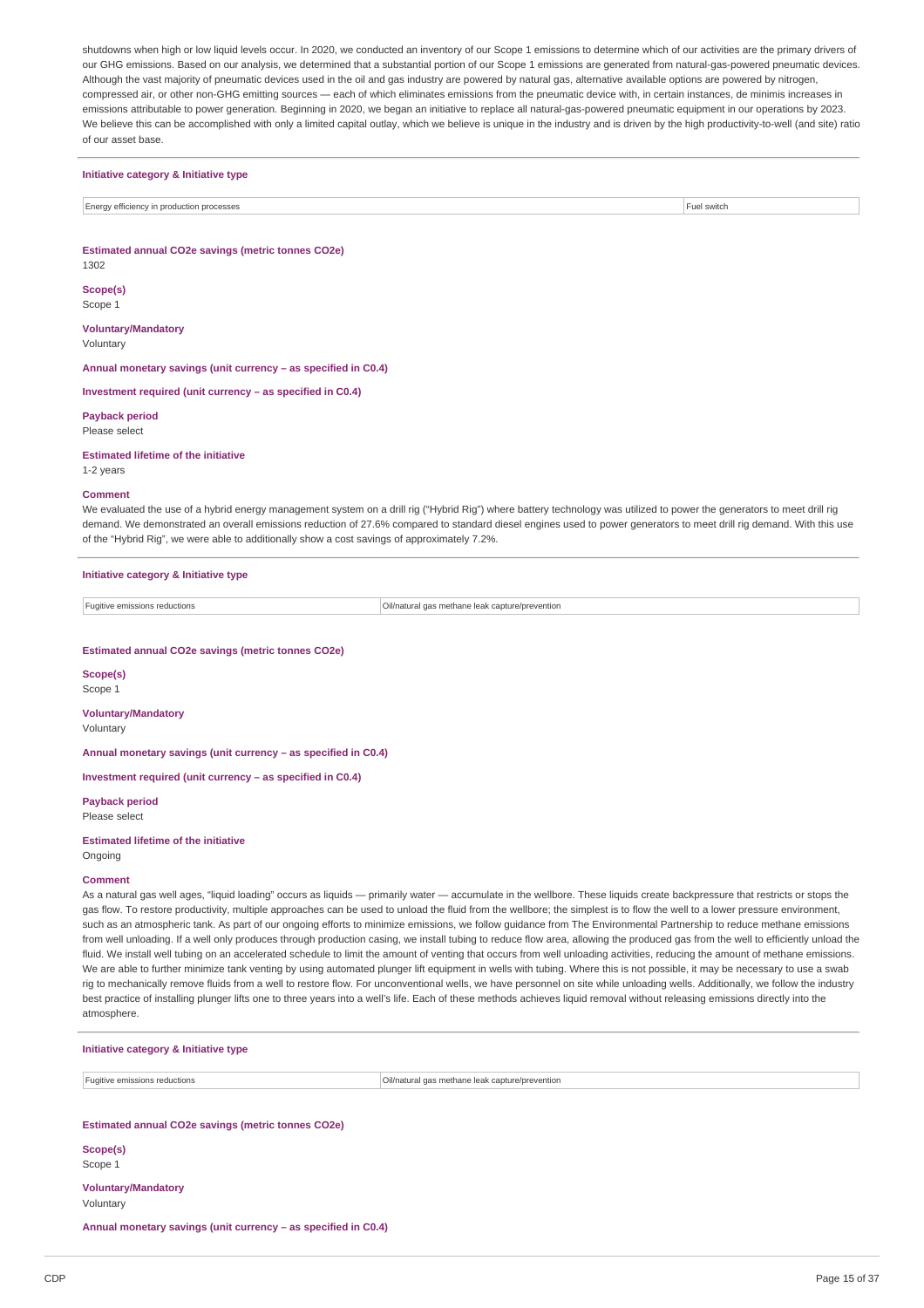#### **Investment required (unit currency – as specified in C0.4)**

# **Payback period**

Please select

## **Estimated lifetime of the initiative**

## **Ongoing**

#### **Comment**

To reduce methane emissions during production operations, we use glycol pumps rather than natural gas pneumatic pumps on existing dehydration systems to transfer bulk glycol. These pumps only emit gas embedded within the glycol and do not need to be powered by natural gas pressure, resulting in lower methane emissions Additionally, to further minimize emissions, our standard protocol is to install condensers on new dehydration regenerator still columns. These units condense volatile liquid organics out of the gas and vapor streams collecting marketable NGLs and minimizing odors and emissions. The resulting emissions are sent to a vapor destruction unit.

## **Initiative category & Initiative type**

Transportation Company fleet vehicle replacement

#### **Estimated annual CO2e savings (metric tonnes CO2e)**

**Scope(s)** Scope 1 Scope 3

#### **Voluntary/Mandatory**

Voluntary

**Annual monetary savings (unit currency – as specified in C0.4)**

**Investment required (unit currency – as specified in C0.4)**

**Payback period** Please select

**Estimated lifetime of the initiative** 1-2 years

#### **Comment**

We have operations in multiple states, requiring us to rely on trucks and other fleet vehicles for the transportation of workers and materials to job sites. EQT vehicles drive millions of miles annually, and we actively pursue efficient, cleaner-burning alternatives, such as compressed natural gas (CNG), for our vehicles. In 2020, our focus on centralized development in the core of our operational footprint led to a fleet reduction of approximately 95 trucks, utilizing newer, fuel-efficient, technology-enabled vehicles to further reduce total vehicle miles and associated emissions.

#### **Initiative category & Initiative type**

Fugitive emissions reductions Oil/natural gas methane leak capture/prevention

## **Estimated annual CO2e savings (metric tonnes CO2e)**

1302

**Scope(s)** Scope 1

**Voluntary/Mandatory** Voluntary

**Annual monetary savings (unit currency – as specified in C0.4)**

**Investment required (unit currency – as specified in C0.4)**

**Payback period** Please select

**Estimated lifetime of the initiative** Ongoing

### **Comment**

One significant investment made to reduce emissions has been in leak detection and repair (LDAR) surveys. Going beyond compliance with robust state and federal requirements. Our LDAR program involves: utilization of optical gas imaging (OGI) technology at all compressor stations, dehydration facilities and unconventional sites for conducting LDAR surveys ranging from monthly to annually, depending on the facility; a team of EQT employees who have completed a three-day training consisting of classroom and onsite experience with OGI experts, certified to operate gas detection cameras; use of three types of OGI cameras, all verified by the manufacturer to meet the EPA's LDAR requirements under the EPA's New Source Performance Standards for the Oil and Natural Gas Industry; annual auditory, visual and olfactory inspections for each of our conventional wells; quarterly mechanical integrity inspections for our conventional wells in Pennsylvania and quarterly visits to conventional wells with storage vessels in West Virginia to perform inspections for gas leaks; remote gas detection monitors inside the gas processing units of our unconventional wells that monitor for leaks in real time and that automatically alert EQT's gas control center to assign a specialist to conduct an inspection; leak repairs conducted as soon as reasonably possible; and resurveying all leak repairs with an OGI camera to confirm the repair was successful.

C4.3c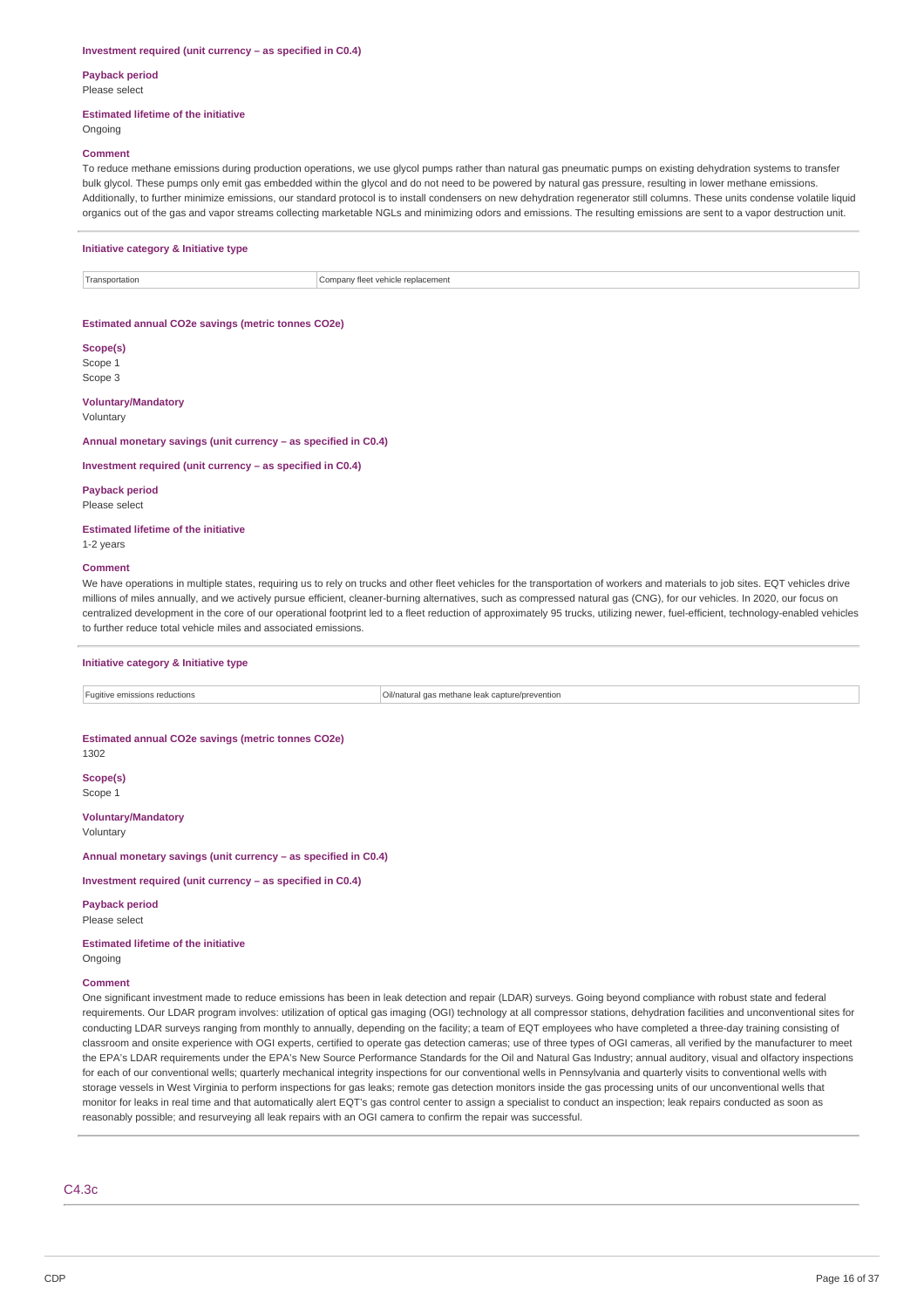#### **(C4.3c) What methods do you use to drive investment in emissions reduction activities?**

| <b><i><u>Method</u></i></b> | Comment                                                                                               |
|-----------------------------|-------------------------------------------------------------------------------------------------------|
| .                           | efficiency<br>ndividual nroiects<br>compan<br>1.000<br><b>POPULA</b><br>estment.<br>all lot CUII<br>. |
|                             |                                                                                                       |

# C4.5

(C4.5) Do you classify any of your existing goods and/or services as low-carbon products or do they enable a third party to avoid GHG emissions? Yes

## C4.5a

(C4.5a) Provide details of your products and/or services that you classify as low-carbon products or that enable a third party to avoid GHG emissions.

**Level of aggregation** Product

**Description of product/Group of products**

Natural gas and liquid natural gas

**Are these low-carbon product(s) or do they enable avoided emissions?**

Low-carbon product

**Taxonomy, project or methodology used to classify product(s) as low-carbon or to calculate avoided emissions**

Other, please specify (Proceedings of the National Academy of Sciences entitled, "Greater focus needed on methane leakage from natural gas infrastructure" (Alvarez et al.). This study informed ONE Future's methane intensity target for the production sector.)

**% revenue from low carbon product(s) in the reporting year**

100

**% of total portfolio value**

<Not Applicable>

**Asset classes/ product types** <Not Applicable>

#### **Comment**

Our methane intensity has historically been significantly below the 2025 goal established by ONE Future for the production sector of 0.28%. In addition, we believe that natural gas is critical to accelerating a sustainable pathway to a low carbon future. Natural gas is a critical commodity in facilitating the growth of renewables as a portion of our global power supply domestically and globally. Among sources of continuous, reliable power, natural gas leads in its combination of accessibility, lower environmental impact and exportability. As we have seen with recent power shortages, natural gas has served as a necessary fuel source, filling the gap left with the intermittency of renewable power. As the United States scales renewable power, while awaiting technological breakthroughs, the volatility of demand within the power sector on nonrenewable power will only increase.

## C-OG4.6

**(C-OG4.6) Describe your organization's efforts to reduce methane emissions from your activities.**

i) Our operational GHG air emissions depend greatly on the type and amount of our field activity being conducted at any given time and vary on an annual basis. We review our Scope 1 GHG emissions inventory on a source-by-source basis to determine areas of opportunity and to monitor our overall impact. Our primary methane emissions reductions activities include strategic well pad design; our leak detection and repair program; preventing venting and flaring during completions operations; preventing releases during well unloading operations; natural gas pneumatic controller replacement; and utilizing glycol pumps on dehydration units. We are committed to not flaring gas during our completions operations. ii) Beginning in 2020, we began an initiative to replace all natural-gas-powered pneumatic equipment in our operations by 2023 as well as evaluated the use of a hybrid energy management system on a drill rig "Hybrid Rig".

## C-OG4.7

(C-OG4.7) Does your organization conduct leak detection and repair (LDAR) or use other methods to find and fix fugitive methane emissions from oil and gas **production activities?**

Yes

# C-OG4.7a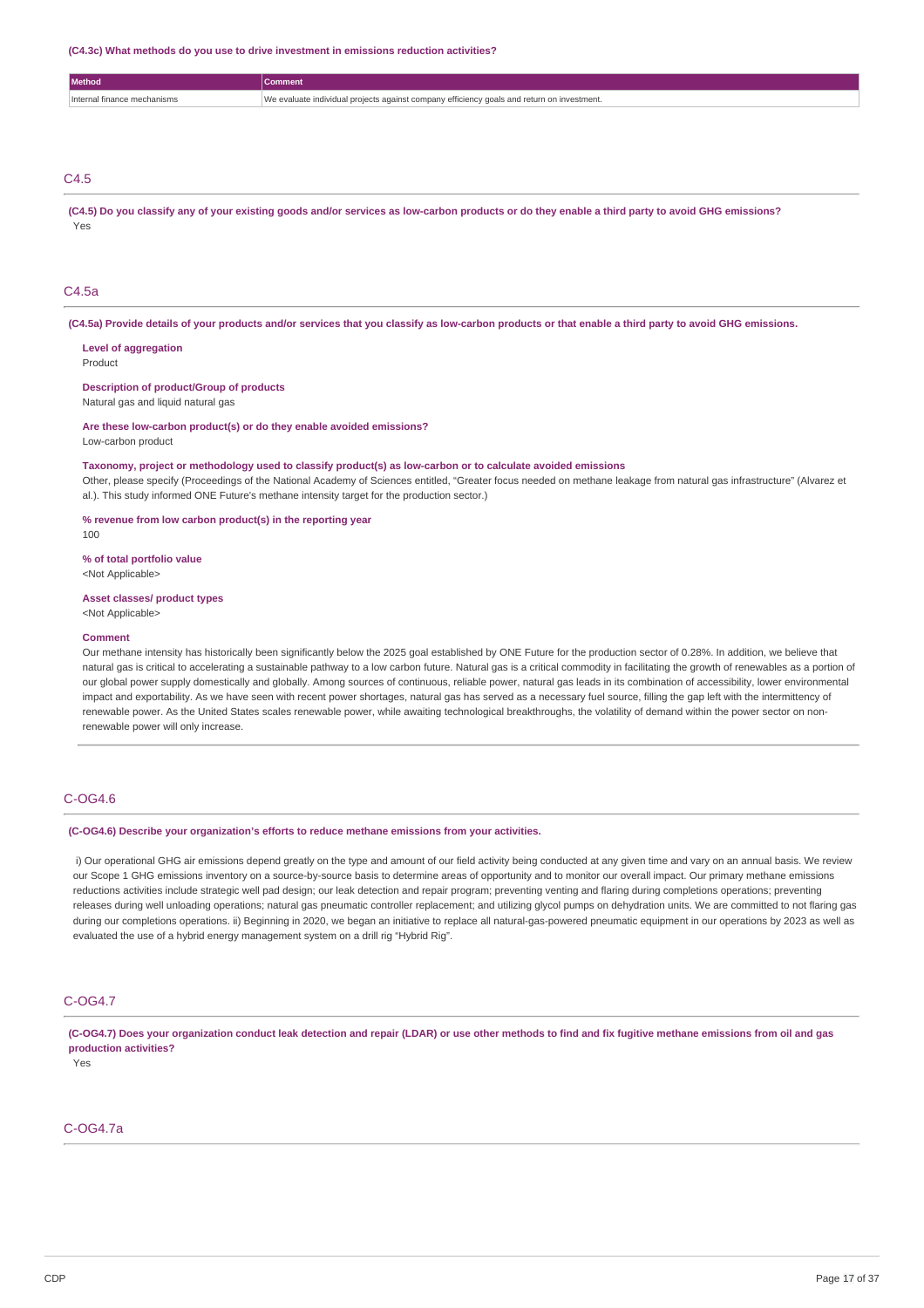(C-OG4.7a) Describe the protocol through which methane leak detection and repair or other leak detection methods, are conducted for oil and gas production **activities, including predominant frequency of inspections, estimates of assets covered, and methodologies employed.**

i) Our Leak Detection and Repair ("LDAR") program is conducted under the following protocols:

• Utilization of optical gas imaging ("OGI") technology at all of our facilities, which is used to conduct LDAR surveys on a basis of monthly to annual depending on the facility;

• An internal team of EQT employees who have completed a three-day training consisting of classroom and onsite experience with OGI experts, certified to operate gas detection cameras;

• Use of three types of OGI cameras, all verified by the manufacturer to meet the Environmental Protection Agency's ("EPA") LDAR requirements under the EPA's New Source Performance Standards for the Oil and Natural Gas Industry;

• Annual auditory, visual and olfactory ("AVO") inspections for each of our conventional wells;

• Quarterly mechanical integrity inspections ("MIAs") for our conventional wells in Pennsylvania, and quarterly visits to conventional wells with storage vessels in West Virginia to perform inspections for gas leaks;

• Remote gas detection monitors inside the gas processing units ("GPUs") of our unconventional wells that monitor for leaks in real time and automatically alert our gas control center in order to assign a specialist to conduct an inspection;

• Leak repairs conducted as soon as reasonably possible; and

• Re-surveying of all leak repairs with an OGI camera to confirm that the repair was successful.

ii) For example, in 2020, from the implementation of our LDAR surveys, no repairs were delayed beyond the applicable regulatory limits, and more than 92% of all leaks detected in our production operations were repaired immediately.

## C-OG4.8

(C-OG4.8) If flaring is relevant to your oil and gas production activities, describe your organization's efforts to reduce flaring, including any flaring reduction **targets.**

i) Flaring is relevant to our operations; however, we strive to reduce flaring in our operations. ii) We have implemented a green completions program to reduce our volume of flared gas. Pursuant to this program, our produced natural gas is transferred at the wellhead to a separator immediately after well completion as opposed to flaring or venting the gas. As a result of our utilization of green completions technology, we did not vent or flare any gas during our completions operations during 2020. To minimize flaring at condensate wells, we utilize varying methods of emissions minimization options including the design of closed-vent systems with low-pressure separators, vapor recovery systems and vapor destruction systems. iii) Our efforts to reduce flaring are tied to our targets to a) reduce our Production segment Scope 1 GHG emissions intensity to below 160 MtCO2e/Bcfe by or before 2025, b) reduce our Production segment Scope 1 methane emissions intensity to below 0.02% by or before 2025, and c) achieve Production segment net zero Scope 1 and Scope 2 GHG emissions by or before 2025.

## C5. Emissions methodology

C5.1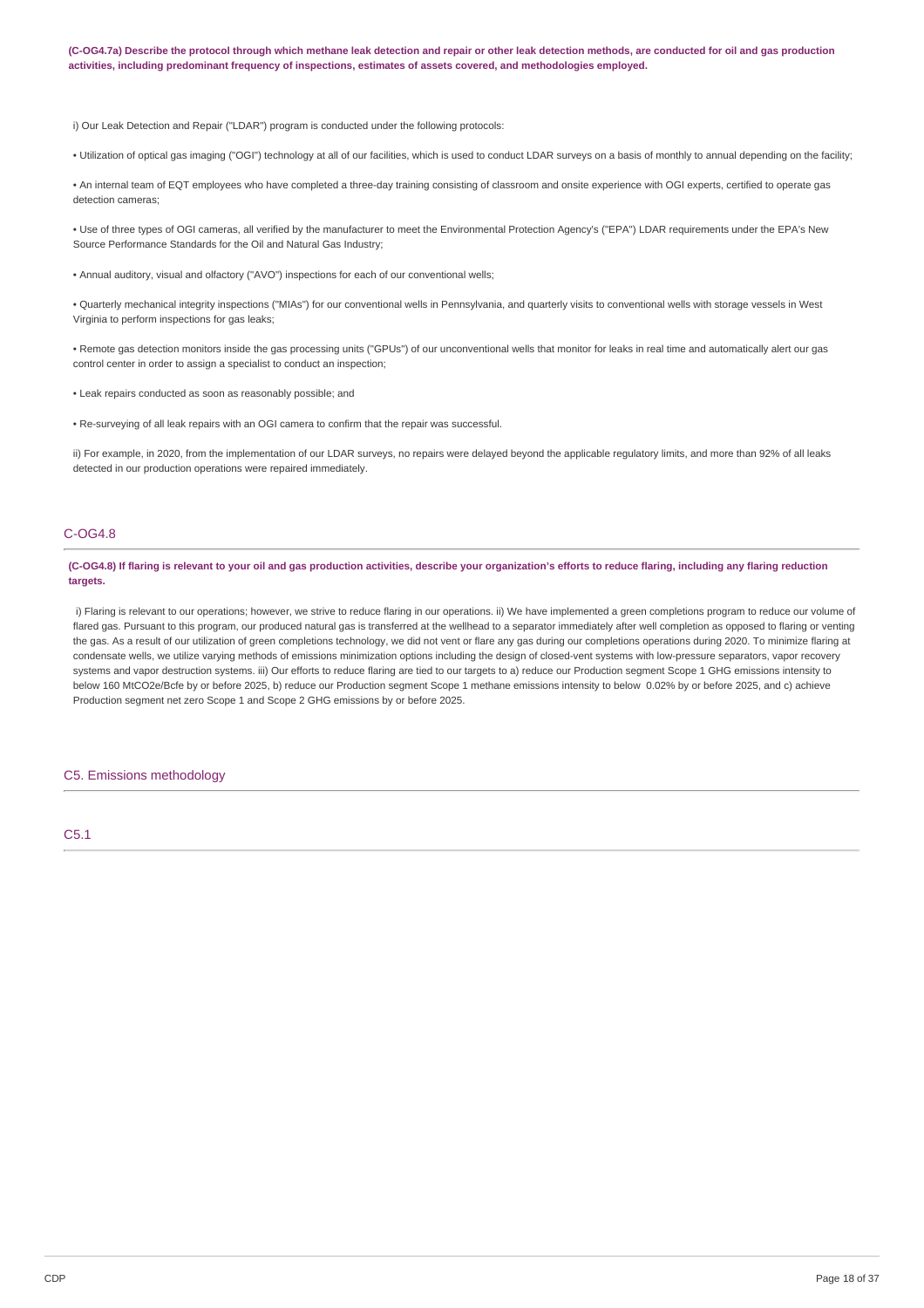## **(C5.1) Provide your base year and base year emissions (Scopes 1 and 2).**

#### **Scope 1**

**Base year start**

January 1 2018

**Base year end** December 31 2018

**Base year emissions (metric tons CO2e)** 995770

#### **Comment**

Beginning with our 2020 ESG Report, we restated our 2018 and 2019 Scope 1 GHG emissions to include the emissions from our Gathering and Boosting segment operations.

## **Scope 2 (location-based)**

**Base year start** January 1 2020

**Base year end** December 31 2020

## **Base year emissions (metric tons CO2e)**

2814

#### **Comment**

EQT did not calculate Scope 2 emissions in prior years.

## **Scope 2 (market-based)**

**Base year start**

January 1 2020

**Base year end** December 31 2020

**Base year emissions (metric tons CO2e)** 2468

### **Comment**

EQT did not calculate Scope 2 market-based emissions in prior years.

# C5.2

(C5.2) Select the name of the standard, protocol, or methodology you have used to collect activity data and calculate emissions.

The Greenhouse Gas Protocol: Scope 2 Guidance

US EPA Mandatory Greenhouse Gas Reporting Rule

## C6. Emissions data

C6.1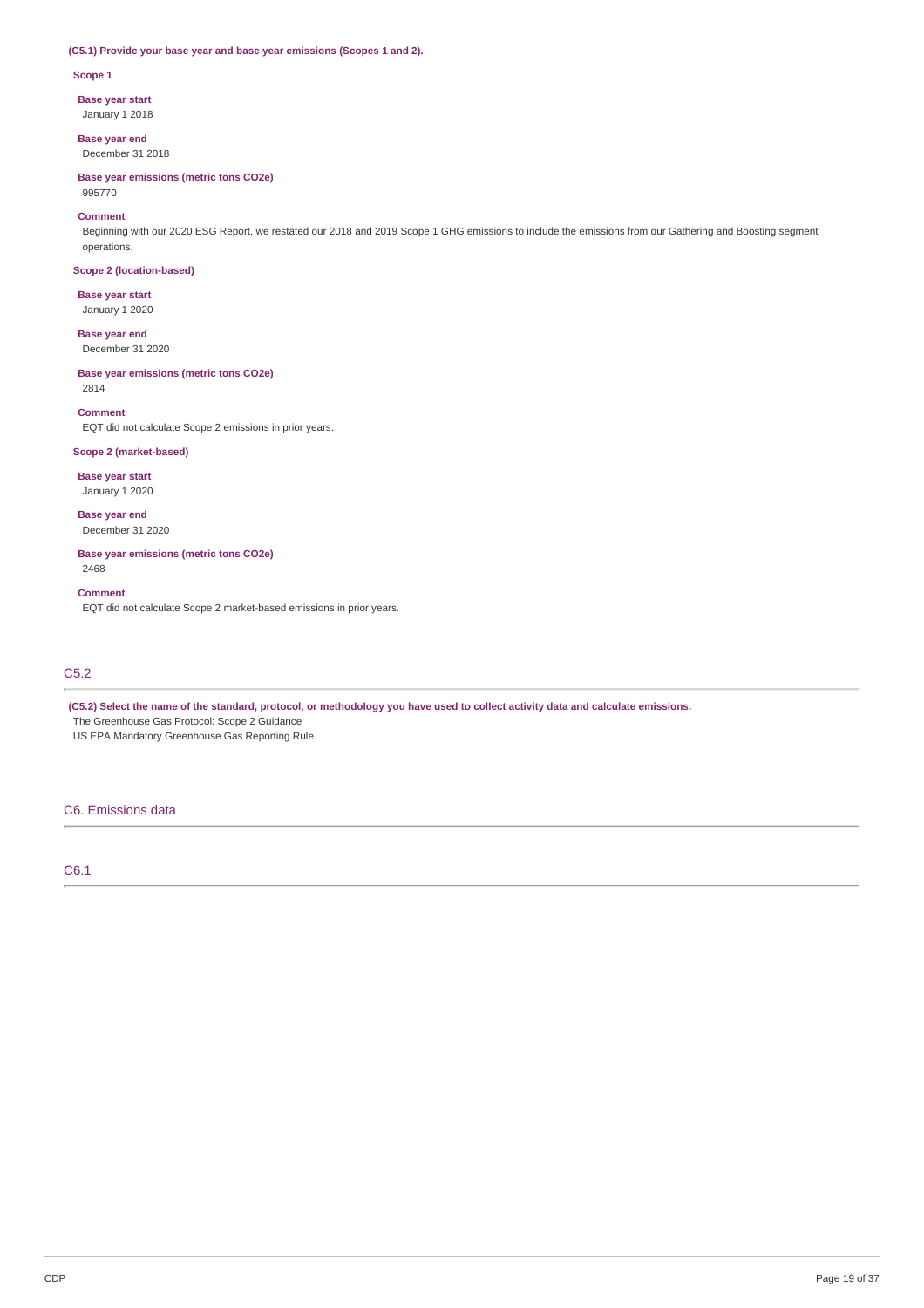## **(C6.1) What were your organization's gross global Scope 1 emissions in metric tons CO2e?**

#### **Reporting year**

**Gross global Scope 1 emissions (metric tons CO2e)** 674397

#### **Start date**

January 1 2020

# **End date**

December 31 2020

## **Comment**

EQT Total Scope 1 GHG Emissions: 674,397 EQT Production Segment Scope 1 Emissions: 625,148 (93%) EQT G&B Segment Scope 1 Emissions: 49,249 (7%)

#### **Past year 1**

**Gross global Scope 1 emissions (metric tons CO2e)** 879360

# **Start date**

January 1 2019

#### **End date**

December 31 2019

# **Comment**

EQT Total Scope 1 GHG Emissions: 879,360 EQT Production Segment Scope 1 Emissions: 795,693 (90%) EQT G&B Segment Scope 1 Emissions: 83,667 (10%)

## **Past year 2**

**Gross global Scope 1 emissions (metric tons CO2e)**

# 995770

**Start date** January 1 2018

#### **End date**

December 31 2018

#### **Comment**

EQT Total Scope 1 GHG Emissions: 995,770 EQT Production Segment Scope 1 Emissions: 922,039 (93%) EQT G&B Segment Scope 1 Emissions: 73,731 (7%)

# C6.2

**(C6.2) Describe your organization's approach to reporting Scope 2 emissions.**

#### **Row 1**

**Scope 2, location-based**

We are reporting a Scope 2, location-based figure

## **Scope 2, market-based**

We are reporting a Scope 2, market-based figure

#### **Comment**

We use the location-based approach to calculate our Scope 2 emissions.

C6.3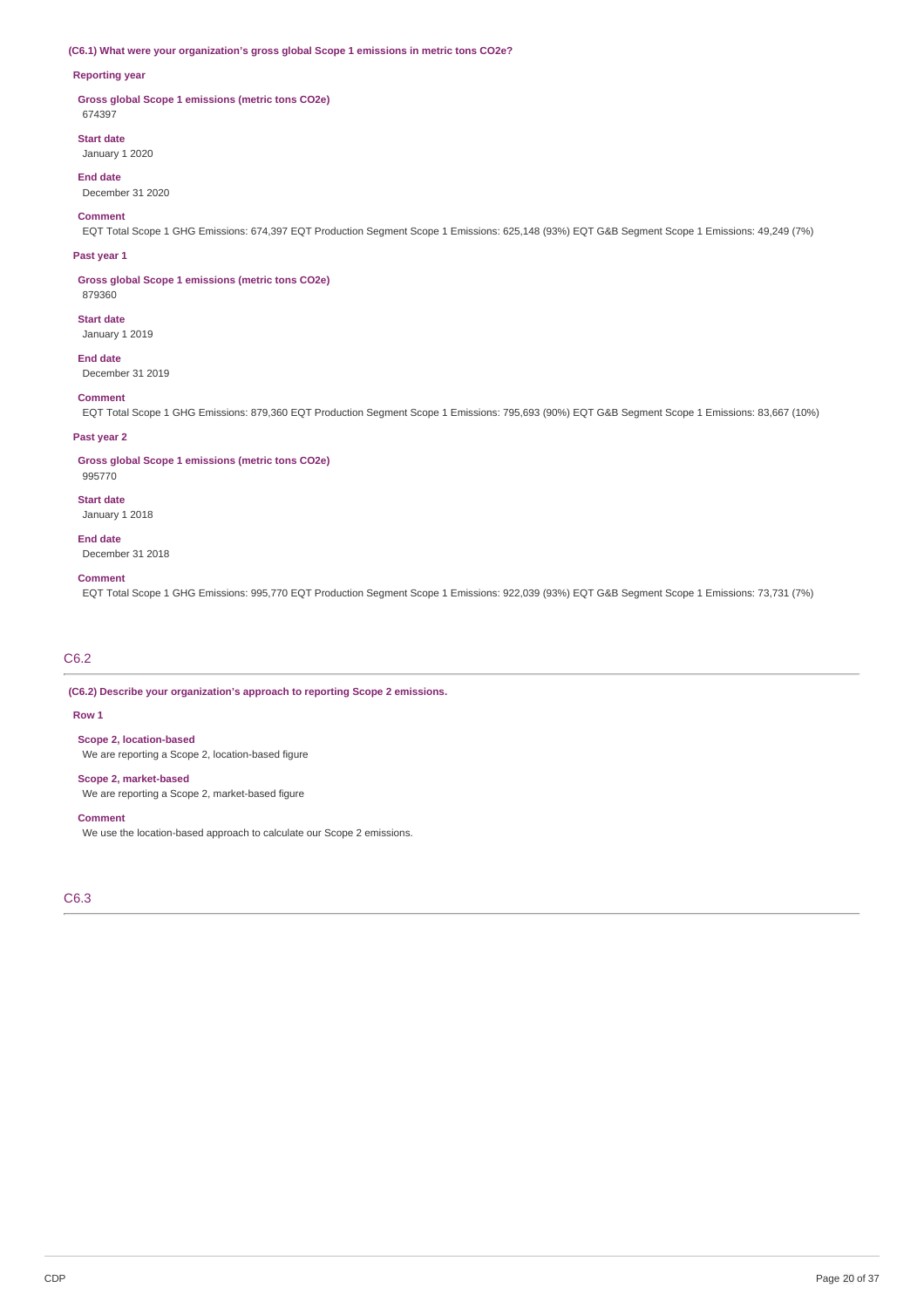## **(C6.3) What were your organization's gross global Scope 2 emissions in metric tons CO2e?**

## **Reporting year**

**Scope 2, location-based** 2814

**Scope 2, market-based (if applicable)**

**Start date** January 1 2020

**End date** December 31 2020

**Comment**

**Past year 1**

**Scope 2, location-based**

**Scope 2, market-based (if applicable)**

**Start date** January 1 2019

**End date** December 31 2019

**Comment** EQT did not calculate scope 2 emissions prior to 2020.

**Past year 2**

**Scope 2, location-based**

**Scope 2, market-based (if applicable)**

**Start date** January 1 2018

**End date** December 31 2018

**Comment**

EQT did not calculate scope 2 emissions prior to 2020

# C6.4

(C6.4) Are there any sources (e.g. facilities, specific GHGs, activities, geographies, etc.) of Scope 1 and Scope 2 emissions that are within your selected reporting **boundary which are not included in your disclosure?**

Yes

C6.4a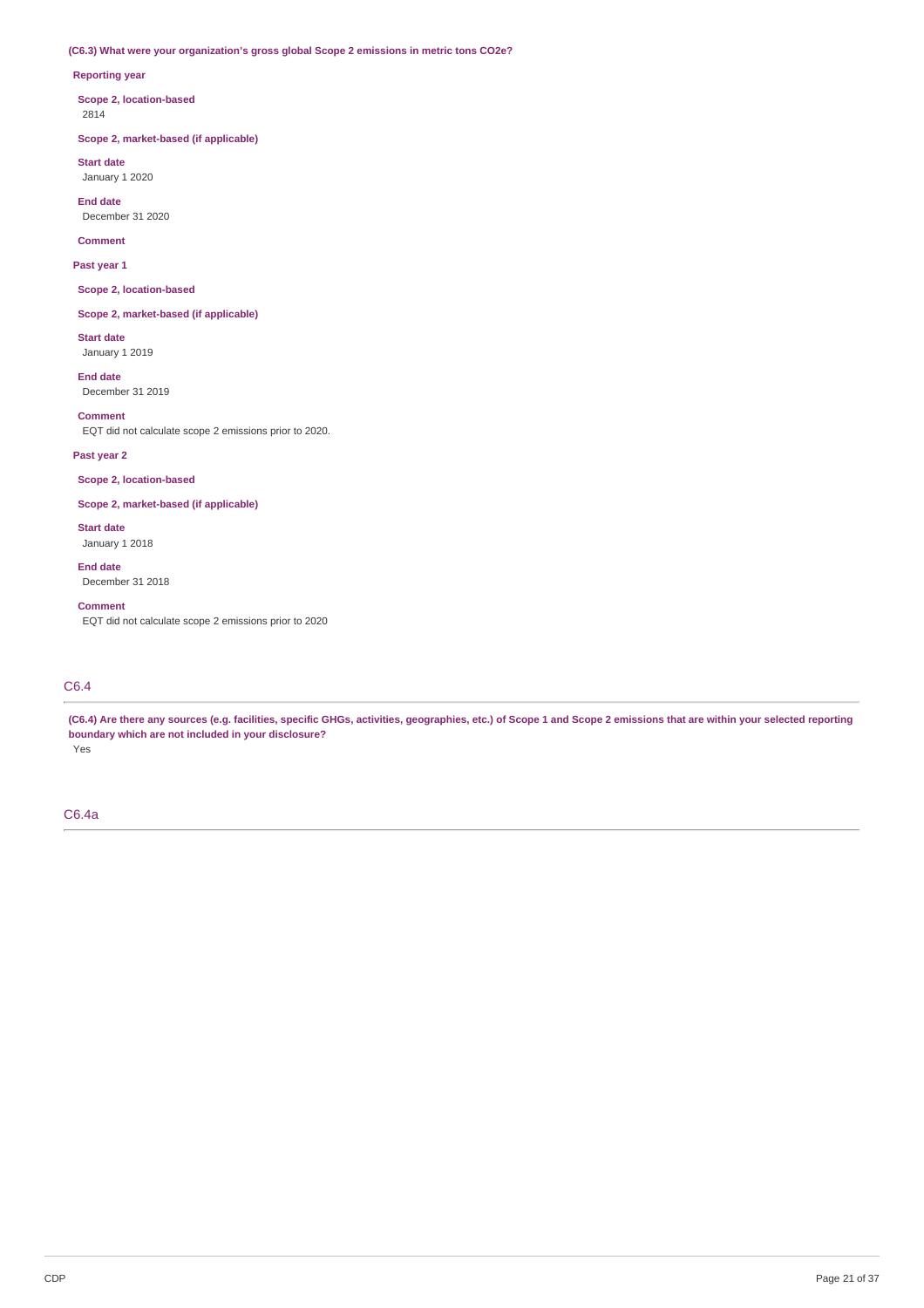(C6.4a) Provide details of the sources of Scope 1 and Scope 2 emissions that are within your selected reporting boundary which are not included in your **disclosure.**

## **Source**

All other sources in Scope 1 which are not included in EPA GHGRP or ONE Future Coalition (e.g., mobile combustion from fleet vehicles).

**Relevance of Scope 1 emissions from this source** Emissions are not relevant

**Relevance of location-based Scope 2 emissions from this source**

No emissions from this source

**Relevance of market-based Scope 2 emissions from this source (if applicable)**

No emissions from this source

#### **Explain why this source is excluded**

All other sources in Scope 1 which are not included in EPA GHGRP or ONE Future Coalition are insignificant to our overall emissions and are therefore considered not relevant. For example, our fleet vehicle's emissions are less than 1% (3,782 MT CO2e) of our total scope 1 emissions.

#### **Source**

Chevron Assets

**Relevance of Scope 1 emissions from this source** Emissions are relevant and calculated, but not disclosed

#### **Relevance of location-based Scope 2 emissions from this source**

Emissions excluded due to recent acquisition

#### **Relevance of market-based Scope 2 emissions from this source (if applicable)**

Emissions excluded due to recent acquisition

## **Explain why this source is excluded**

Chevron Assets were acquired in the fourth quarter of 2020. We excluded the emissions from these assets in our responses in order to show a more accurate comparison of 2020 emissions compared to our 2018 and 2019 emissions.

## C6.5

**(C6.5) Account for your organization's gross global Scope 3 emissions, disclosing and explaining any exclusions.**

#### **Purchased goods and services**

**Evaluation status**

Not relevant, explanation provided

**Metric tonnes CO2e** <Not Applicable>

#### **Emissions calculation methodology**

<Not Applicable>

**Percentage of emissions calculated using data obtained from suppliers or value chain partners**

# <Not Applicable> **Please explain**

For 2020, we conducted a materiality assessment to determine which of the 15 categories are material to helping our stakeholders understand our Scope 3 emissions impact. As is the norm within our industry, the substantial majority of our 2020 Scope 3 emissions were generated from category 11 (use of sold products). As such, we are reporting only Scope 3 emissions from category 11, which is also in line with the industry benchmarking analysis we conducted as a part of our Scope 3 materiality assessment.

#### **Capital goods**

**Evaluation status** Not relevant, explanation provided

**Metric tonnes CO2e**

#### <Not Applicable>

## **Emissions calculation methodology**

<Not Applicable>

**Percentage of emissions calculated using data obtained from suppliers or value chain partners**

<Not Applicable>

#### **Please explain**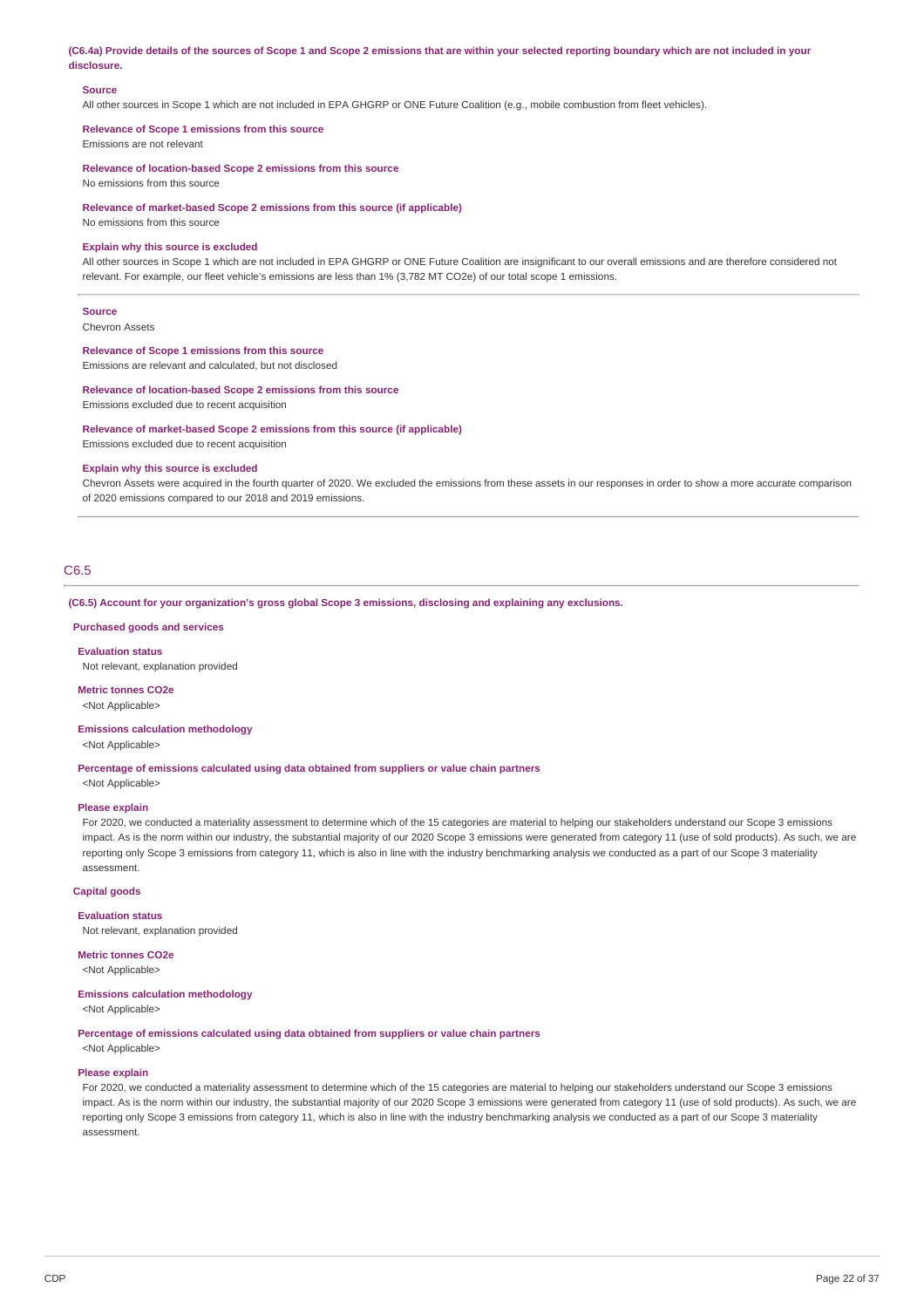#### **Fuel-and-energy-related activities (not included in Scope 1 or 2)**

**Evaluation status**

Not relevant, explanation provided

**Metric tonnes CO2e** <Not Applicable>

#### **Emissions calculation methodology**

<Not Applicable>

#### **Percentage of emissions calculated using data obtained from suppliers or value chain partners**

<Not Applicable>

## **Please explain**

For 2020, we conducted a materiality assessment to determine which of the 15 categories are material to helping our stakeholders understand our Scope 3 emissions impact. As is the norm within our industry, the substantial majority of our 2020 Scope 3 emissions were generated from category 11 (use of sold products). As such, we are reporting only Scope 3 emissions from category 11, which is also in line with the industry benchmarking analysis we conducted as a part of our Scope 3 materiality assessment.

## **Upstream transportation and distribution**

**Evaluation status**

Not relevant, explanation provided

**Metric tonnes CO2e** <Not Applicable>

# **Emissions calculation methodology**

<Not Applicable>

#### **Percentage of emissions calculated using data obtained from suppliers or value chain partners**

<Not Applicable>

#### **Please explain**

For 2020, we conducted a materiality assessment to determine which of the 15 categories are material to helping our stakeholders understand our Scope 3 emissions impact. As is the norm within our industry, the substantial majority of our 2020 Scope 3 emissions were generated from category 11 (use of sold products). As such, we are reporting only Scope 3 emissions from category 11, which is also in line with the industry benchmarking analysis we conducted as a part of our Scope 3 materiality assessment.

## **Waste generated in operations**

#### **Evaluation status**

Not relevant, explanation provided

#### **Metric tonnes CO2e**

<Not Applicable>

#### **Emissions calculation methodology**

<Not Applicable>

**Percentage of emissions calculated using data obtained from suppliers or value chain partners**

<Not Applicable>

## **Please explain**

For 2020, we conducted a materiality assessment to determine which of the 15 categories are material to helping our stakeholders understand our Scope 3 emissions impact. As is the norm within our industry, the substantial majority of our 2020 Scope 3 emissions were generated from category 11 (use of sold products). As such, we are reporting only Scope 3 emissions from category 11, which is also in line with the industry benchmarking analysis we conducted as a part of our Scope 3 materiality assessment.

#### **Business travel**

**Evaluation status** Not relevant, explanation provided

## **Metric tonnes CO2e**

<Not Applicable>

#### **Emissions calculation methodology**

<Not Applicable>

**Percentage of emissions calculated using data obtained from suppliers or value chain partners**

# <Not Applicable>

# **Please explain**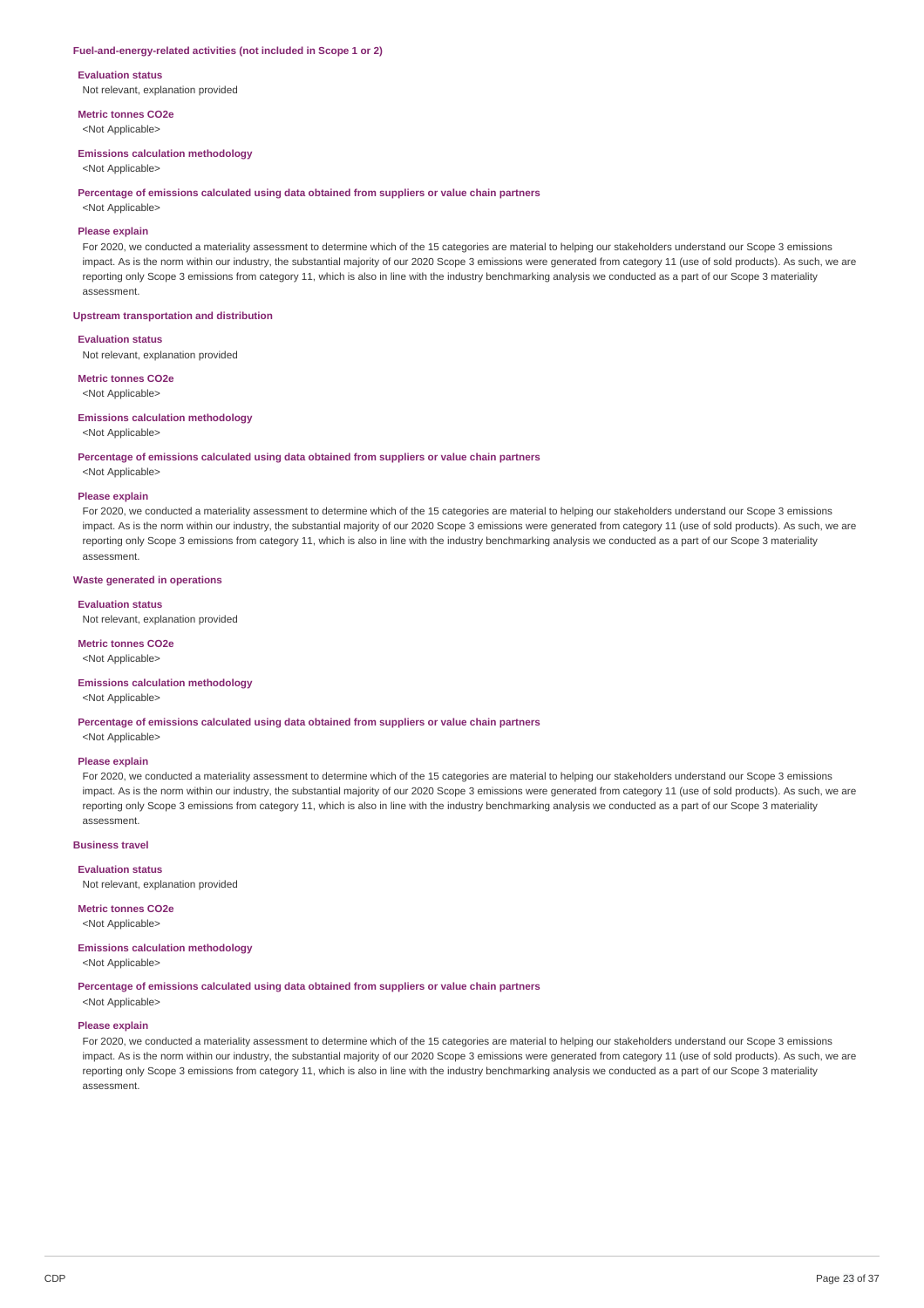### **Employee commuting**

**Evaluation status** Not relevant, explanation provided

**Metric tonnes CO2e** <Not Applicable>

# **Emissions calculation methodology**

<Not Applicable>

#### **Percentage of emissions calculated using data obtained from suppliers or value chain partners**

<Not Applicable>

## **Please explain**

For 2020, we conducted a materiality assessment to determine which of the 15 categories are material to helping our stakeholders understand our Scope 3 emissions impact. As is the norm within our industry, the substantial majority of our 2020 Scope 3 emissions were generated from category 11 (use of sold products). As such, we are reporting only Scope 3 emissions from category 11, which is also in line with the industry benchmarking analysis we conducted as a part of our Scope 3 materiality assessment.

### **Upstream leased assets**

#### **Evaluation status**

Not relevant, explanation provided

# **Metric tonnes CO2e**

<Not Applicable>

# **Emissions calculation methodology**

#### <Not Applicable>

#### **Percentage of emissions calculated using data obtained from suppliers or value chain partners**

<Not Applicable>

#### **Please explain**

For 2020, we conducted a materiality assessment to determine which of the 15 categories are material to helping our stakeholders understand our Scope 3 emissions impact. As is the norm within our industry, the substantial majority of our 2020 Scope 3 emissions were generated from category 11 (use of sold products). As such, we are reporting only Scope 3 emissions from category 11, which is also in line with the industry benchmarking analysis we conducted as a part of our Scope 3 materiality assessment.

## **Downstream transportation and distribution**

#### **Evaluation status**

Not relevant, explanation provided

#### **Metric tonnes CO2e**

<Not Applicable>

#### **Emissions calculation methodology**

<Not Applicable>

**Percentage of emissions calculated using data obtained from suppliers or value chain partners**

<Not Applicable>

#### **Please explain**

For 2020, we conducted a materiality assessment to determine which of the 15 categories are material to helping our stakeholders understand our Scope 3 emissions impact. As is the norm within our industry, the substantial majority of our 2020 Scope 3 emissions were generated from category 11 (use of sold products). As such, we are reporting only Scope 3 emissions from category 11, which is also in line with the industry benchmarking analysis we conducted as a part of our Scope 3 materiality assessment.

#### **Processing of sold products**

**Evaluation status**

Not relevant, explanation provided

# **Metric tonnes CO2e**

<Not Applicable>

#### **Emissions calculation methodology**

<Not Applicable>

**Percentage of emissions calculated using data obtained from suppliers or value chain partners**

# <Not Applicable>

# **Please explain**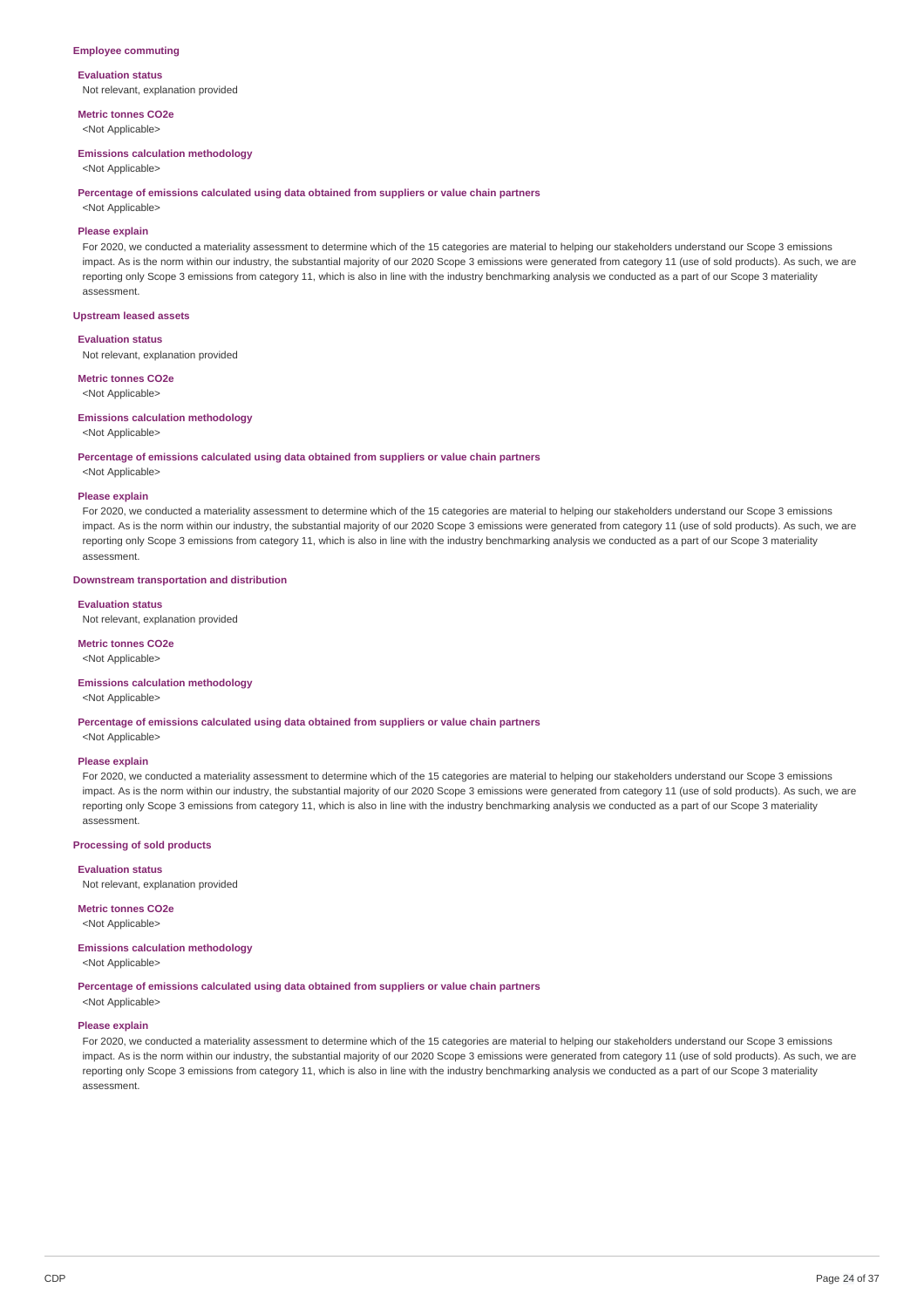#### **Use of sold products**

**Evaluation status** Relevant, calculated

**Metric tonnes CO2e** 87465365

#### **Emissions calculation methodology**

Technical Guidance for Calculating Scope 3 Emissions, Category 11 GHG emission factors for combustion of natural gas and LPG were obtained from Table 1, Stationary Combustion, EPA Emission Factors for Greenhouse Gas Inventories, dated March 2020. 100-year GWPs from IPCC Fifth Assessment Report were applied to obtain the equivalent CO2 emissions.

#### **Percentage of emissions calculated using data obtained from suppliers or value chain partners**

 $\Omega$ 

# **Please explain**

We are not able to track the downstream processes occurring after intermediate sold products leave EQT's possession. As such, additional assumptions were made to assign a downstream process to each customer type. The emissions from use of sold products were determined based on these process assumptions. It was assumed that all the natural gas sold to producers, industries, marketers and pipelines are combusted as a source of energy. Similarly, it was assumed that all the LPG produced from natural gas liquids is combusted as a source of energy. It should be acknowledged that this is a very conservative assumption.

#### **End of life treatment of sold products**

**Evaluation status**

Not relevant, explanation provided

**Metric tonnes CO2e**

<Not Applicable>

#### **Emissions calculation methodology**

<Not Applicable>

## **Percentage of emissions calculated using data obtained from suppliers or value chain partners**

<Not Applicable>

#### **Please explain**

For 2020, we conducted a materiality assessment to determine which of the 15 categories are material to helping our stakeholders understand our Scope 3 emissions impact. As is the norm within our industry, the substantial majority of our 2020 Scope 3 emissions were generated from category 11 (use of sold products). As such, we are reporting only Scope 3 emissions from category 11, which is also in line with the industry benchmarking analysis we conducted as a part of our Scope 3 materiality assessment.

## **Downstream leased assets**

#### **Evaluation status**

Not relevant, explanation provided

#### **Metric tonnes CO2e**

<Not Applicable>

# **Emissions calculation methodology**

<Not Applicable>

#### **Percentage of emissions calculated using data obtained from suppliers or value chain partners**

<Not Applicable>

#### **Please explain**

For 2020, we conducted a materiality assessment to determine which of the 15 categories are material to helping our stakeholders understand our Scope 3 emissions impact. As is the norm within our industry, the substantial majority of our 2020 Scope 3 emissions were generated from category 11 (use of sold products). As such, we are reporting only Scope 3 emissions from category 11, which is also in line with the industry benchmarking analysis we conducted as a part of our Scope 3 materiality assessment.

#### **Franchises**

#### **Evaluation status**

Not relevant, explanation provided

## **Metric tonnes CO2e**

<Not Applicable>

# **Emissions calculation methodology**

<Not Applicable>

**Percentage of emissions calculated using data obtained from suppliers or value chain partners** <Not Applicable>

#### **Please explain**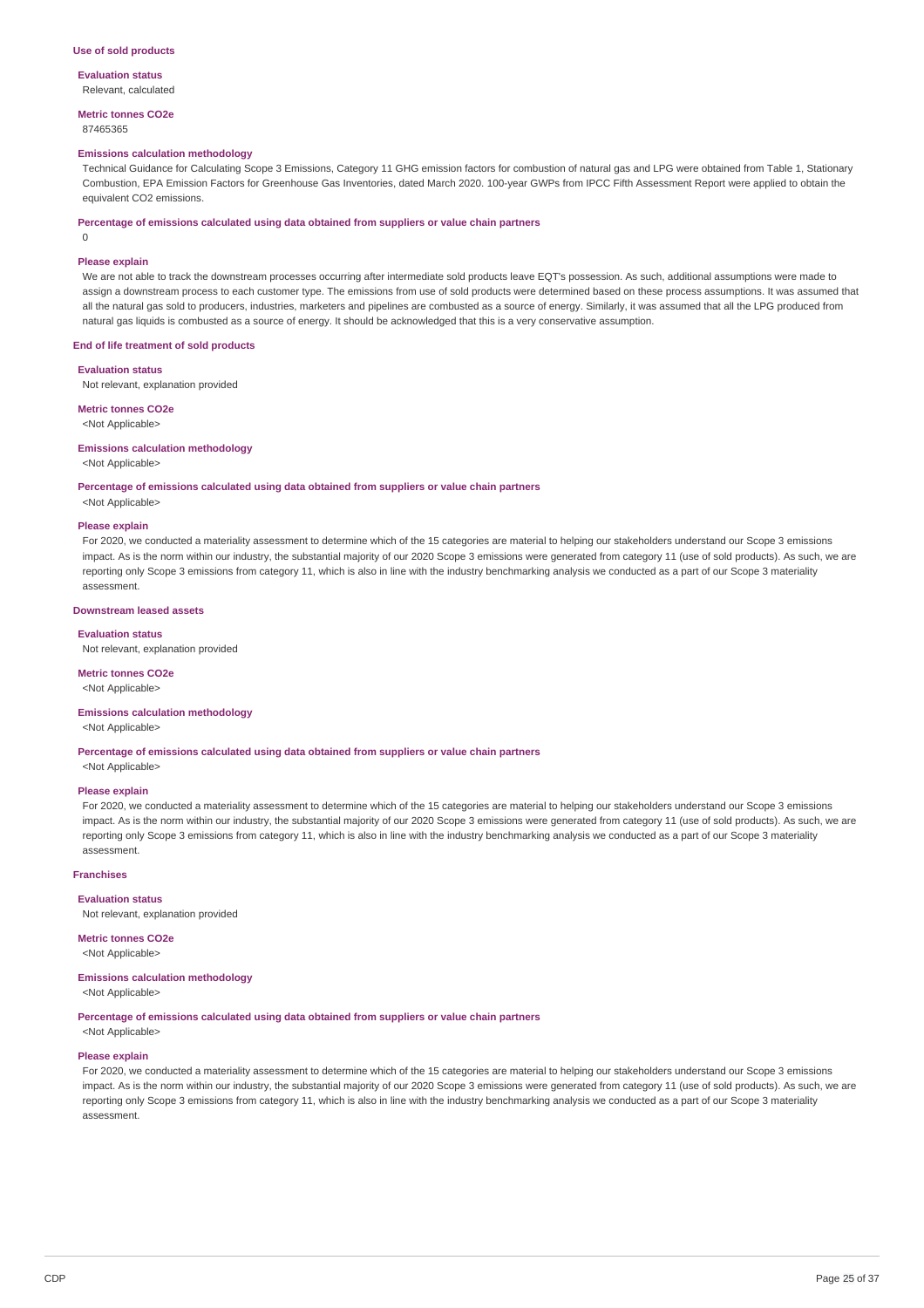#### **Investments**

**Evaluation status** Not relevant, explanation provided

**Metric tonnes CO2e** <Not Applicable>

#### **Emissions calculation methodology**

<Not Applicable>

#### **Percentage of emissions calculated using data obtained from suppliers or value chain partners**

<Not Applicable>

## **Please explain**

For 2020, we conducted a materiality assessment to determine which of the 15 categories are material to helping our stakeholders understand our Scope 3 emissions impact. As is the norm within our industry, the substantial majority of our 2020 Scope 3 emissions were generated from category 11 (use of sold products). As such, we are reporting only Scope 3 emissions from category 11, which is also in line with the industry benchmarking analysis we conducted as a part of our Scope 3 materiality assessment.

## **Other (upstream)**

**Evaluation status**

Not relevant, explanation provided

**Metric tonnes CO2e** <Not Applicable>

# **Emissions calculation methodology**

<Not Applicable>

#### **Percentage of emissions calculated using data obtained from suppliers or value chain partners**

<Not Applicable>

#### **Please explain**

For 2020, we conducted a materiality assessment to determine which of the 15 categories are material to helping our stakeholders understand our Scope 3 emissions impact. As is the norm within our industry, the substantial majority of our 2020 Scope 3 emissions were generated from category 11 (use of sold products). As such, we are reporting only Scope 3 emissions from category 11, which is also in line with the industry benchmarking analysis we conducted as a part of our Scope 3 materiality assessment.

## **Other (downstream)**

#### **Evaluation status**

Not relevant, explanation provided

#### **Metric tonnes CO2e**

<Not Applicable>

#### **Emissions calculation methodology**

<Not Applicable>

**Percentage of emissions calculated using data obtained from suppliers or value chain partners**

<Not Applicable>

#### **Please explain**

For 2020, we conducted a materiality assessment to determine which of the 15 categories are material to helping our stakeholders understand our Scope 3 emissions impact. As is the norm within our industry, the substantial majority of our 2020 Scope 3 emissions were generated from category 11 (use of sold products). As such, we are reporting only Scope 3 emissions from category 11, which is also in line with the industry benchmarking analysis we conducted as a part of our Scope 3 materiality assessment.

# C6.7

**(C6.7) Are carbon dioxide emissions from biogenic carbon relevant to your organization?** No

## C6.10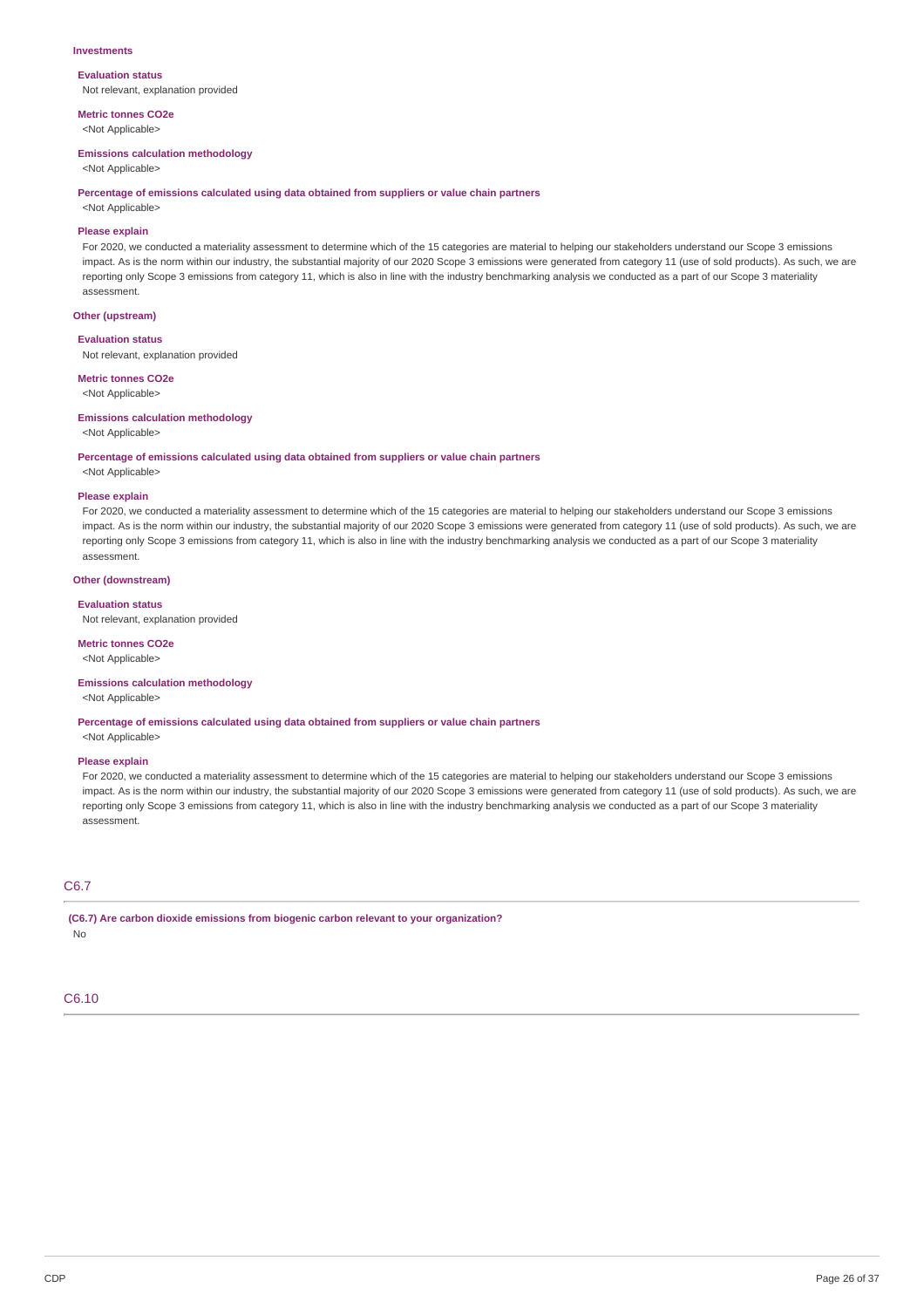(C6.10) Describe your gross global combined Scope 1 and 2 emissions for the reporting year in metric tons CO2e per unit currency total revenue and provide any **additional intensity metrics that are appropriate to your business operations.**

**Intensity figure** 0.00022

**Metric numerator (Gross global combined Scope 1 and 2 emissions, metric tons CO2e)** 677211

**Metric denominator** unit total revenue

**Metric denominator: Unit total** 3058843000

**Scope 2 figure used** Location-based

**% change from previous year** 11

**Direction of change** Increased

### **Reason for change**

Even though our emissions decreased due to the emissions reductions activities in C4.3b (e.g., transitioning to electric frac fleets and replacing natural gas-powered pneumatic devices), our revenue in 2020 decreased, and this accounted for the increase in CO2e per unit total revenue. Note, when comparing to 2019, we are excluding Scope 2 emissions since we have not calculated our Scope 2 emissions for 2019.

## C-OG6.12

(C-OG6.12) Provide the intensity figures for Scope 1 emissions (metric tons CO2e) per unit of hydrocarbon category.

**Unit of hydrocarbon category (denominator)** Other, please specify (Gross Production of Hydrocarbons (Bcfe))

**Metric tons CO2e from hydrocarbon category per unit specified**

385

**% change from previous year**

21

**Direction of change** Decreased

# **Reason for change**

Our decrease in emissions is due to emission reduction projects such as electrifying our frac fleet and replacing out natural gas-powered pneumatics devices to compress air from natural gas.

#### **Comment**

In prior years we have calculated our intensity metrics using net production of hydrocarbons as the denominator in the calculation. We have decided to switch to using gross production of hydrocarbons as the denominator for our intensity metrics, beginning with this year's report. While there is no standard formula for calculating emissions intensity, we believe gross production is a more accurate representation for calculating our intensity, because gross production is a measure of the actual volume of hydrocarbons produced from the wells we operate.

# C-OG6.13

**(C-OG6.13) Report your methane emissions as percentages of natural gas and hydrocarbon production or throughput.**

**Oil and gas business division**

Upstream

**Estimated total methane emitted expressed as % of natural gas production or throughput at given division**

9.2

9.2

**Estimated total methane emitted expressed as % of total hydrocarbon production or throughput at given division**

#### **Comment**

Calculated as Scope 1+2 methane divided by Bcfe (billion cubic feet of natural gas equivalent).

## C7. Emissions breakdowns

## C7.1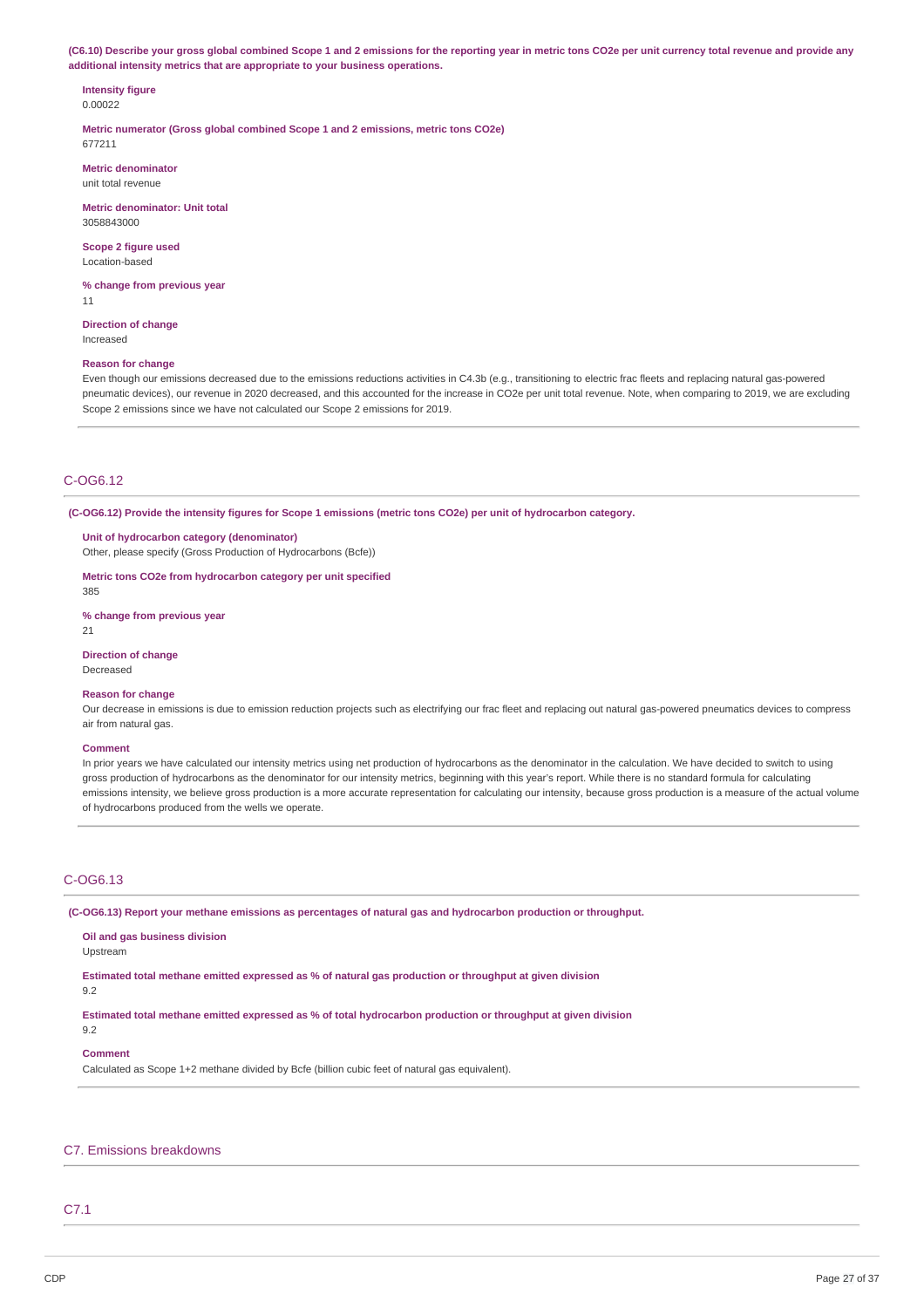# C7.1a

(C7.1a) Break down your total gross global Scope 1 emissions by greenhouse gas type and provide the source of each used greenhouse warming potential **(GWP).**

| Greenhouse gas  | Scope 1 emissions (metric tons of CO2e) | <b>GWP Reference</b>                           |
|-----------------|-----------------------------------------|------------------------------------------------|
| CO <sub>2</sub> | 270735                                  | IPCC Fourth Assessment Report (AR4 - 100 year) |
| CH4             | 16135                                   | IPCC Fourth Assessment Report (AR4 - 100 year) |
| N2O             |                                         | IPCC Fourth Assessment Report (AR4 - 100 year) |

## C-OG7.1b

(C-OG7.1b) Break down your total gross global Scope 1 emissions from oil and gas value chain production activities by greenhouse gas type.

## **Emissions category**

Combustion (excluding flaring) Flaring Venting Fugitives Process (feedstock) emissions

## **Value chain**

Upstream

# **Product**

Gas

**Gross Scope 1 CO2 emissions (metric tons CO2)** 270735

**Gross Scope 1 methane emissions (metric tons CH4)** 16135

**Total gross Scope 1 emissions (metric tons CO2e)** 674397

#### **Comment**

Combustion emissions include emissions from our diesel and natural gas drill rigs, completion engines, stationary engines, reboilers, gas processing units (GPUs), vapor destruction units (VDUs) and generators. Process emissions originate from our glycol and desiccant dehydrators. Other vented emissions include emissions from our storage tanks, reciprocating compressors, well liquid unloading operations, pneumatic controllers and pumps. Fugitive emissions include equipment leak surveys and population count emissions.

# C7.2

**(C7.2) Break down your total gross global Scope 1 emissions by country/region.**

| <b>Country/Region</b>                | e 1 emissions (metric tons CO2e) |  |  |
|--------------------------------------|----------------------------------|--|--|
| <b>United States</b><br>≅ of America | 674397                           |  |  |

# C7.3

**(C7.3) Indicate which gross global Scope 1 emissions breakdowns you are able to provide.** By activity

# C7.3c

**(C7.3c) Break down your total gross global Scope 1 emissions by business activity.**

| <b>Activity</b>        | Scope 1 emissions (metric tons CO2e) |  |
|------------------------|--------------------------------------|--|
| Production             | 625148                               |  |
| Gathering and boosting | 49249                                |  |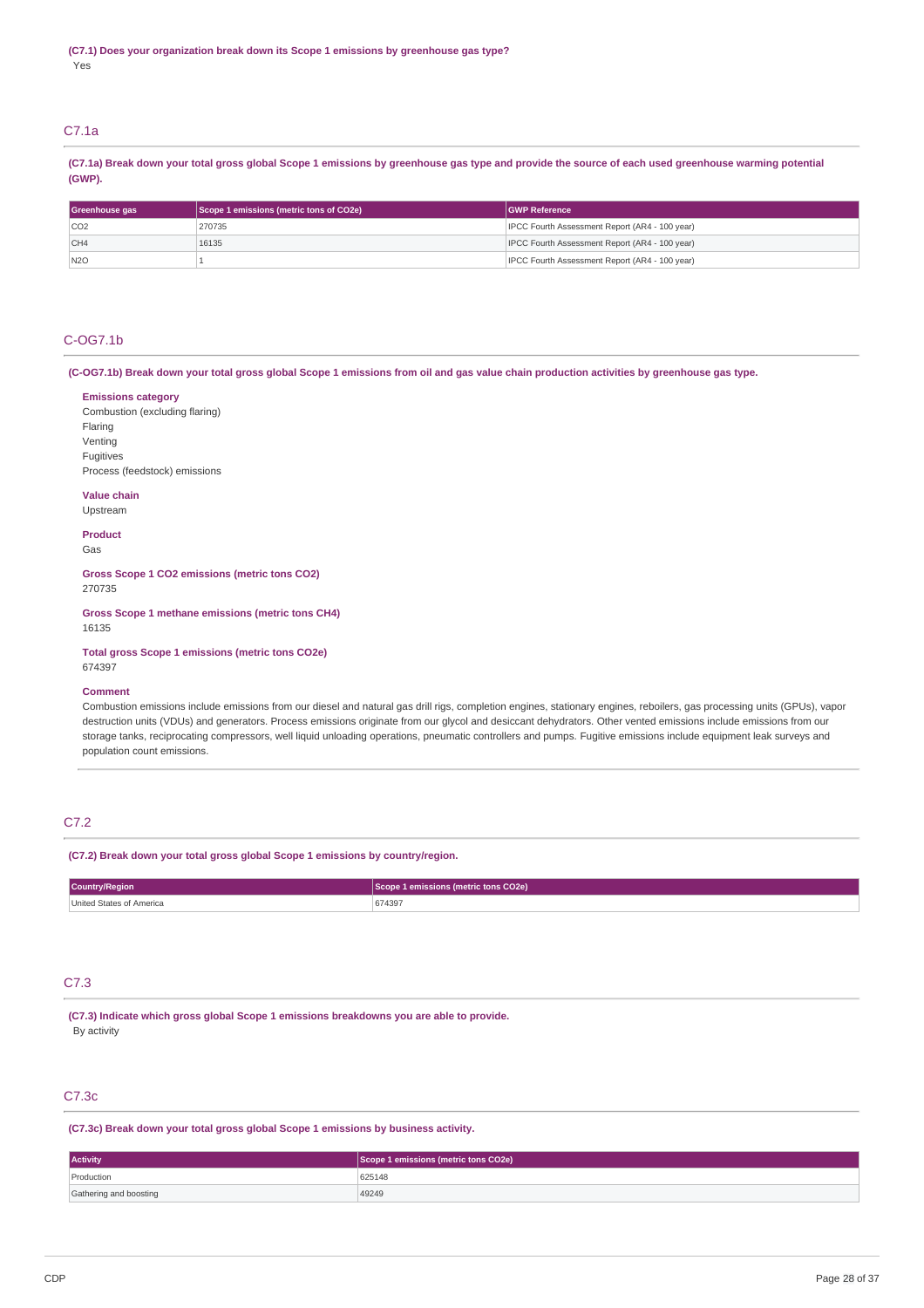## (C-CE7.4/C-CH7.4/C-CO7.4/C-EU7.4/C-MM7.4/C-OG7.4/C-ST7.4/C-TO7.4/C-TS7.4) Break down your organization's total gross global Scope 1 emissions by sector **production activity in metric tons CO2e.**

|                                                   | <b>Gross Scope 1 emissions, metric tons</b><br>CO <sub>2e</sub> | Net Scope 1 emissions, metric tons<br>CO <sub>2e</sub> | <b>Comment</b>                                                              |
|---------------------------------------------------|-----------------------------------------------------------------|--------------------------------------------------------|-----------------------------------------------------------------------------|
| Cement production activities                      | <not applicable=""></not>                                       | <not applicable=""></not>                              | <not applicable=""></not>                                                   |
| Chemicals production activities                   | <not applicable=""></not>                                       | <not applicable=""></not>                              | <not applicable=""></not>                                                   |
| Coal production activities                        | <not applicable=""></not>                                       | <not applicable=""></not>                              | <not applicable=""></not>                                                   |
| Electric utility activities                       | <not applicable=""></not>                                       | <not applicable=""></not>                              | <not applicable=""></not>                                                   |
| Metals and mining production activities           | <not applicable=""></not>                                       | <not applicable=""></not>                              | <not applicable=""></not>                                                   |
| Oil and gas production activities (upstream)      | 674397                                                          | <not applicable=""></not>                              | Includes our Production and Gathering and Boosting operations<br>emissions. |
| Oil and gas production activities (midstream)   0 |                                                                 | <not applicable=""></not>                              | We have no midstream assets                                                 |
| Oil and gas production activities<br>(downstream) | 10                                                              | <not applicable=""></not>                              | We have no downstream assets                                                |
| Steel production activities                       | <not applicable=""></not>                                       | <not applicable=""></not>                              | <not applicable=""></not>                                                   |
| Transport OEM activities                          | <not applicable=""></not>                                       | <not applicable=""></not>                              | <not applicable=""></not>                                                   |
| Transport services activities                     | <not applicable=""></not>                                       | <not applicable=""></not>                              | <not applicable=""></not>                                                   |

# C7.5

## **(C7.5) Break down your total gross global Scope 2 emissions by country/region.**

|                        | Country/Region Scope 2, location-based<br>(metric tons CO2e) | Scope 2. market-based<br>( <i>I</i> metric tons CO <sub>2</sub> e) | <b>Purchased and consumed electricity.</b><br>heat, steam or cooling (MWh) | Purchased and consumed low-carbon electricity, heat, steam or cooling<br>accounted for in Scope 2 market-based approach (MWh) |
|------------------------|--------------------------------------------------------------|--------------------------------------------------------------------|----------------------------------------------------------------------------|-------------------------------------------------------------------------------------------------------------------------------|
| United States of 12814 |                                                              | 2468                                                               | 5992                                                                       | 1542                                                                                                                          |
| America                |                                                              |                                                                    |                                                                            |                                                                                                                               |

# C7.6

**(C7.6) Indicate which gross global Scope 2 emissions breakdowns you are able to provide.** By activity

# C7.6c

**(C7.6c) Break down your total gross global Scope 2 emissions by business activity.**

| <b>Activity</b>                          | Scope 2, location-based (metric tons CO2e) | Scope 2, market-based (metric tons CO2e) |  |
|------------------------------------------|--------------------------------------------|------------------------------------------|--|
| Indirect emissions from EQT's operations | 2814                                       | 2468<br>____                             |  |

# C-CE7.7/C-CH7.7/C-CO7.7/C-MM7.7/C-OG7.7/C-ST7.7/C-TO7.7/C-TS7.7

(C-CE7.7/C-CH7.7/C-CO7.7/C-MM7.7/C-OG7.7/C-ST7.7/C-TO7.7/C-TS7.7) Break down your organization's total gross global Scope 2 emissions by sector production **activity in metric tons CO2e.**

|                                                   | Scope 2, location-based, metric tons<br>CO <sub>2e</sub> | Scope 2, market-based (if applicable), metric tons<br>CO <sub>2e</sub> | <b>Comment</b>                                                              |
|---------------------------------------------------|----------------------------------------------------------|------------------------------------------------------------------------|-----------------------------------------------------------------------------|
| Cement production activities                      | <not applicable=""></not>                                | <not applicable=""></not>                                              | <not applicable=""></not>                                                   |
| Chemicals production activities                   | <not applicable=""></not>                                | <not applicable=""></not>                                              | <not applicable=""></not>                                                   |
| Coal production activities                        | <not applicable=""></not>                                | <not applicable=""></not>                                              | <not applicable=""></not>                                                   |
| Metals and mining production activities           | <not applicable=""></not>                                | <not applicable=""></not>                                              | <not applicable=""></not>                                                   |
| Oil and gas production activities<br>(upstream)   | 2814                                                     | 2468                                                                   | Includes our Production and Gathering and Boosting operations<br>emissions. |
| Oil and gas production activities<br>(midstream)  | $\Omega$                                                 |                                                                        | We have no midstream assets                                                 |
| Oil and gas production activities<br>(downstream) | n                                                        |                                                                        | We have no downstream assets                                                |
| Steel production activities                       | <not applicable=""></not>                                | <not applicable=""></not>                                              | <not applicable=""></not>                                                   |
| Transport OEM activities                          | <not applicable=""></not>                                | <not applicable=""></not>                                              | <not applicable=""></not>                                                   |
| Transport services activities                     | <not applicable=""></not>                                | <not applicable=""></not>                                              | <not applicable=""></not>                                                   |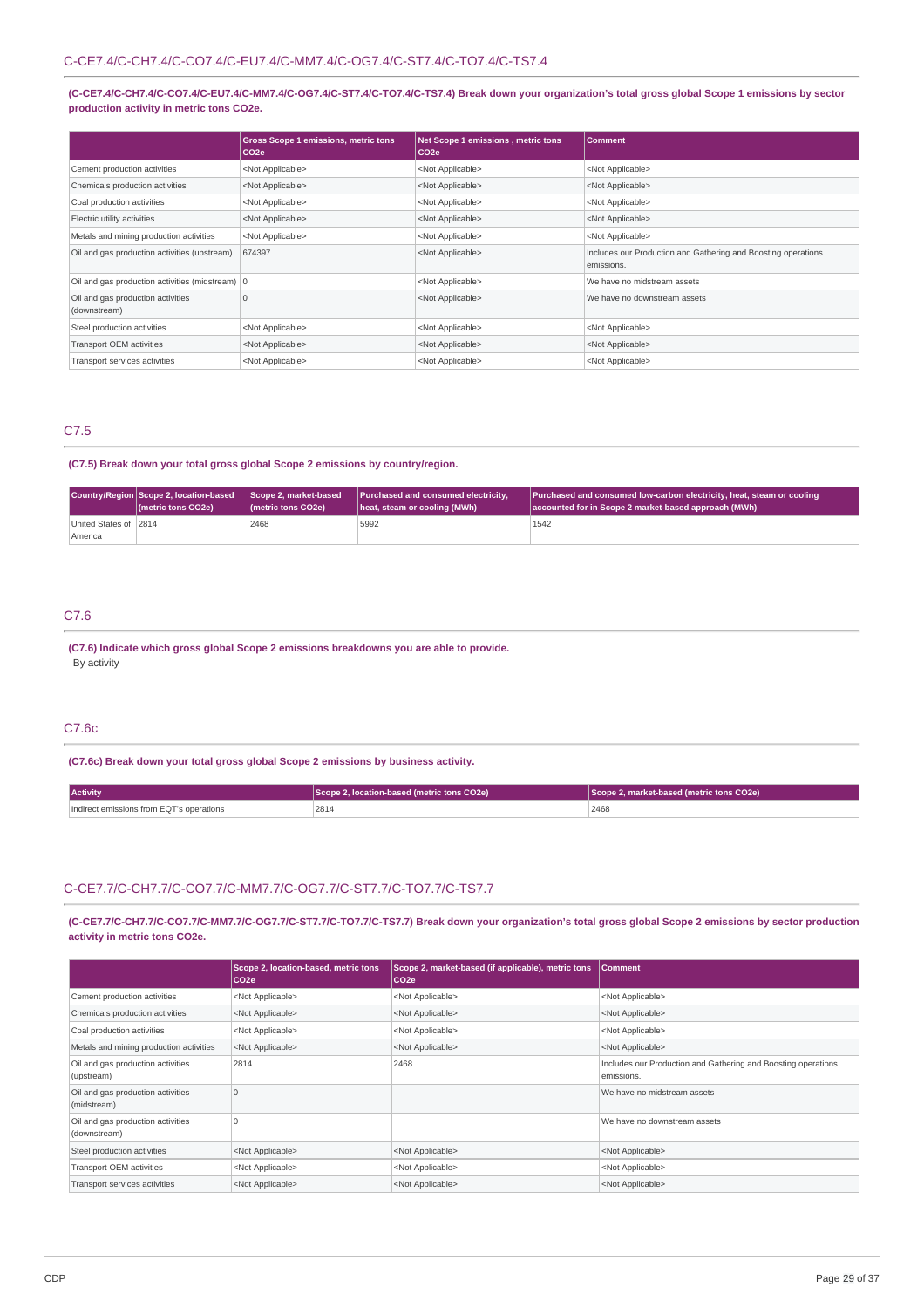# C7.9

(C7.9) How do your gross global emissions (Scope 1 and 2 combined) for the reporting year compare to those of the previous reporting year? Decreased

# C7.9a

(C7.9a) Identify the reasons for any change in your gross global emissions (Scope 1 and 2 combined), and for each of them specify how your emissions compare **to the previous year.**

|                                                  | Change in<br>emissions<br>(metric tons<br>CO <sub>2e</sub> ) | <b>Direction</b><br>of change value   | Emissions<br>(percentage) | Please explain calculation                                                                                                                                                                                                                                                                                                                                        |
|--------------------------------------------------|--------------------------------------------------------------|---------------------------------------|---------------------------|-------------------------------------------------------------------------------------------------------------------------------------------------------------------------------------------------------------------------------------------------------------------------------------------------------------------------------------------------------------------|
| Change in<br>renewable<br>energy<br>consumption  | 1302                                                         | Decreased 0.15                        |                           | Electrifying our hydraulic fracturing (frac) fleet (-1,302 MT CO2e/879,360 MT CO2e 2019 Emissions = -0.15% Decrease)                                                                                                                                                                                                                                              |
| Other emissions<br>reduction<br>activities       |                                                              | $<$ Not<br>Applicable<br>$\geq$       |                           |                                                                                                                                                                                                                                                                                                                                                                   |
| Divestment                                       |                                                              | $<$ Not<br>Applicable<br>$\geq$       |                           |                                                                                                                                                                                                                                                                                                                                                                   |
| Acquisitions                                     |                                                              | $<$ Not<br>Applicable<br>$\geq$       |                           |                                                                                                                                                                                                                                                                                                                                                                   |
| Mergers                                          |                                                              | $<$ Not<br>Applicable<br>$\geq$       |                           |                                                                                                                                                                                                                                                                                                                                                                   |
| Change in output                                 |                                                              | $<$ Not<br>Applicable<br>$\geq$       |                           |                                                                                                                                                                                                                                                                                                                                                                   |
| Change in<br>methodology                         |                                                              | $<$ Not<br>Applicable                 |                           |                                                                                                                                                                                                                                                                                                                                                                   |
| Change in<br>boundary                            | 2814                                                         | Increased                             | 0.32                      | While we have not historically tracked our Scope 2 GHG emissions (i.e., indirect GHG emissions from purchased electricity to power certain of our<br>operations), we developed a methodology to calculate these emissions in 2020, and are including the data for the first time in this report (2,814 MT<br>CO2e/879,360 MT CO2e 2019 Emissions = 0.3% Increase) |
| Change in<br>physical<br>operating<br>conditions |                                                              | $<$ Not<br>Applicable<br>$\geq$       |                           |                                                                                                                                                                                                                                                                                                                                                                   |
| Unidentified                                     | 203661                                                       | Decreased 23.2                        |                           | Unable to account for absolute change of -203,661 MT CO2e/879,360 MT CO2e 2019 Emissions = -23.2% Decrease)                                                                                                                                                                                                                                                       |
| Other                                            |                                                              | $<$ Not<br>Applicable<br>$\mathbf{r}$ |                           |                                                                                                                                                                                                                                                                                                                                                                   |

# C7.9b

(C7.9b) Are your emissions performance calculations in C7.9 and C7.9a based on a location-based Scope 2 emissions figure or a market-based Scope 2 **emissions figure?**

Location-based

# C8. Energy

# C8.1

**(C8.1) What percentage of your total operational spend in the reporting year was on energy?** More than 0% but less than or equal to 5%

# C8.2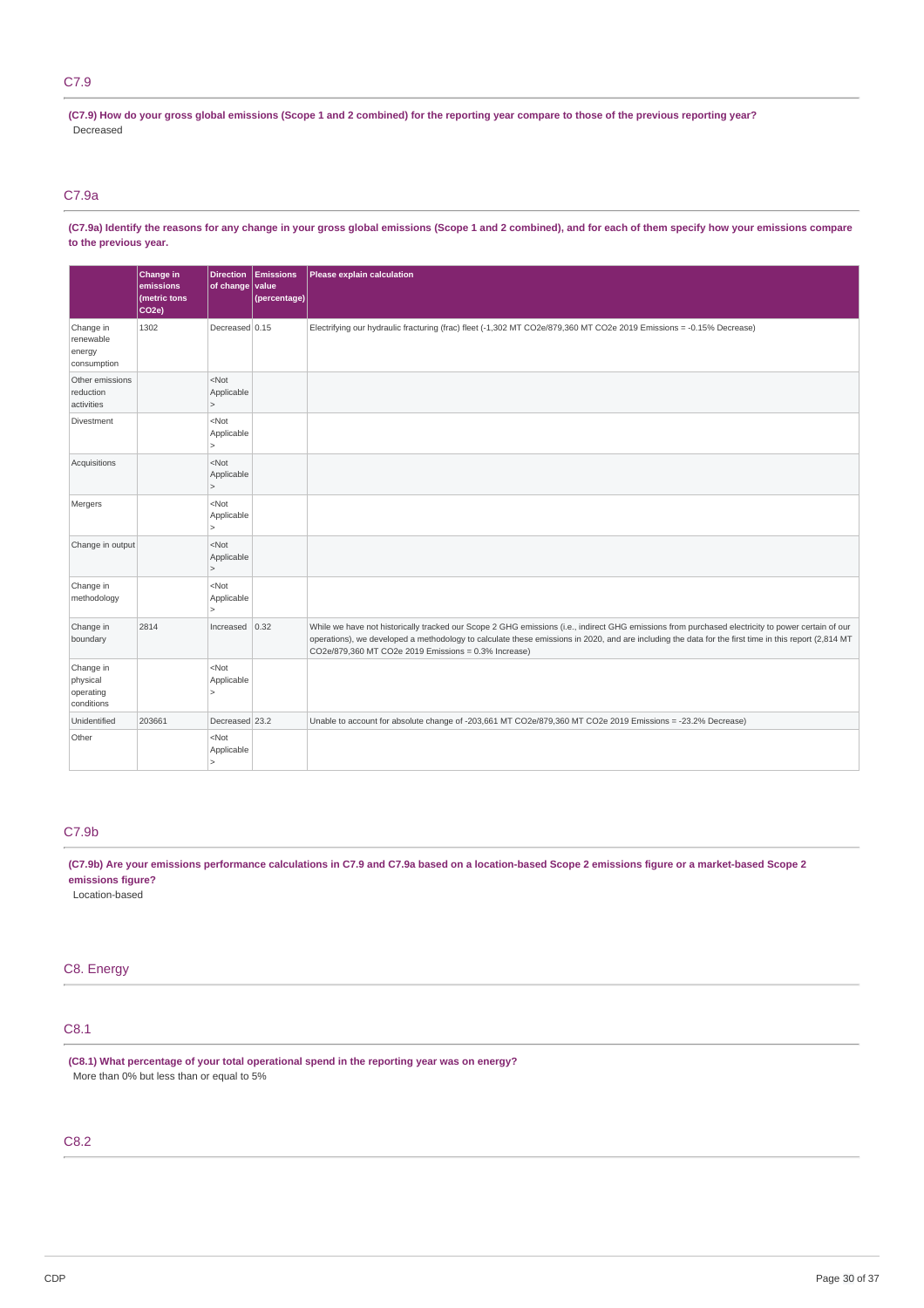## **(C8.2) Select which energy-related activities your organization has undertaken.**

|                                                    | Indicate whether your organization undertook this energy-related activity in the reporting year |
|----------------------------------------------------|-------------------------------------------------------------------------------------------------|
| Consumption of fuel (excluding feedstocks)         | Yes                                                                                             |
| Consumption of purchased or acquired electricity   | Yes                                                                                             |
| Consumption of purchased or acquired heat          | l No                                                                                            |
| Consumption of purchased or acquired steam         | No.                                                                                             |
| Consumption of purchased or acquired cooling       | No.                                                                                             |
| Generation of electricity, heat, steam, or cooling | Yes                                                                                             |

# C8.2a

# **(C8.2a) Report your organization's energy consumption totals (excluding feedstocks) in MWh.**

|                                                         | <b>Heating value</b>                   |                           |                           | MWh from renewable sources MWh from non-renewable sources Total (renewable and non-renewable) MWh |
|---------------------------------------------------------|----------------------------------------|---------------------------|---------------------------|---------------------------------------------------------------------------------------------------|
| Consumption of fuel (excluding feedstock)               | HHV (higher heating value) $ 0\rangle$ |                           | 1142327                   | 1142327                                                                                           |
| Consumption of purchased or acquired electricity        | <not applicable=""></not>              |                           | 5992                      | 5992                                                                                              |
| Consumption of purchased or acquired heat               | <not applicable=""></not>              | <not applicable=""></not> | <not applicable=""></not> | <not applicable=""></not>                                                                         |
| Consumption of purchased or acquired steam              | <not applicable=""></not>              | <not applicable=""></not> | <not applicable=""></not> | <not applicable=""></not>                                                                         |
| Consumption of purchased or acquired cooling            | <not applicable=""></not>              | <not applicable=""></not> | <not applicable=""></not> | <not applicable=""></not>                                                                         |
| Consumption of self-generated non-fuel renewable energy | <not applicable=""></not>              |                           | <not applicable=""></not> |                                                                                                   |
| Total energy consumption                                | <not applicable=""></not>              |                           | 1148319                   | 1148319                                                                                           |

# C8.2b

# **(C8.2b) Select the applications of your organization's consumption of fuel.**

|                                                         | Indicate whether your organization undertakes this fuel application |
|---------------------------------------------------------|---------------------------------------------------------------------|
| Consumption of fuel for the generation of electricity   | Yes                                                                 |
| Consumption of fuel for the generation of heat          | Yes                                                                 |
| Consumption of fuel for the generation of steam         | l No                                                                |
| Consumption of fuel for the generation of cooling       | l No                                                                |
| Consumption of fuel for co-generation or tri-generation | l No                                                                |

# C8.2c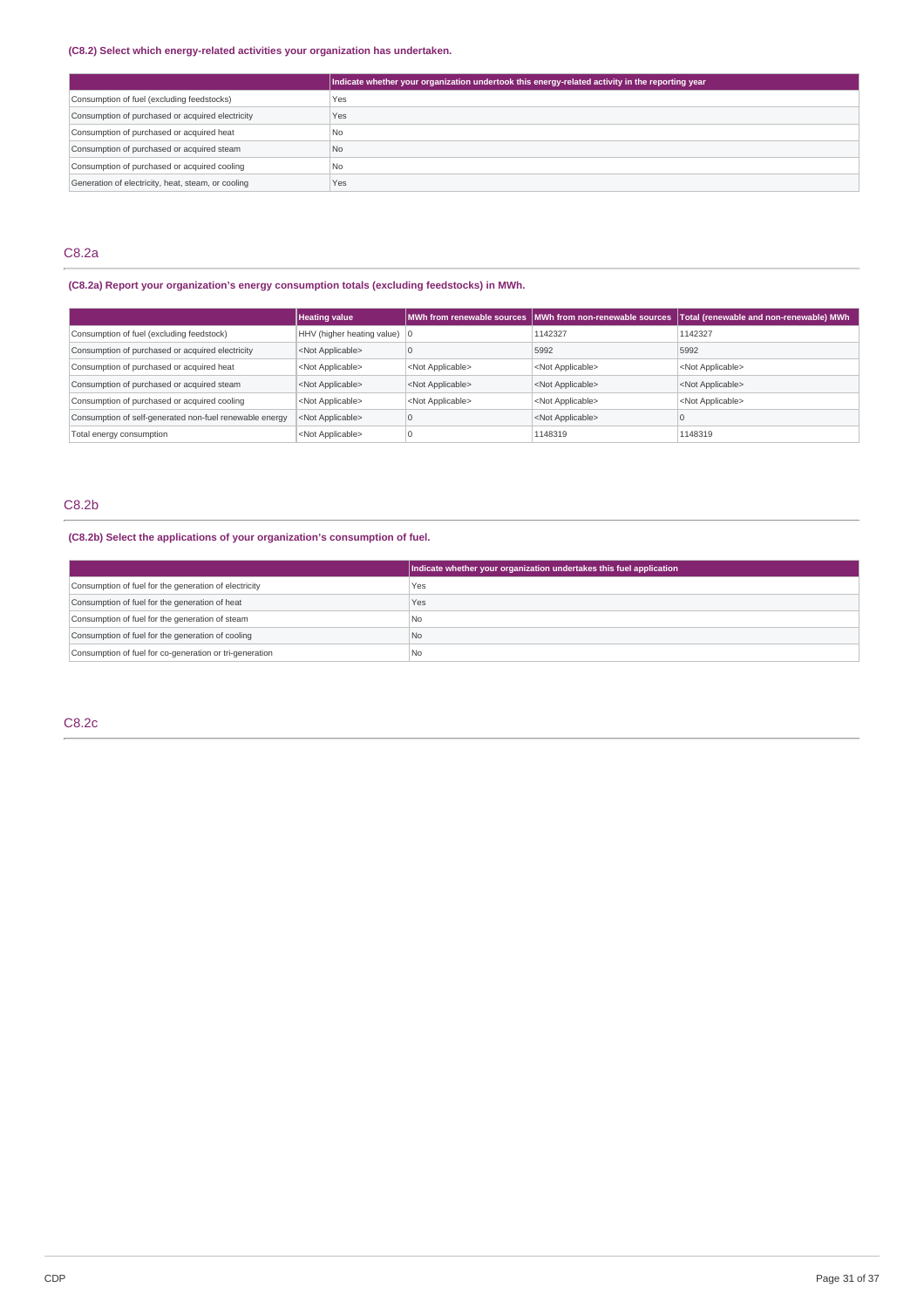#### **(C8.2c) State how much fuel in MWh your organization has consumed (excluding feedstocks) by fuel type.**

**Fuels (excluding feedstocks)** Natural Gas

**Heating value**

HHV (higher heating value)

**Total fuel MWh consumed by the organization** 835357

**MWh fuel consumed for self-generation of electricity**

**MWh fuel consumed for self-generation of heat** 835357

**MWh fuel consumed for self-generation of steam** <Not Applicable>

**MWh fuel consumed for self-generation of cooling** <Not Applicable>

**MWh fuel consumed for self-cogeneration or self-trigeneration** <Not Applicable>

**Emission factor** 53.06

**Unit** kg CO2e per million Btu

#### **Emissions factor source**

GHG Reporting Rule - Table C-1 to Subpart C of Part 98—Default CO2 Emission Factors and High Heat Values for Various Types of Fuel

#### **Comment**

Natural gas is consumed in the production process and to generate electricity for the electric frac fleet. We do not currently have the breakdown of natural gas used for the frac fleet.

**Fuels (excluding feedstocks)** Fuel Oil Number 2

## **Heating value**

HHV (higher heating value)

**Total fuel MWh consumed by the organization** 306907

#### **MWh fuel consumed for self-generation of electricity**

**MWh fuel consumed for self-generation of heat** 306907

**MWh fuel consumed for self-generation of steam** <Not Applicable>

#### **MWh fuel consumed for self-generation of cooling**

<Not Applicable>

**MWh fuel consumed for self-cogeneration or self-trigeneration** <Not Applicable>

**Emission factor**

73.96 **Unit**

kg CO2e per million Btu

#### **Emissions factor source**

GHG Reporting Rule - Table C-1 to Subpart C of Part 98—Default CO2 Emission Factors and High Heat Values for Various Types of Fuel

## **Comment**

Distillate fuel oil # 2 is consumed in the production process.

# C8.2d

(C8.2d) Provide details on the electricity, heat, steam, and cooling your organization has generated and consumed in the reporting year.

|                          | <b>Total Gross generation</b><br>$\vert$ (MWh) | Generation that is consumed by the<br>organization (MWh) | (MWh) | Gross generation from renewable sources Generation from renewable sources that is consumed by the<br>organization (MWh) |
|--------------------------|------------------------------------------------|----------------------------------------------------------|-------|-------------------------------------------------------------------------------------------------------------------------|
| Electricity <sup>o</sup> |                                                |                                                          |       |                                                                                                                         |
| Heat                     | 1142327                                        | 1142327                                                  |       |                                                                                                                         |
| Steam                    |                                                |                                                          |       |                                                                                                                         |
| Cooling 0                |                                                |                                                          |       |                                                                                                                         |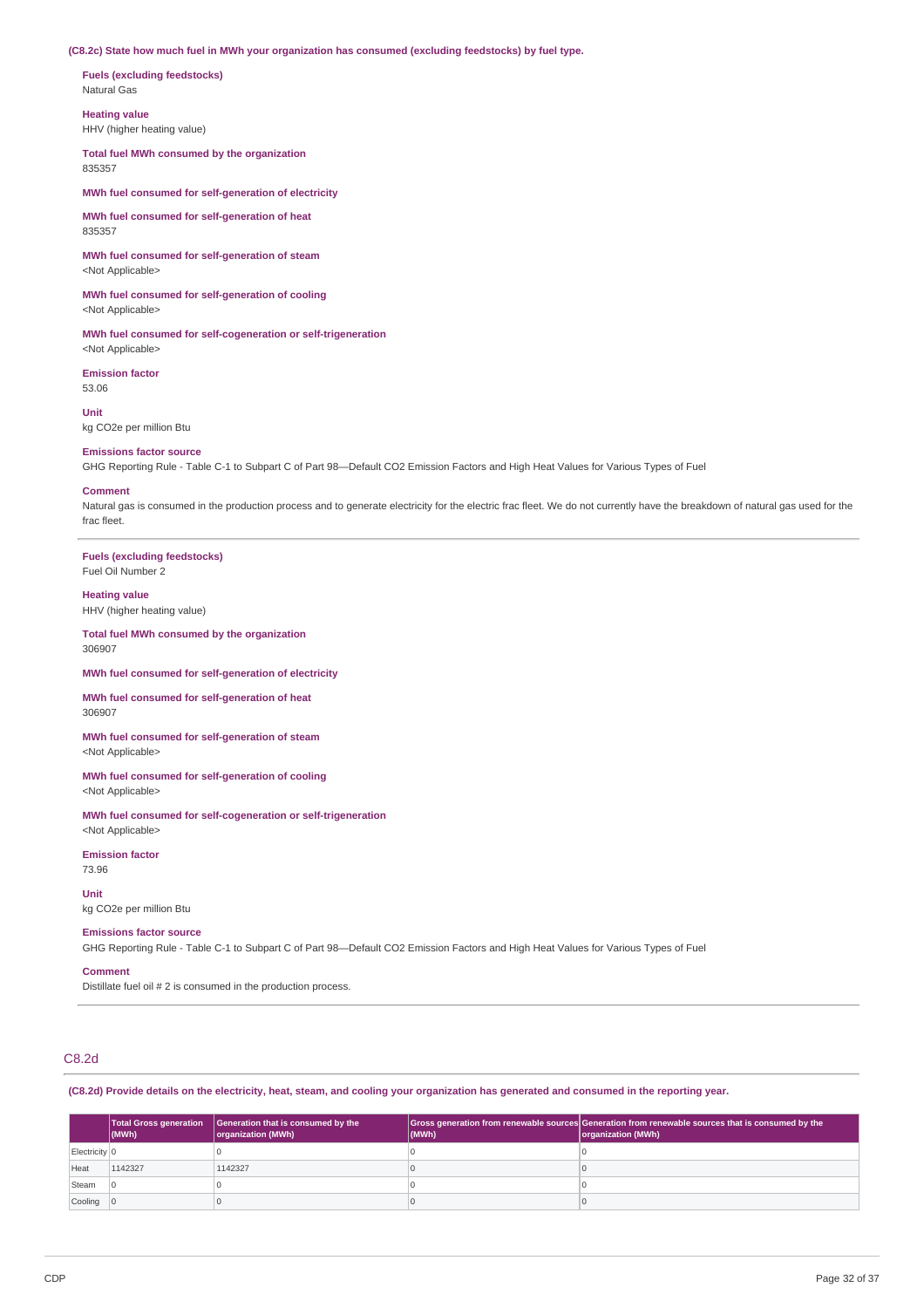## C8.2e

(C8.2e) Provide details on the electricity, heat, steam, and/or cooling amounts that were accounted for at a zero emission factor in the market-based Scope 2 **figure reported in C6.3.**

## C9. Additional metrics

# C9.1

### **(C9.1) Provide any additional climate-related metrics relevant to your business.**

## C-OG9.2a

(C-OG9.2a) Disclose your net liquid and gas hydrocarbon production (total of subsidiaries and equity-accounted entities).

|                                                                   | In-year net production | <b>Comment</b>                  |
|-------------------------------------------------------------------|------------------------|---------------------------------|
| Crude oil and condensate, million barrels                         | 0.8                    |                                 |
| Natural gas liquids, million barrels                              | 12.36                  |                                 |
| Oil sands, million barrels (includes bitumen and synthetic crude) |                        | We do not operate in oil sands. |
| Natural gas, billion cubic feet                                   | 1418.77                |                                 |

## C-OG9.2b

#### (C-OG9.2b) Explain which listing requirements or other methodologies you use to report reserves data. If your organization cannot provide data due to legal **restrictions on reporting reserves figures in certain countries, please explain this.**

Reserve engineering is a process of estimating underground accumulations of natural gas, NGLs and oil that cannot be measured in an exact way. The accuracy of any reserve estimate depends on the quality of available data, the interpretation of such data and price and cost assumptions made by reserve engineers. In addition, the results of drilling, testing and production activities may justify revisions of estimates that were made previously. If significant, such revisions would change the schedule of any further production and our development program. Accordingly, reserve estimates may differ significantly from the quantities of natural gas, NGLs and oil that are ultimately recovered. Proved developed reserves refers to proved reserves that can be expected to be recovered through existing wells with existing equipment and operating methods. Proved undeveloped reserves refers to proved reserves that can be estimated with reasonable certainty to be recovered from new wells on undrilled proved acreage or from existing wells where a relatively major expenditure is required for completion. Approximately 94% of our proved reserves attributable to producing wells or reserves that our reserve auditor reviewed were estimated using performance methods. The remaining 6% of proved developed reserves were estimated by analogy, which calculates reserves based on correlation to comparable surrounding wells.

During 2020, we conducted a study of our reserves areas to determine the reliability of the technology used in calculating our reserves. This study demonstrated that technologies used in the course of our reserves determination are reliable, provide reasonable certainty of future performance and economics of our wells, and conform to booking practices when using reliable technologies. The technologies used in the estimation of our proved reserves include, but are not limited to, empirical evidence through drilling results and well performance, production data, decline curve analysis, well logs, geologic maps, core data, seismic data, demonstrated relationship between geologic parameters and performance, and the implementation and application of statistical analysis.

# C-OG9.2c

(C-OG9.2c) Disclose your estimated total net reserves and resource base (million boe), including the total associated with subsidiaries and equity-accounted **entities.**

| <b>Estimated total</b><br>net proved +<br>probable<br>reserves (2P)<br>(million BOE) | <b>Estimated total net Estimated</b><br>proved + probable net total<br>$+$ possible<br>reserves (3P)<br>(million BOE) | l resource<br>l base<br>(million<br>BOE) | Comment                                                                                                                                                                                                                                                                                                                                                                                                                                                                                                                                                                                                      |
|--------------------------------------------------------------------------------------|-----------------------------------------------------------------------------------------------------------------------|------------------------------------------|--------------------------------------------------------------------------------------------------------------------------------------------------------------------------------------------------------------------------------------------------------------------------------------------------------------------------------------------------------------------------------------------------------------------------------------------------------------------------------------------------------------------------------------------------------------------------------------------------------------|
| Row 3300                                                                             | 3300                                                                                                                  | 3300                                     | Our 2020 total proved reserves increased by 2.3 Tcfe, or 13%, compared to 2019 due to extensions, discoveries and other additions of 3,446 Bcfe and<br>the acquisition of 1,381 Bcfe from the acquisition of certain Appalachian assets from Chevron, partly offset by production of 1,498 Bcfe, revisions to<br>previous estimates of 739 Bcfe and divestitures of 257 Bcfe. We have an additional 13 Tcfe of reserves that meet the definition of proved reserves,<br>except they are planned to be developed beyond five years and are therefore not included in the current estimate of proved reserves. |

# C-OG9.2d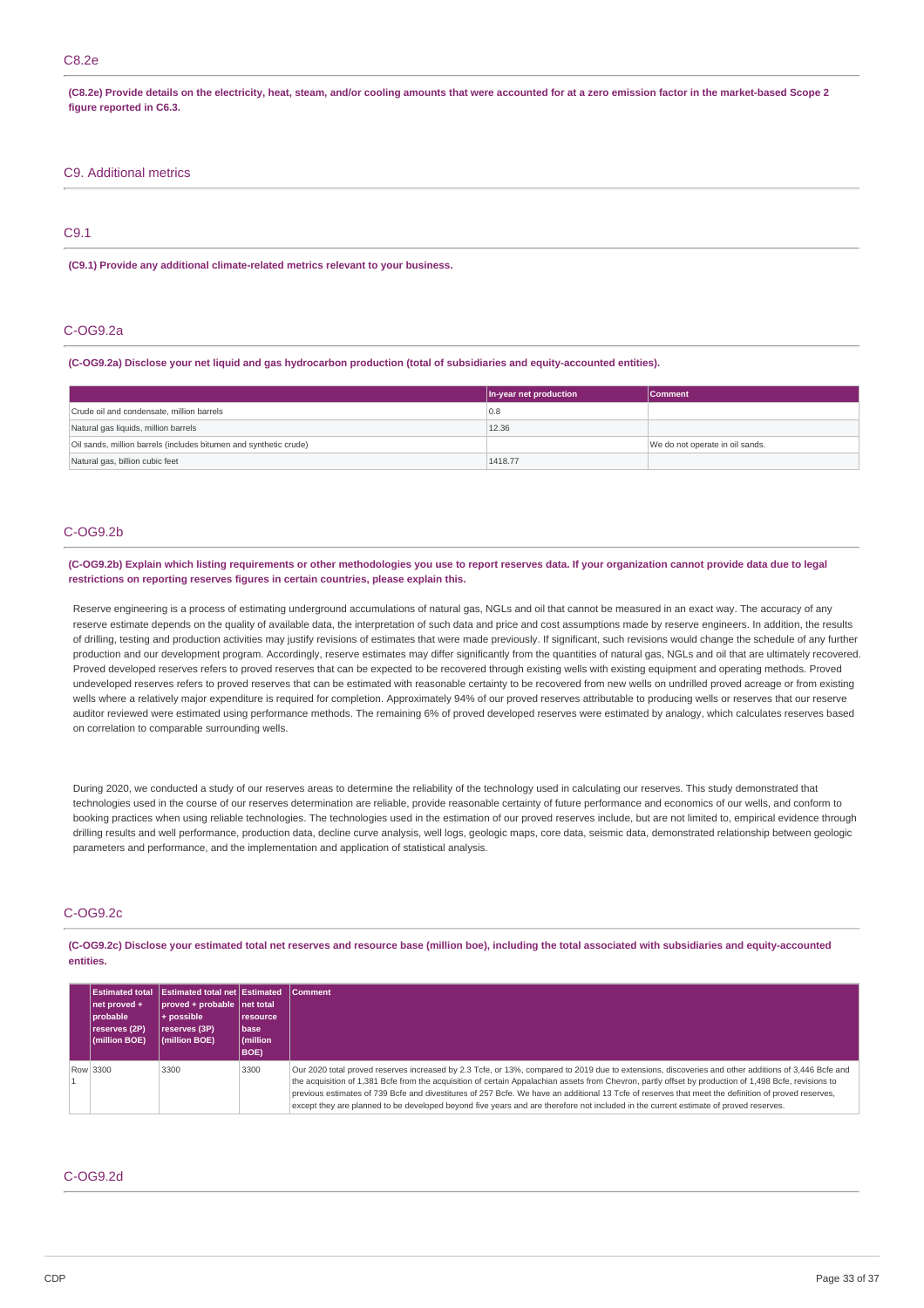#### (C-OG9.2d) Provide an indicative percentage split for 2P, 3P reserves, and total resource base by hydrocarbon categories.

|                                            |    | Net proved + probable reserves (2P) (%)  Net proved + probable + possible reserves (3P) (%)  Net total resource base (%)  Comment |    |                                 |
|--------------------------------------------|----|-----------------------------------------------------------------------------------------------------------------------------------|----|---------------------------------|
| Crude oil/ condensate/ natural gas liquids |    |                                                                                                                                   |    |                                 |
| Natural gas                                | 95 | 95                                                                                                                                | 95 |                                 |
| Oil sands (includes bitumen and synthetic  |    |                                                                                                                                   |    | We do not operate in oil sands. |
| crude)                                     |    |                                                                                                                                   |    |                                 |

# C-OG9.2e

(C-OG9.2e) Provide an indicative percentage split for production, 1P, 2P, 3P reserves, and total resource base by development types.

| <b>Development type</b><br>Onshore                      |
|---------------------------------------------------------|
| In-year net production (%)<br>9                         |
| Net proved reserves (1P) (%)<br>100                     |
| Net proved + probable reserves (2P) (%)<br>0            |
| Net proved + probable + possible reserves (3P) (%)<br>0 |
| Net total resource base (%)<br>0                        |
| Comment                                                 |

In 2020, we prioritized retooling our business and shifting our development strategy towards large-combo-development projects. As such, only our proved reserves are reported in this report. Estimations of our 2P and 3P reserves will be forthcoming in future reports.

# C-CE9.6/C-CG9.6/C-CH9.6/C-CN9.6/C-CO9.6/C-EU9.6/C-MM9.6/C-OG9.6/C-RE9.6/C-ST9.6/C-TO9.6/C-TS9.6

**(C-CE9.6/C-CG9.6/C-CH9.6/C-CN9.6/C-CO9.6/C-EU9.6/C-MM9.6/C-OG9.6/C-RE9.6/C-ST9.6/C-TO9.6/C-TS9.6) Does your organization invest in research and development (R&D) of low-carbon products or services related to your sector activities?**

|        | Il Investment Comment<br>l in Iow-<br><b>carbon</b><br><b>R&amp;D</b> |                                                                                                                                                                                                                                                                                                                                                                                                                                                                                                                                                                                                                                                                                  |
|--------|-----------------------------------------------------------------------|----------------------------------------------------------------------------------------------------------------------------------------------------------------------------------------------------------------------------------------------------------------------------------------------------------------------------------------------------------------------------------------------------------------------------------------------------------------------------------------------------------------------------------------------------------------------------------------------------------------------------------------------------------------------------------|
| Row No |                                                                       | In 2021 our Board of Directors authorized the establishment of an innovation fund - a \$75 million pool of capital - that we can use to develop, invest in, partner with and acquire new ventures<br>or otherwise pursue initiatives aligned with our ESG strategy through 2025. Our guiding principles in allocating capital to new ventures generally center on (i) promoting natural gas demand and<br>participating in the low carbon transition, (ii) leveraging our assets, skillsets and relationships to capture opportunities, (iii) targeting opportunities for meaningful scale and growth, (iv) deploying<br>proven technology and (v) improving our ESG reputation. |

## C-OG9.7

(C-OG9.7) Disclose the breakeven price (US\$/BOE) required for cash neutrality during the reporting year, i.e. where cash flow from operations covers CAPEX and **dividends paid/ share buybacks.**

14.22

# C10. Verification

# C10.1

**(C10.1) Indicate the verification/assurance status that applies to your reported emissions.**

|                                          | Verification/assurance status            |
|------------------------------------------|------------------------------------------|
| Scope 1                                  | No third-party verification or assurance |
| Scope 2 (location-based or market-based) | No third-party verification or assurance |
| Scope 3                                  | No third-party verification or assurance |

## C10.2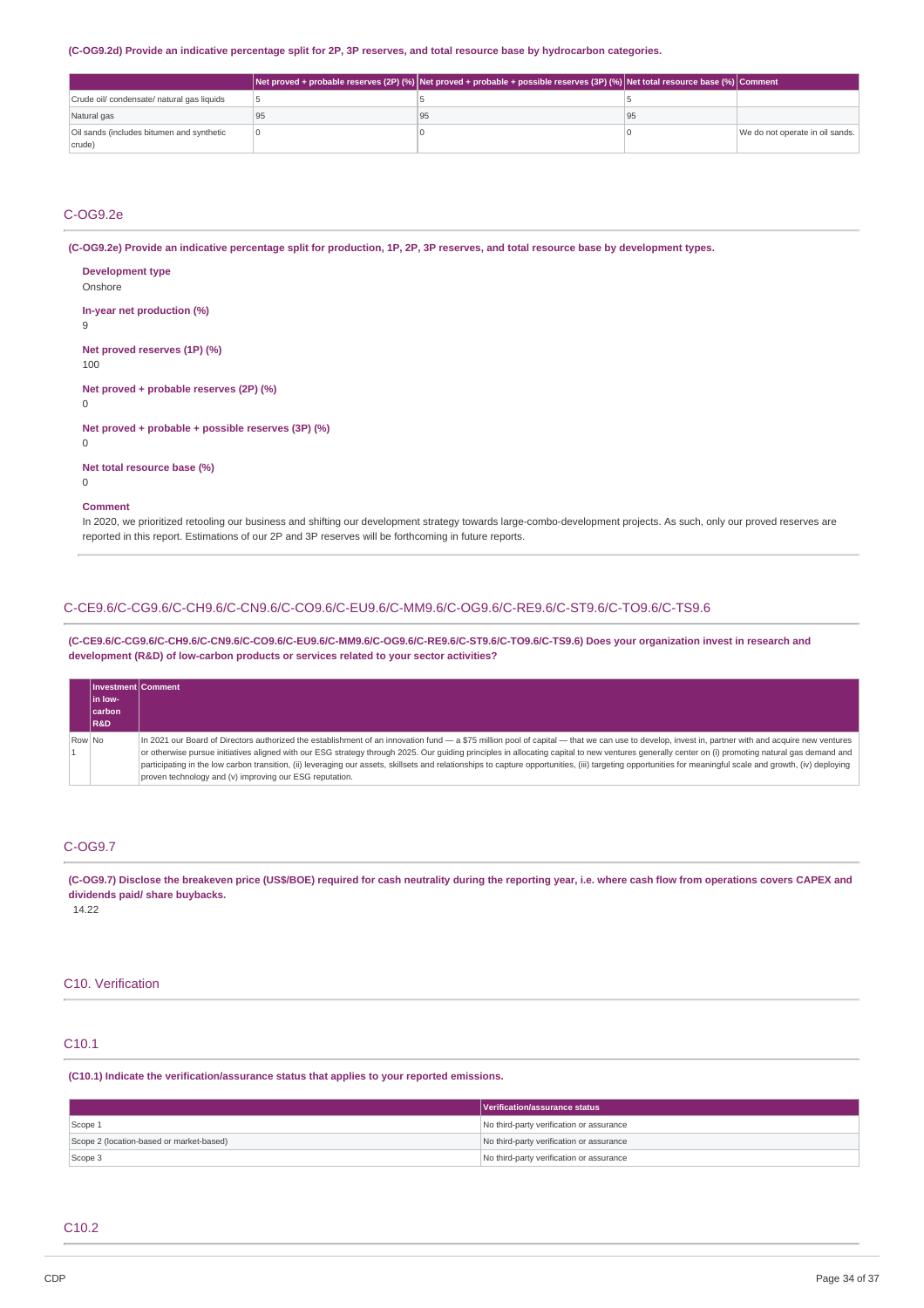(C10.2) Do you verify any climate-related information reported in your CDP disclosure other than the emissions figures reported in C6.1, C6.3, and C6.5? No, but we are actively considering verifying within the next two years

## C11. Carbon pricing

# C11.1

(C11.1) Are any of your operations or activities requlated by a carbon pricing system (i.e. ETS, Cap & Trade or Carbon Tax)? No, and we do not anticipate being regulated in the next three years

# C11.2

**(C11.2) Has your organization originated or purchased any project-based carbon credits within the reporting period?** No

# C11.3

**(C11.3) Does your organization use an internal price on carbon?** No, but we anticipate doing so in the next two years

#### C12. Engagement

# C12.1

#### **(C12.1) Do you engage with your value chain on climate-related issues?**

Yes, our customers

Yes, other partners in the value chain

#### C12.1b

**(C12.1b) Give details of your climate-related engagement strategy with your customers.**

**Type of engagement** Collaboration & innovation

#### **Details of engagement**

Other, please specify (We are working with customers to develop a life cycle analysis (production to customer))

#### **% of customers by number**

1

**% of customer - related Scope 3 emissions as reported in C6.5**

 $\overline{0}$ 

**Portfolio coverage (total or outstanding)**

<Not Applicable>

#### **Please explain the rationale for selecting this group of customers and scope of engagement**

We are supporting one of our major customers to develop a life cycle analysis by providing our production information. Our relationship with the client is important to us and that is how we prioritized this engagement. We plan to continue to participate in life cycle analyses which provide a quantitative assessment of the potential low carbon benefits of natural gas compared to other fuels.

## **Impact of engagement, including measures of success**

Our customers' completion of a successful life cycle analysis supports further investment in natural gas, which is a success for our company.

# C12.1d

**(C12.1d) Give details of your climate-related engagement strategy with other partners in the value chain.**

i) We are members of the ONE Future Coalition, pursuant to which we engage with other partners within our value chain. ONE Future has established climate related strategies and targets for all value chain partners. We provide data to ONE Future and track our emissions against their methane intensity target for the production sector.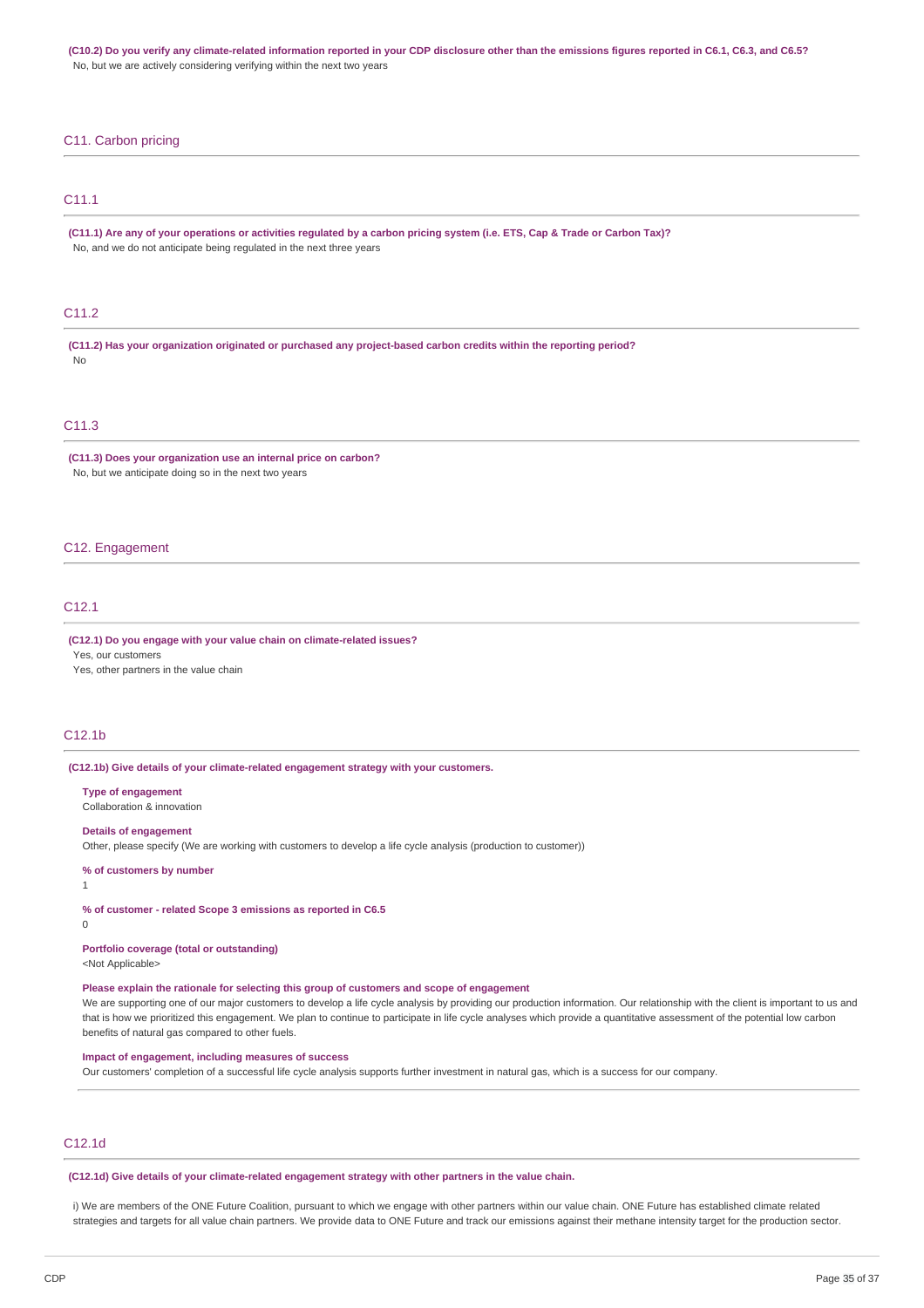# C12.3

(C12.3) Do you engage in activities that could either directly or indirectly influence public policy on climate-related issues through any of the following?

Direct engagement with policy makers

Trade associations

# C12.3a

#### **(C12.3a) On what issues have you been engaging directly with policy makers?**

| Focus of Corporate Details of |             | <b>Proposed legislative solution</b>                                                                                                                                                        |
|-------------------------------|-------------|---------------------------------------------------------------------------------------------------------------------------------------------------------------------------------------------|
| legislation position          | engagement  |                                                                                                                                                                                             |
| Regulation Neutral            |             | We engage with policy We have engaged with policy makers both through direct communications and indirectly through trade associations on different legislative and regulatory issues        |
| $ $ of                        |             | makers with respect to affecting the climate. We do not propose specific legislative solutions with respect to climate change. However, we monitor and engage on legislative and regulatory |
| methane                       |             | developing regulations proposals affecting climate change. We evaluate our role in influencing those policies as needed. We continue to participate in discussions about the Regional       |
| emissions                     | of methane. | Greenhouse Gas Initiative and Volatile Organic Compound Regulations in Pennsylvania.                                                                                                        |

#### C12.3b

**(C12.3b) Are you on the board of any trade associations or do you provide funding beyond membership?** Yes

## C12.3c

#### (C12.3c) Enter the details of those trade associations that are likely to take a position on climate change legislation.

#### **Trade association**

American Exploration and Production Council; Marcellus Shale Coalition; Gas and Oil Association of West Virginia and several Chamber of Commerce committees.

#### **Is your position on climate change consistent with theirs?** Mixed

#### **Please explain the trade association's position**

The trade associations of which we are members generally support the development of natural gas resources in each state and/or basin that we operate in. Each trade association typically reviews and/or comments on upcoming regulatory changes and initiatives.

#### **How have you influenced, or are you attempting to influence their position?**

We are not attempting to influence the associated trade associations in which we participate.

### C12.3f

### (C12.3f) What processes do you have in place to ensure that all of your direct and indirect activities that influence policy are consistent with your overall climate **change strategy?**

We are members of several trade associations which meet on a regular basis to discuss climate-related matters which could directly and/or indirectly affect policies/regulations. We evaluate any proposed policies/regulations that are applicable to our operations and compare those policies/regulations to our position on applicable climate-related matters. We coordinate with our member trade associations, as appropriate, to address any comments we may have with respect to such proposed policies/regulations, which may include inconsistencies with our position on certain climate-related matters. As a member of one or more trade associations, we may submit our comments on proposed policies/regulations directly to policy makers. We have a process in place to confirm that our participation in trade associations and similar organizations is aligned with our position on climate-related matters.

### C12.4